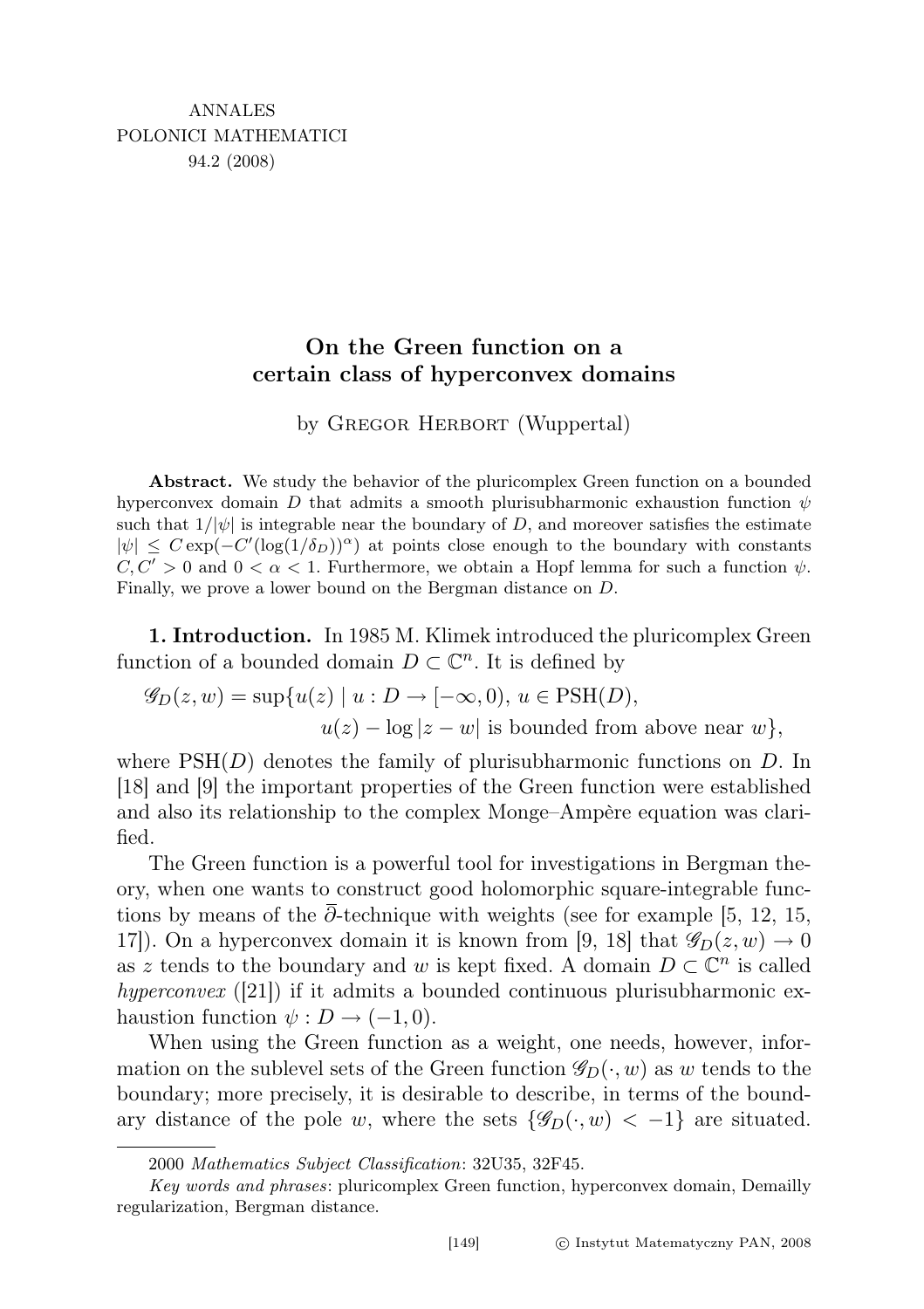This is a difficult question, since for  $n > 1$  the pluricomplex Green function is no longer symmetric (see [2]). Recently, some progress has been made in this direction: see for example [5, 12, 16].

Carlehed, Cegrell and Wikström [8] obtained a first result on the behavior of the Green function  $\mathscr{G}_D(\cdot, w)$  as w approaches a boundary point  $w_0$ : If  $(w_j)_j$  is a sequence of points in D that tends towards  $w_0$ , then there exists a pluripolar set  $E$  such that

$$
\limsup_{j \to \infty} \mathcal{G}_D(z, w_j) = 0 \quad \text{ for } z \in D \setminus E.
$$

We prove that under a mild additional condition on  $D$  (which is considerably weaker than those from [12] and [16]), the set  $E$  is empty and the lim sup is in fact a limit. We assume in Sections 2 through 6 that  $n > 1$ . The case  $n = 1$  will be discussed in Section 7.

THEOREM 1.1. Let D be a bounded hyperconvex domain in  $\mathbb{C}^n$  with  $n \geq 2$ that admits a plurisubharmonic smooth exhaustion function  $\psi : D \to [-1,0)$ with the following two properties:

(1) There is a positive measurable function h such that  $h^{-1/(n-1)}$  is integrable over D (with respect to the Lebesgue measure) and

$$
(dd^c \psi)^n \ge h(dd^c |z|^2)^n.
$$

(2) There are constants  $1 > \alpha > 0$  and  $\widehat{C}_1, \widehat{C}_2 > 0$  such that

$$
\psi \ge -\widehat{C}_1 \exp\left(-\widehat{C}_2 \left(\log \frac{1}{\delta_D}\right)^{\alpha}\right)
$$

on  $D \cap {\delta_D} < 1$ , where  $\delta_D$  denotes the boundary distance function on D.

Then there are constants  $\widetilde{C}$ ,  $\delta_0 > 0$  such that for any compact subset  $K \subset D$ and  $w \in D \setminus K$  with  $\delta_D(w) \leq \min{\delta_0, \delta_D(K)/4}$ ,

$$
\sup_{z \in K} |\mathcal{G}_D(z, w)| \le \widetilde{C} \bigg( \frac{|\psi(w)|^{1/3n}}{\delta_D(K)^{2n+3}} + \delta_D(w) \bigg).
$$

A function with property (1) of the above theorem exists on a general hyperconvex domain, as follows from a result of  $[6]$ :

THEOREM 1.2. Let  $D$  be a bounded hyperconvex domain. Given a continuous function f on ∂D that extends to a plurisubharmonic function on D, and a continuous function  $F : \overline{D} \to [0, \infty)$ , there exists a uniquely determined continuous function  $u = u_{(f,F)}$  on  $\overline{D}$  that is plurisubharmonic on D and such that  $u = f$  on  $\partial D$ , and  $\ddot{d}d^c u$ <sup>n</sup> =  $F dz_1 \wedge d\overline{z}_1 \wedge \cdots \wedge dz_n \wedge d\overline{z}_n$ on D.

The uniquely determined solution  $\varphi_D$  from Theorem 1.2 which corresponds to the data  $f = 0, F = 1$  will of course satisfy the requirement (1).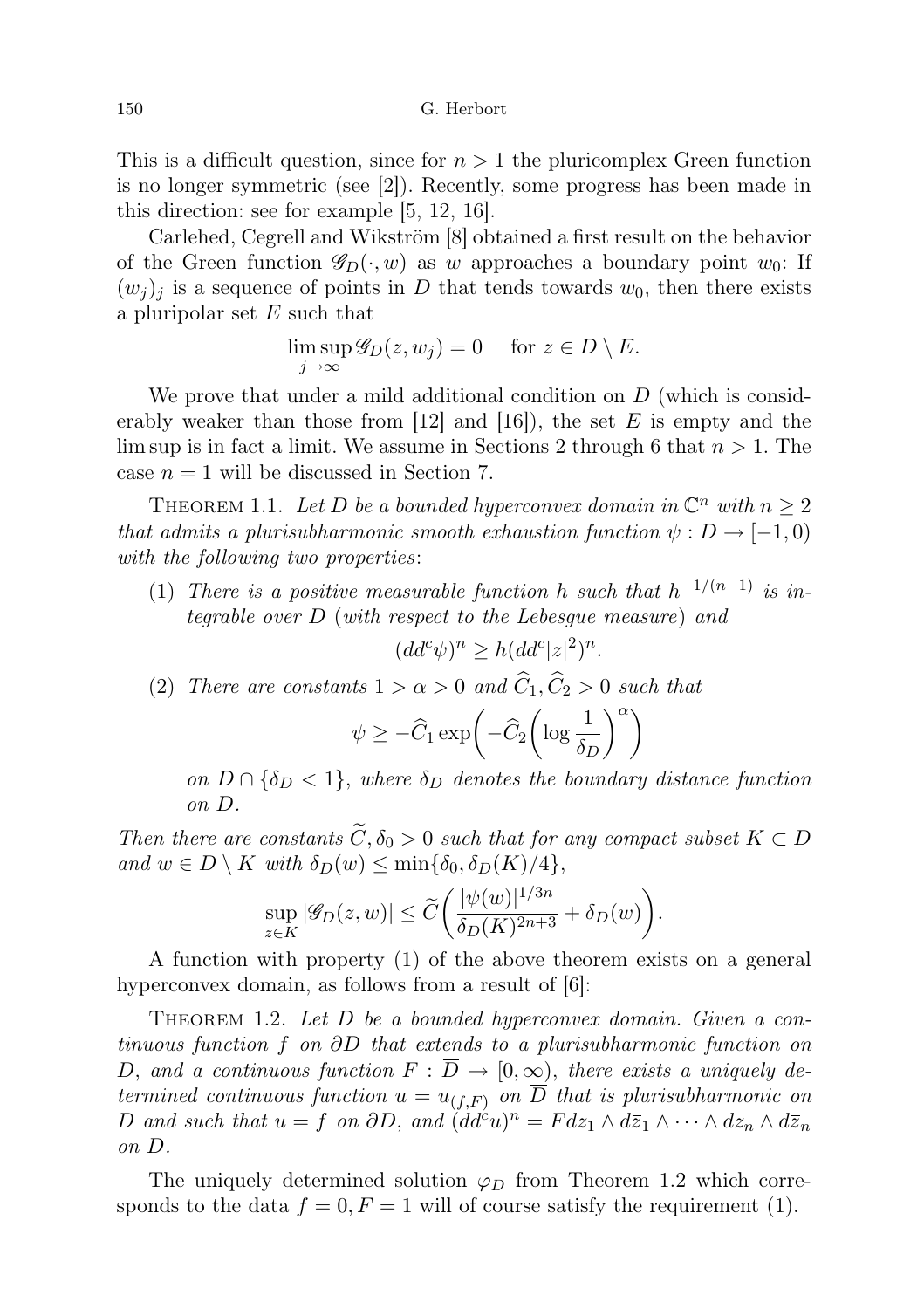With slight changes the method used to prove Theorem 1.1 yields

THEOREM 1.3. Let  $n \geq 2$ . Suppose that  $D \subset\subset \mathbb{C}^n$  is hyperconvex and admits a smooth plurisubharmonic exhaustion function  $\psi : D \to (-1,0)$  that satisfies with some constant  $C_1 > 0$  the estimate

$$
(3) \frac{1}{C_1} \left( \log \frac{1}{\delta_D} \right)^{-M} \le |\psi| \le C_1 \left( \log \frac{1}{\delta_D} \right)^{-N}
$$

on  $D \cap {\delta_D} < 1$  with exponents  $M, N > 2(n + 1)$  such that  $N \leq M \leq$  $-1 + N^2/4n$ . Then there exist constants  $\widetilde{C}, \delta_* > 0$  such that for any compact set  $K \subset D$  and any  $w \in D \setminus K$  with  $\delta_D(w) \leq \min{\{\delta_*, \delta_D(K)/4\}},$ 

$$
\sup_{z \in K} |\mathscr{G}_D(z, w)| \le \widetilde{C} \bigg( \frac{|\psi(w)|^{\gamma(n-1)/n}}{\delta_D(K)^{2n}} + |\psi(w)|^{\beta_1(n-1)/n} \bigg),
$$

where  $\beta = \frac{1}{2}$  $\frac{1}{2}(N(n-1)/n^2-M'+1/N'), N'=N(1-1/n), M'=M(1-1/n),$  $\gamma = n\beta/2\tilde{N}(n-1)$ , and  $\beta_1 = \min{\{\beta, 1/n - \gamma\}}$ . Note that  $\beta \ge N/48n$  for  $n \geq 2$ .

Under the hypotheses of Theorem 1.1 a lower bound on the Bergman distance can be obtained (using the idea of [14]):

THEOREM 1.4. Let D and  $\psi$  be as in Theorem 1.1. Then there exists a constant  $C_* > 0$  such that for any fixed  $P \in D$ ,

$$
d_D^{\mathrm{B}}(Q,P) \geq C_* \log \log \log \frac{1}{|\psi(Q)|}
$$

whenever  $\delta_D(Q) \ll 1$ .

Note that no Hölder condition on the exhaustion function  $\psi$  is needed.

Acknowledgements. I would like to express my thanks to the referee for a patient and careful reading of my manuscript. His suggestions were a valuable help for me to remove defects in the statements and proofs in this article.

## 2. Lower bounds on the Demailly regularization of a plurisubharmonic function

Some notations. Let  $D \subset\subset \mathbb{C}^n$  be a pseudoconvex domain and V a negative plurisubharmonic function on D. Following the method of Demailly [10] we regularize V. For this let  $m > 0$  be a positive number and  $\mathcal{H}_{2mV}(D)$  the Hilbert space of holomorphic functions in  $D$  such that the weighted  $L^2$ -norm

$$
||f||_{2mV} := \left(\int_D |f|^2 e^{-2mV} d^{2n}z\right)^{1/2}
$$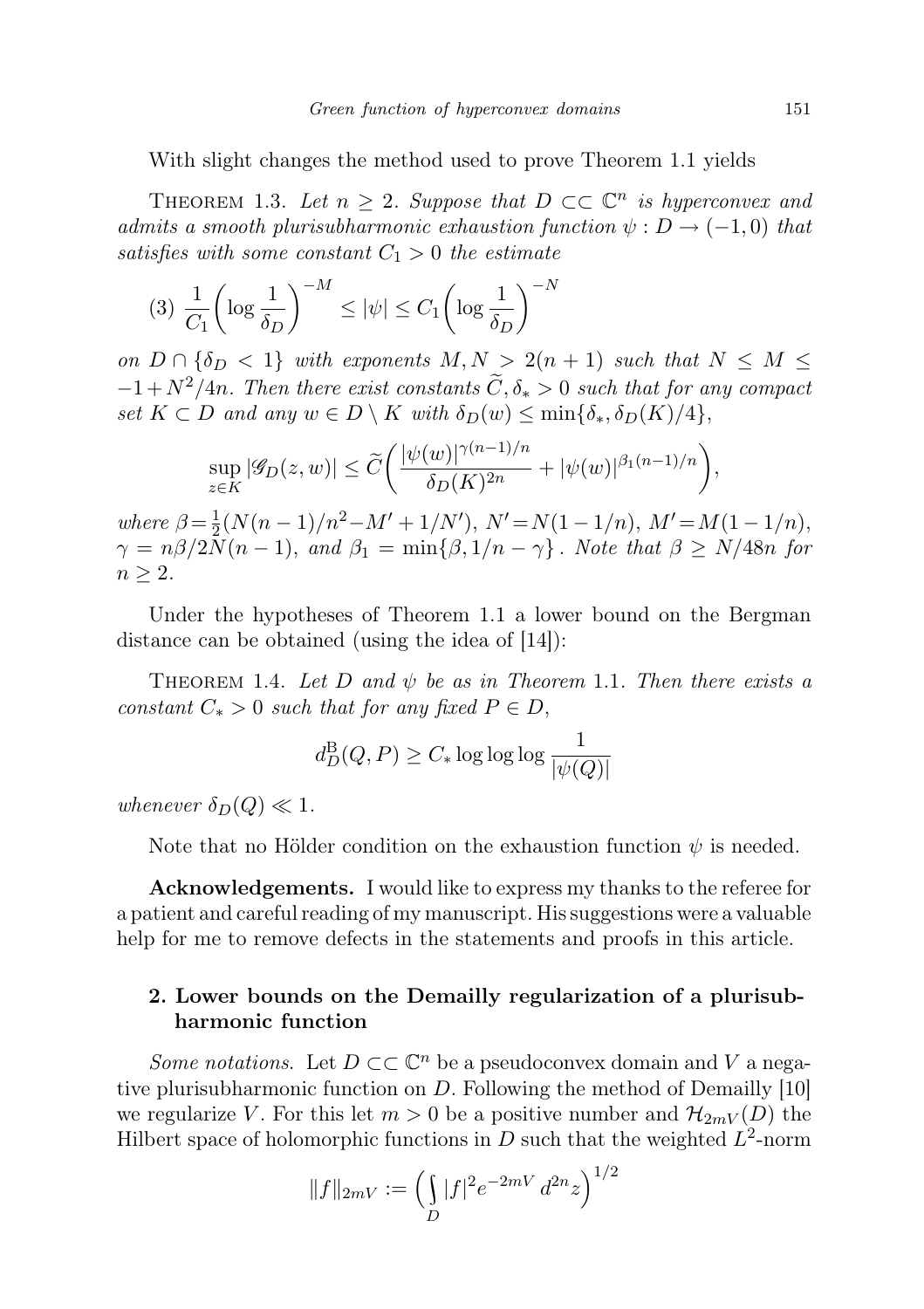is finite. We denote by  $K_{D,2mV}$  the Bergman kernel associated to  $\mathcal{H}_{2mV}$ . Then the function

$$
V_m(z) := \frac{1}{2m} \log K_{D,2mV}(z,z)
$$

is plurisubharmonic, and we have

$$
V_m(z) := \frac{1}{2m} \sup \{ \log |f(z)|^2 \mid f \in \mathcal{H}_{2mV}, \|f\|_{2mV} \le 1 \}.
$$

It is shown in Proposition 3.1 of [10] that, with suitable constants  $C_1, C_2$ , for any  $z \in D$  and any  $0 < r < \delta_D(z)$  one has

(2.1) 
$$
V(z) - \frac{1}{C_1 m} \le V_m(z) \le \sup_{x \in B(z,r)} V(x) + \frac{1}{m} \log \frac{C_2}{r^n},
$$

and moreover  $V_m$  tends to V pointwise and in the  $L^1_{loc}$ -topology on D as  $m \to \infty$ .

For  $z^0 \in D$  and  $r \in (0, \delta_D(z^0))$ , and a measurable function V on D, we denote by  $M[V, z^0, r]$  the spherical mean of V over  $\partial B(z^0, r)$  and by  $A[V, z^0, r]$  the average of V over the full ball  $B(z^0, r)$ .

For any subharmonic function  $V$  on  $D$  one has

$$
A[V, z^0, r] \le M[V, z^0, r].
$$

Given  $z^0 \in D$ , we need a lower estimate for  $V_m(z^0)$  in terms of the mass of the ball  $B(z^0, r)$  with respect to the measure  $\Delta V$ . Then we can apply the result to the case where V is the Green function with a pole at  $w \in D$ . This together with an estimate of Blocki will help control the value  $V_m(z^0)$  as w tends to a boundary point.

We begin with a comparison lemma for the weighted Bergman kernel.

LEMMA 2.1. Let  $0 < r < \delta_D(z^0)/2$ . Then:

(a) We have

$$
K_{2mV}(z^0, z^0) \ge C_D \frac{1}{A[e^{-2mV}, z^0, r]},
$$

where  $C_D > 0$  depends only on the diameter of D. (b) The regularization  $V_m$  can be estimated from below by

(2.2) 
$$
V_m(z^0) \ge -\frac{\log C_D}{2m} - \frac{1}{2m} \log(A[e^{-2mV}, z^0, r]).
$$

*Proof.* We choose a cut-off function  $\chi \in C^{\infty}(\mathbb{R})$  with  $\chi(s) = 1$  for  $s \leq 1/4$ and  $\chi(s) = 0$  for  $s > 9/16$ . Then the  $(0, 1)$ -form

$$
v = \overline{\partial}\left(\chi\left(\frac{|z-z^0|^2}{r^2}\right)\right) = \chi'\left(\frac{|z-z^0|^2}{r^2}\right)\frac{\overline{\partial}|z-z^0|^2}{r^2}
$$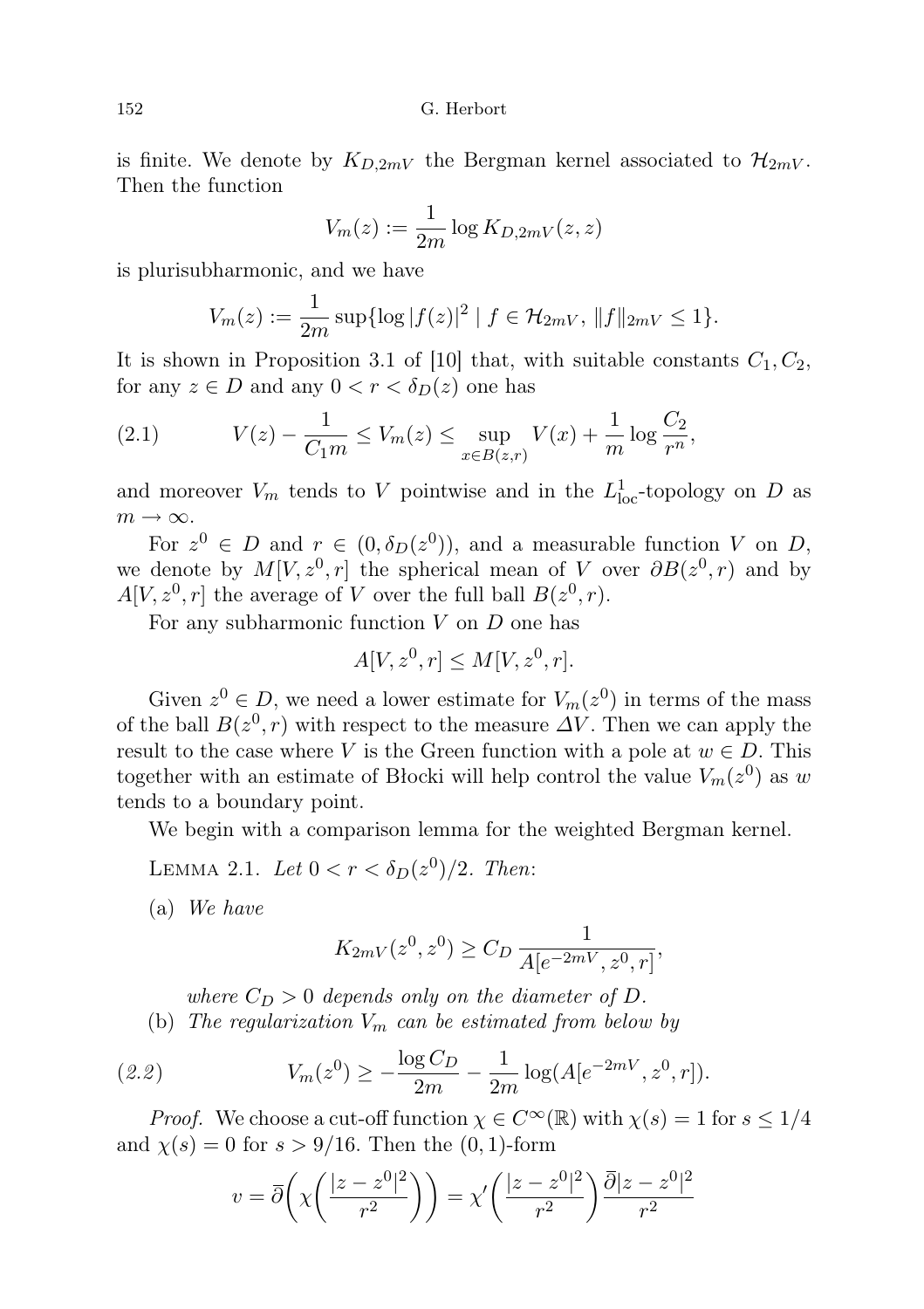is smooth and  $\bar{\partial}$ -closed on D. We will solve a suitable  $\bar{\partial}$ -problem for these data on D with weight function

$$
\varphi(z) := 2mV(z) + 2n\log|z - z^0|
$$

Our plan is to use the  $L^2$ -technique developed in [20, 3] (see also [13]). The relevant tool for solving  $\overline{\partial}$  will be the following slight modification of Lemma 2.2 from [17]:

LEMMA 2.2. Let  $\Omega \subset \mathbb{C}^n$  be a pseudoconvex domain with a  $C^2$ -smooth boundary. Suppose that on  $\overline{\Omega}$  we are given two smooth functions  $\widetilde{\varphi}, \widetilde{\eta}$ , where  $\widetilde{\eta} > 0$ , whose Levi forms  $\mathscr{L}_{\widetilde{\varphi}}$  and  $\mathscr{L}_{\widetilde{\eta}}$  satisfy

$$
\widetilde{\eta}\mathscr{L}_{\widetilde{\varphi}}-\mathscr{L}_{\widetilde{\eta}}\geq Q+\frac{1}{4}\frac{\partial\widetilde{\eta}\otimes\overline{\partial\widetilde{\eta}}}{\widetilde{\eta}^2}
$$

with some positive hermitian form  $Q$  on  $\Omega$ . Then, given a smooth  $\partial$ -closed  $(0, 1)$ -form  $v = v_1 d\overline{z}_1 + \cdots + v_n d\overline{z}_n$  on  $\Omega$  such that

$$
\mathscr{J}_{Q,\widetilde{\varphi}}(v):=\smallint_{\varOmega}|v|_{Q}^{2}e^{-\widetilde{\varphi}}\,d^{2n}z<\infty,
$$

one can solve the equation  $\overline{\partial}(\sqrt{\tilde{\eta} + \tilde{\eta}^2} u) = v$  with a smooth function u on  $\Omega$ <br>such that such that

$$
\int\limits_\varOmega |u|^2e^{-\widetilde\varphi}\,d^{2n}z\leq 20\,\mathscr J_{Q,\widetilde\varphi}(v).
$$

Here  $|v|_Q^2$  denotes the square of the length of v with respect to the form Q: If  $(Q_{a\overline{b}})_{a,b=1}^n$  is the coefficient matrix of Q and  $(Q^{ab})_{a,b=1}^n$  is its inverse matrix, then  $|v|_Q^2 = \sum_{a,b=1}^n Q^{a\overline{b}} v_a \overline{v}_b.$ 

Let  $(D^t)_{r>t>0}$  be an exhaustion for D by smooth bounded pseudoconvex domains  $D^t$  such that  $B(z^0, 2r) \subset\subset D^t$  for each t.

CASE 1: V is continuous. On each  $D<sup>t</sup>$  we can choose a regularization  $V<sup>t</sup>$ of V such that  $V \leq V^t \leq V + 1/2m$  on  $D^t$ . Then in the above lemma we choose  $\Omega := D^t$  and

$$
\widetilde{\varphi}_t(z) = |z|^2 + 2mV^t(z) + n\log(t^2 + |z - z^0|^2).
$$

Next we put

$$
\widetilde{\eta}_t = \eta_t + \log \eta_t,
$$

where

$$
\eta_t(z) := -\log \frac{r^2 + t^2 + |z - z^0|^2}{8eR_D^2}
$$

and  $R_D$  is the diameter of D. This function has values > 1, and  $-\eta_t$  and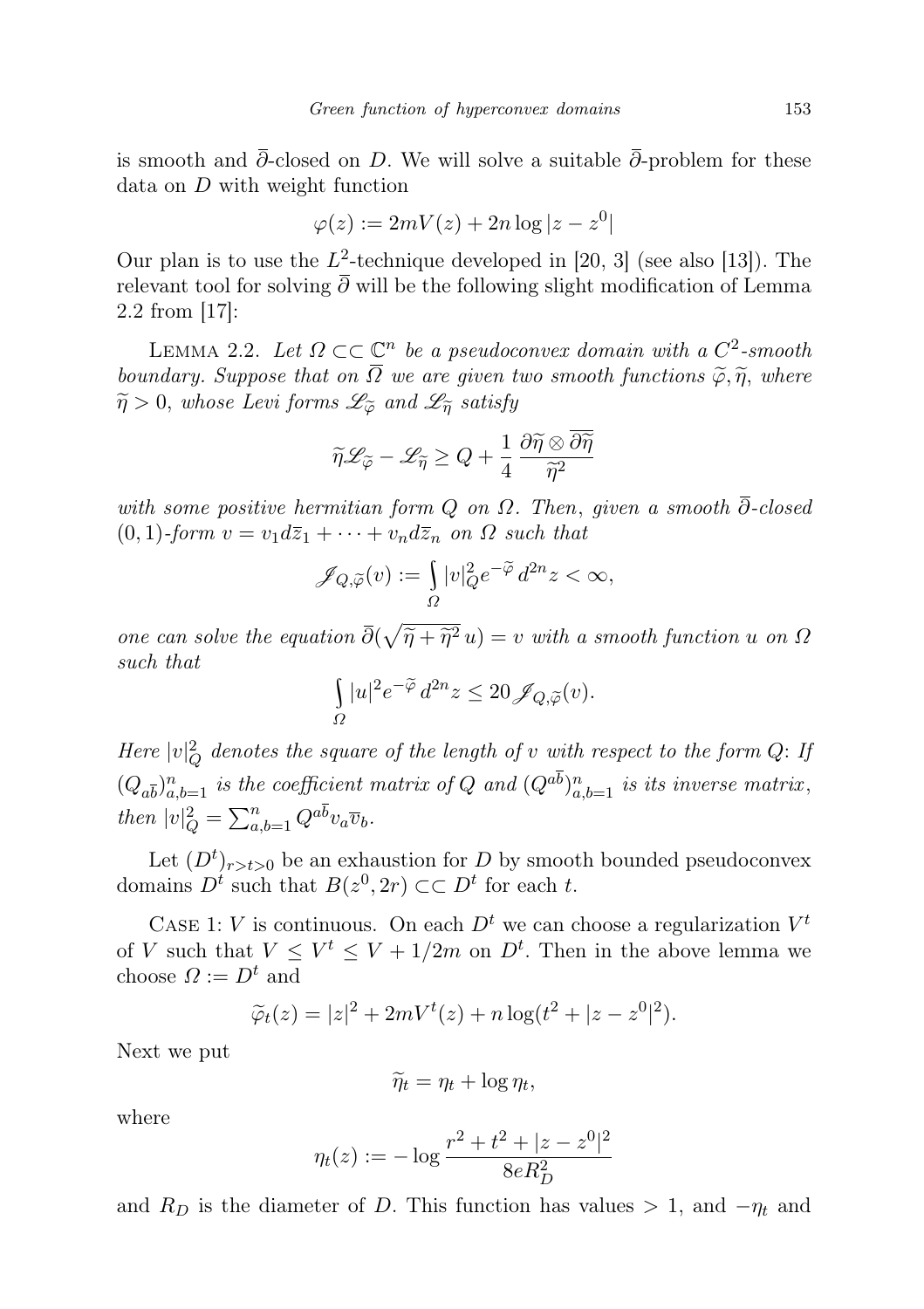$-\widetilde{\eta}_t$  are plurisubharmonic on  $D^t$ . We estimate

$$
\widetilde{\eta}_t \mathscr{L}_{\widetilde{\varphi}_t} - \mathscr{L}_{\widetilde{\eta}_t} \ge \widetilde{\eta}_t \mathscr{L}_{|z|^2} - \left(1 + \frac{1}{\eta_t}\right) \mathscr{L}_{\eta_t} + \frac{\partial \widetilde{\eta}_t \otimes \overline{\partial \widetilde{\eta}_t}}{(1 + \eta_t)^2}
$$
\n
$$
\ge \widetilde{\eta}_t \mathscr{L}_{|z|^2} - \mathscr{L}_{\eta_t} + \frac{\partial \widetilde{\eta}_t \otimes \overline{\partial \widetilde{\eta}_t}}{4\widetilde{\eta}_t^2},
$$

because  $-\mathscr{L}_{\eta_t}$  is positive and  $1 + \eta_t \leq 2\eta_t \leq 2\widetilde{\eta}_t$ . We will choose  $Q := \widetilde{\mathscr{L}}_{\eta_t}$  $\widetilde{\eta}_t \mathscr{L}_{|z|^2} - \mathscr{L}_{\eta_t}.$ 

Our next aim is to estimate  $|v|_Q$ . On the support of v, which is contained in  $B(z^0, r) \setminus B(z^0, r/2)$ , we have

$$
Q = \widetilde{\eta}_t \mathscr{L}_{|z|^2} - \mathscr{L}_{\eta_t} \ge \widetilde{\eta}_t \mathscr{L}_{|z|^2} + \frac{r^2 + t^2}{(r^2 + t^2 + |z - z^0|^2)^2} \mathscr{L}_{|z - z^0|^2}
$$
  
\n
$$
\ge \mathscr{L}_{|z|^2} + \frac{|z - z^0|^2}{(r^2 + t^2 + |z - z^0|^2)^2} \mathscr{L}_{|z - z^0|^2}
$$
  
\n
$$
\ge \mathscr{L}_{|z|^2} + \frac{\partial(|z - z^0|^2) \otimes \overline{\partial(|z - z^0|^2)}}{(r^2 + t^2 + |z - z^0|^2)^2}
$$
  
\n
$$
\ge \widetilde{Q} := \mathscr{L}_{|z|^2} + \frac{\partial(|z - z^0|^2)}{3r^2} \otimes \frac{\overline{\partial(|z - z^0|^2)}}{3r^2},
$$

which implies

$$
|v|_Q^2 \le |v|_{\widetilde{Q}}^2 \le \xi_r \left(\sup|\chi'|\right)^2 \left|\frac{\overline{\partial}|z-z^0|^2}{r^2}\right|_{\widetilde{Q}} = 9\xi_r \left(\sup|\chi'|\right)^2 \frac{|z-z^0|^2}{r^4 + |z-z^0|^2}
$$
  

$$
\le 9\xi_r \left(\sup|\chi'|\right)^2,
$$

where  $\xi_r$  is the characteristic function of  $B(z^0, r) \Bra{B(z^0, r/2)}$ . On the support of  $v$  we also have

$$
\widetilde{\varphi}_t(z) \ge 2mV(z) + 2n\log(r/2).
$$

This yields

$$
\mathscr{J}_{Q,\widetilde{\varphi}_t}(v) \le 9(\sup|\chi'|)^2 \frac{4^n}{r^{2n}} \int_{B(z^0,r)} e^{-2mV} d^{2n}z = c_n A[e^{-2mV}, z^0, r],
$$

with  $c_n = 9 \cdot 4^n (\sup |\chi'|)^2$  times the volume of the unit ball. By Lemma 2.2 we obtain a smooth solution  $u_t$  to the equation  $\overline{\partial}(\sqrt{\tilde{\eta}_t + \tilde{\eta}_t^2}u_t) = v$  such that

$$
\int_{D^t} |u_t|^2 e^{-\widetilde{\varphi}_t} d^{2n} z \le 20c_n A[e^{-2mV}, z^0, r].
$$

Next we observe that

$$
(\widetilde{\eta}_t + \widetilde{\eta}_t^2) e^{-2mV} e^{\widetilde{\varphi}_t} = (\widetilde{\eta}_t + \widetilde{\eta}_t^2) e^{|z|^2 + 2m(V^t - V)} (t^2 + |z - z^0|^2)^n
$$
  

$$
\leq 4e^{\widetilde{R}_D^2 + 1} \max_{0 < x \leq (2R_D)^2} \left( x^n \left( \log \frac{8eR_D^2}{r^2 + x} + \left( \log \frac{8eR_D^2}{r^2 + x} \right)^2 \right) \right) \leq C_D'
$$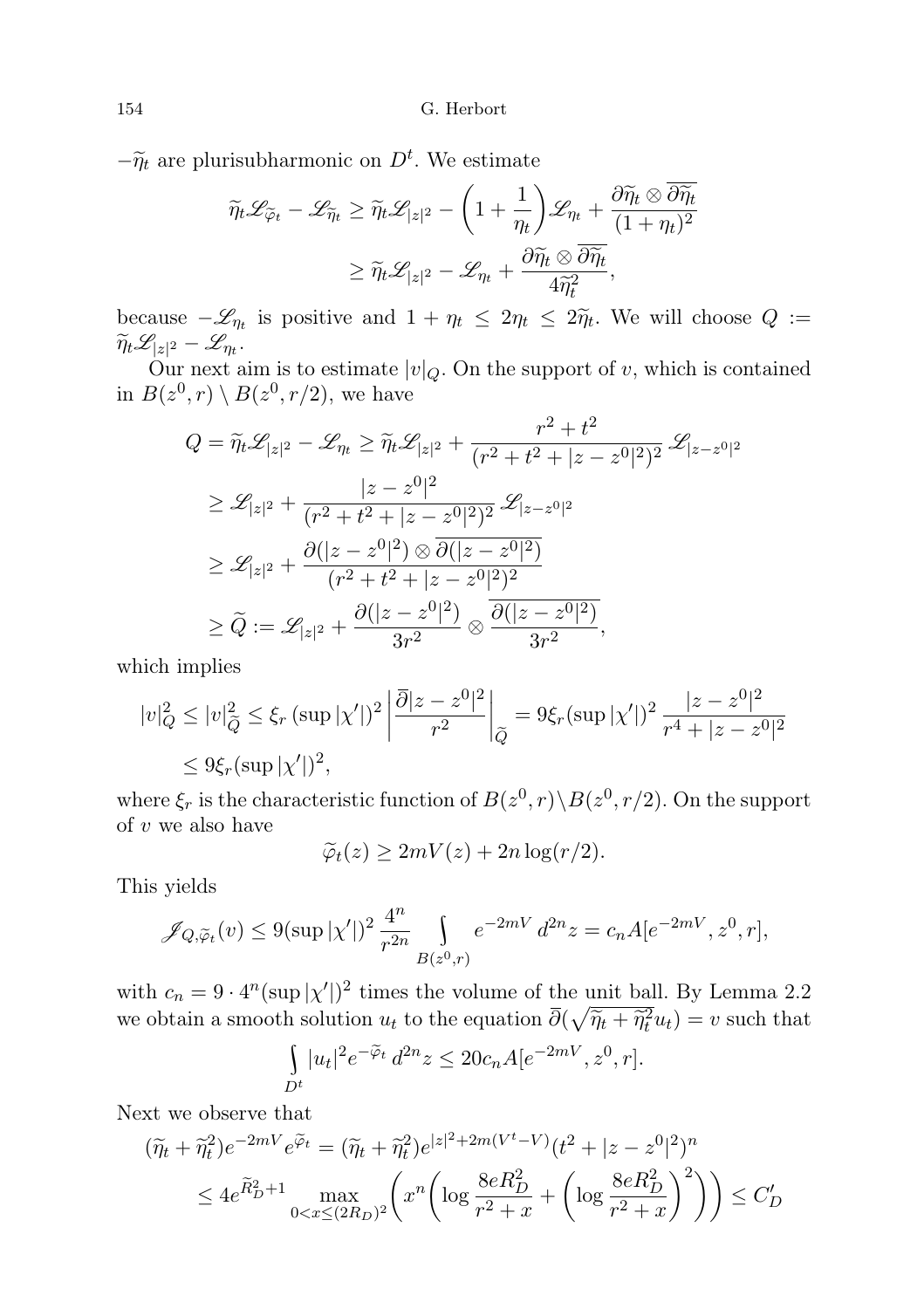with

$$
\widetilde{R}_D := \max_{z \in D} |z|, \quad C'_D := 8e^{\widetilde{R}_D^2 + 1} (2R_D)^n \max_{0 < \xi \le 4} \left( \xi^n \left( \log \frac{4e}{\xi} \right)^2 \right).
$$

The function

$$
f_t(z) = \chi\left(\frac{|z - z^0|^2}{r^2}\right) - \sqrt{\widetilde{\eta}_t + \widetilde{\eta}_t^2} u_t(z)
$$

now becomes an element of  $\mathcal{H}_{2mV}(D^{t}),$  with norm

$$
||f_t||_{2mV,D^t} \le (\gamma_n R_D^n + 5\sqrt{C'_D})\sqrt{A[e^{-2mV}, z^0, r]},
$$

where  $\gamma_n := \sqrt{\text{volume of the unit ball}}$ . To see this, note that

$$
\left\| \chi \left( \frac{|z - z^0|^2}{r^2} \right) \right\|_{2mV, D^t}^2 \le \gamma_n^2 r^{2n} A [e^{-2mV}, z^0, r]
$$

and  $r \leq R_D$ .

By a standard weak-star limit argument (similar to [17]) we find a holomorphic function  $\widetilde{f}$  on D of the form

$$
\widetilde{f}(z) = \chi\left(\frac{|z - z^0|^2}{r^2}\right) - \sqrt{\widetilde{\eta} + \widetilde{\eta}^2} u(z),
$$

where

$$
\widetilde{\eta} = \eta + \log \eta, \quad \eta = -\log \frac{r^2 + |z - z^0|^2}{8eR_D^2},
$$

that satisfies

$$
\|\widetilde{f}\|_{2mV,D} \le (\gamma_n R_D^n + \sqrt{C'_D})\sqrt{A[e^{-2mV}, z^0, r]}.
$$

Moreover,

$$
\int_{D}|u|^2e^{-\varphi}\,d^{2n}z\leq 20c_nA[e^{-2mV},z^0,r]
$$

with  $\varphi = |z|^2 + 2mV(z) + 2n \log |z - z^0|$ . This gives  $u(z^0) = 0$ . The function  $\widetilde{f}/\|\widetilde{f}\|_{2mV}$  is a candidate for  $K_{2mV}(z^0)$ . So we obtain

$$
K_{2mV}(z^0, z^0) \ge \frac{|\tilde{f}(z^0)|^2}{\|\tilde{f}\|_{2mV}^2} \ge \frac{C_D}{A[e^{-2mV}, z^0, r]}
$$

with  $C_D := (\gamma_n R_D^n + 5\sqrt{C_D'})^{-2}$ . From this the first claim follows immediately.

CASE 2: V is arbitrary. First we fix a number  $s \ll 1$  and consider the Demailly regularizations of the functions  $V^t$ , taken over the domain  $D^s$ . We will denote them by  $(V^t)_{m,D^s}$ . Here  $t < s$ . In explicit form,  $(V^t)_{m,D^s}$  =  $(2m)^{-1} \log K_{2mV^t,D^s}$ , where

$$
K_{2mV^{t},D^{s}}(z) = \sup\{|f_{t}(z)|^{2} \mid f_{t} \in \mathcal{H}_{2mV^{t}}(D^{s}), \|f_{t}\|_{2mV^{t}} \leq 1\}
$$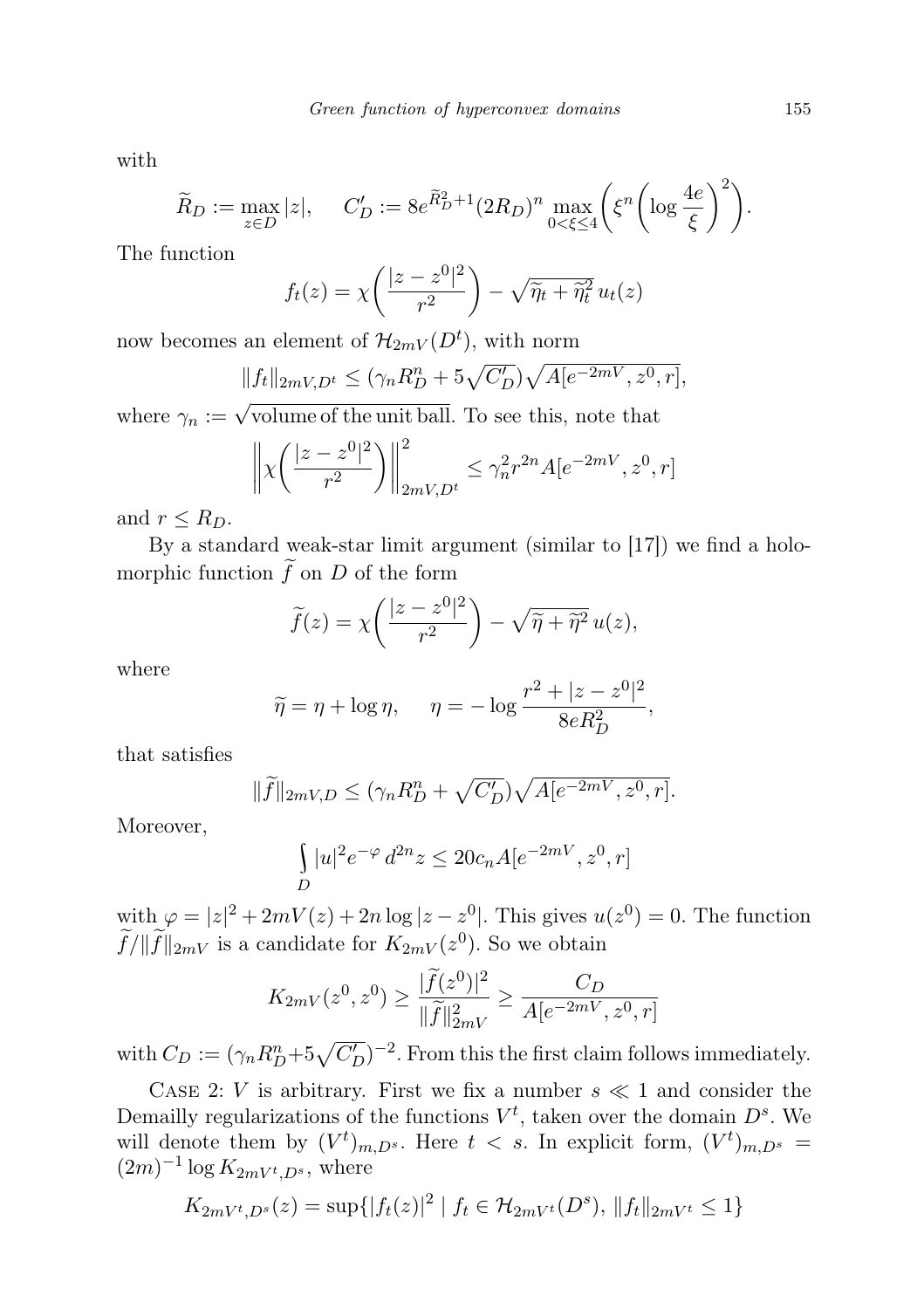on  $D^s$ . Our first claim is: There exists a null sequence  $(t_k)_k$  such that  $K_{2mV^t,D^s}(z^0) \to K_{2mV,D^s}(z^0) := \sup\{|f(z)|^2 \mid f \in \mathcal{H}_{2mV}(D^s), \|f\|_{2mV} \leq 1\}.$ To see this we choose for each  $t \leq s$  a function  $f_{t,s} \in \mathcal{H}_{2mV^t}(D^s)$  with  $||f_t||_{2mV^t} \leq 1$  such that

$$
K_{2mV^t,D^s}(z^0) = |f_{t,s}(z^0)|^2.
$$

Then the Alaoglu–Bourbaki theorem can be applied to the functions  $\hat{f}_{t,s} :=$  $f_{t,s}e^{-mV^t}$ , which belong to  $L^2(D^s)$ . We have  $\|\widehat{f}_{t,s}\|_{L^2(D^s)} \leq 1$ . We can choose a null sequence  $(t_k)_{k}$  and a function  $\widehat{f}_{0,s} \in L^2(D^s)$ , having norm  $\leq 1$  in  $L^2(D^s)$ , such that  $\hat{f}_{t_k,s} \to \hat{f}_{0,s}$  in the weak-star topology in  $L^2(D^s)$ . The function  $f_{0,s} := \hat{f}_{0,s}e^{-mV}$  is square-integrable with respect to the weighted Lebesgue measure  $e^{-2mV}d^{2n}z$  over  $D^s$  with  $||f_{0,s}||_{2mV} \leq 1$ .

We claim that  $f_{0,s}$  is even holomorphic. Since V and  $V^{t_k}$  are negative, the functions  $e^{mV}$ ,  $e^{mV^t k}$  are bounded. Therefore, the sequences  $(f_{t_k,s})_k$  and  $(\widehat{f}_{t_k,s}e^{mV})_k$  tend to  $f_{0,s}$  in the weak-star topology of  $L^2(D^s)$ . If now  $\beta$  denotes an arbitrary test form of bidegree (0, 1), and  $\vartheta$  is the formal adjoint of  $\overline{\partial}$  (in  $L^2(D^s)$ , then

$$
\langle f_{0,s}, \vartheta \beta \rangle = \lim_{k \to \infty} \langle \widehat{f}_{t_k,s} e^{mV}, \vartheta \beta \rangle = \lim_{k \to \infty} \langle f_{t_k,s}, e^{m(V - V^{t_k})} \vartheta \beta \rangle
$$
  
= 
$$
\lim_{k \to \infty} (\langle f_{t_k,s}, \vartheta \beta \rangle + \langle f_{t_k,s}, (e^{m(V - V^{t_k})} - 1) \vartheta \beta \rangle)
$$
  
= 
$$
\lim_{k \to \infty} \langle f_{t_k,s}, (e^{m(V - V^{t_k})} - 1) \vartheta \beta \rangle.
$$

But

$$
|\langle f_{t_k,s}, (e^{m(V-V^{t_k})}-1)\vartheta\beta\rangle| = |\langle \hat{f}_{t_k,s}, e^{mV^{t_k}}(e^{m(V-V^{t_k})}-1)\vartheta\beta\rangle|
$$
  
\n
$$
\leq \|\hat{f}_{t_k,s}\|_{L^2(D^s)} \|e^{mV^{t_k}}(e^{m(V-V^{t_k})}-1)\vartheta\beta\|_{L^2(D^s)}
$$
  
\n
$$
\leq \|(e^{m(V-V^{t_k})}-1)\vartheta\beta\|_{L^2(D^s)} \to 0
$$

as  $k \to \infty$ . This proves that  $f_{0,s} \in \mathcal{H}_{2mV}(D^s)$ . It also follows that the functions  $f_{t_k,s}$  tend pointwise to  $f_{0,s}$ . Hence we obtain the desired lower bound:

$$
K_{2mV,D^s}(z^0) = |f_{0,s}(z^0)|^2 = \lim_{k \to \infty} |f_{t_k,s}(z^0)|^2 \ge C_{D^s} \lim_{k \to \infty} \frac{1}{A[e^{-2mV^t_k}, z^0, r]}
$$
  
 
$$
\ge C_{D^s} \frac{1}{A[e^{-2mV}, z^0, r]} \ge C_D \frac{1}{A[e^{-2mV}, z^0, r]}.
$$

Finally, we apply a similar weak-star limit argument to the functions

$$
f_{0,s}^*(z) := \begin{cases} f_{0,s}e^{-mV}(z) & \text{for } z \in D^s, \\ 0 & \text{for } z \in D \setminus D^s \end{cases}
$$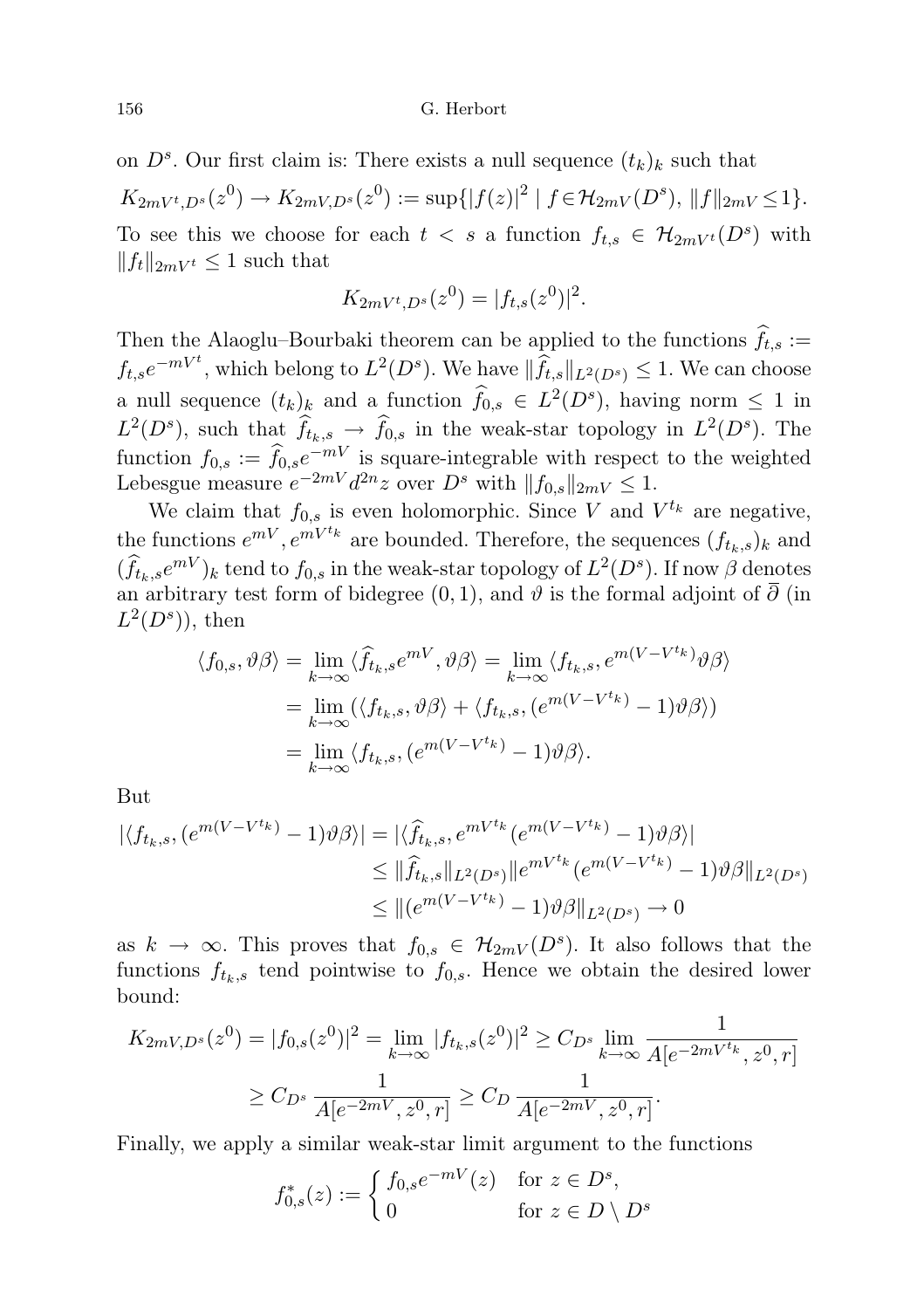to obtain a function  $f_0 \in \mathcal{H}_{2mV}(D)$  with norm  $||f_0||_{2mV} \leq 1$  such that

$$
|f_0(z^0)|^2 \ge \frac{C_D}{A[e^{-2mV}, z^0, r]},
$$

proving part (a) of the lemma.

(b) The second assertion follows by taking the logarithm on both sides in (a).  $\blacksquare$ 

We next estimate the integral

$$
\mathscr{J}_m(r) := \int\limits_{B(z^0,r)} e^{-2mV} d^{2n} z
$$

for  $r \in (0, \delta_D(z^0)/16)$ . Let  $\mu_V$  be the measure defined by  $\Delta V$ .

LEMMA 2.3. Let  $z^0$  and  $0 < \varepsilon < \delta_D(z^0)/4$  and  $0 < r < \varepsilon/4$  as in the preceding lemma. If

$$
m \le \frac{(2\varepsilon)^{2n-2}}{16(n+1)e\mu_V(B(z^0, 2\varepsilon))},
$$

then

$$
\mathscr{J}_m(r) \le C_n \omega_{2n} \varepsilon^{2n} \exp\left(\frac{9m}{8c_n} \frac{\mu_V(B(0,\varepsilon))}{\varepsilon^{2n-2}} - 4^n \cdot 2m M[V,0,\varepsilon]\right)
$$

with some unimportant constant  $C_n > 0$ . Here  $\omega_{2n}$  is the area of the unit sphere in  $\mathbb{C}^n$ .

*Proof.* Let us assume that  $z^0 = 0$ . We choose a number  $\varepsilon \in (4r, \delta_D(0))$ . By the Riesz representation theorem we can write

$$
V(z) = P_{\varepsilon}^*(z) + h_{\varepsilon}(z) \quad \text{ for } z \in B(0, \varepsilon),
$$

where  $P_{\varepsilon}^*$  is the Green potential,

$$
P_{\varepsilon}^*(z) = \int\limits_{|\zeta| < \varepsilon} G_{\varepsilon}(z, \zeta) \, d\mu_V(\zeta),
$$

and  $G_{\varepsilon}(z,\zeta)$  denotes the (real) Green function of  $B(0,\varepsilon)$ . Further,  $h_{\varepsilon}$  is the smallest harmonic majorant for V on  $B(0, \varepsilon)$  and is given by the Poisson integral of  $V$ ,

$$
h_{\varepsilon}(z) = \frac{1}{\omega_{2n}\varepsilon} \int\limits_{|\zeta|=\varepsilon} \frac{\varepsilon^2 - |z|^2}{|z-\zeta|^{2n}} V(\zeta) dS(\zeta).
$$

The Green function for  $n \geq 2$  is defined by

$$
G_{\varepsilon}(z,\zeta) = \begin{cases} E(z-\zeta) - E((z^*-\zeta)|z|/\varepsilon) & \text{if } z \neq \zeta, z \neq 0, \\ E(\zeta) + \frac{1}{(2n-2)\omega_{2n}} \frac{1}{\varepsilon^{2n-2}} & \text{if } z \neq \zeta, z = 0, \\ -\infty & \text{if } z = \zeta. \end{cases}
$$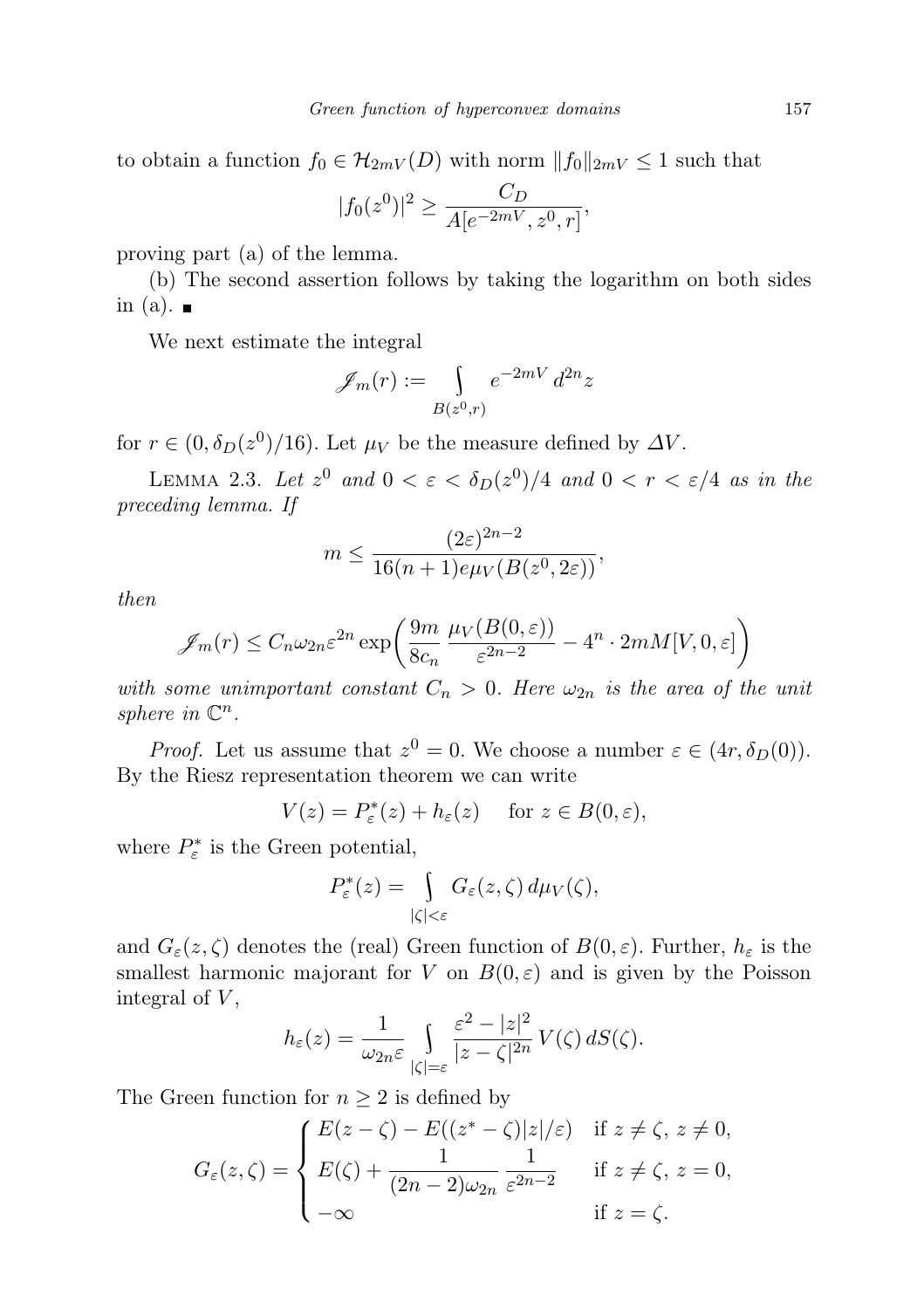Here  $z^* := \varepsilon^2 z / |z|^2$  and E is the fundamental solution to the Laplacian,

$$
E(x) := \frac{-1}{(2n-2)\omega_{2n}} \frac{1}{|x|^{2n-2}}.
$$

First we apply Harnack's inequality to the harmonic function  $h_{\varepsilon}$ . Note that  $h_{\varepsilon} \leq 0$ , because  $V < 0$ . For  $|z| < r$  we have

$$
h_{\varepsilon}(z) \ge \frac{1+|z|/\varepsilon}{(1-|z|/\varepsilon)^{2n-1}} h_{\varepsilon}(0) \ge \frac{1+r/\varepsilon}{(1-r/\varepsilon)^{2n-1}} h_{\varepsilon}(0)
$$

$$
= \frac{1+r/\varepsilon}{(1-r/\varepsilon)^{2n-1}} M[V,0,\varepsilon] \ge 4^n M[V,0,\varepsilon].
$$

Furthermore,  $G_{\varepsilon}(z,\zeta) \geq E(z-\zeta)$ . Therefore, if we put

$$
P_{\varepsilon}(z) := \frac{-1}{(2n-2)\omega_{2n}} \int_{|\zeta| < \varepsilon} \frac{1}{|z - \zeta|^{2n-2}} \, d\mu_V(\zeta),
$$

we obtain  $P_{\varepsilon}^*(z) \ge P_{\varepsilon}(z)$ , and altogether

$$
e^{-2mV(z)} \le e^{-4^n \cdot 2mM[V,0,\varepsilon]} e^{-2mP_\varepsilon(z)}.
$$

This gives us

(2.3) 
$$
\mathscr{J}_m(r) \leq e^{-4^n \cdot 2mM[V,0,\varepsilon]} \int_{|z|
$$

Next we transform the term  $P_{\varepsilon}(z)$  using ideas of [22] (see for instance p. 475). For  $s \in (\varepsilon/3, \varepsilon/2)$  and  $x \in \mathbb{C}^n$  with  $|x| = s$  and  $z \in B(0, r)$  we write

$$
|P_{\varepsilon}(z) - P_{\varepsilon}(x)| \le |x - z| \int_{0}^{1} |\nabla P_{\varepsilon}(z + t(x - z))| dt
$$
  

$$
\le (r + s) \int_{0}^{1} |\nabla P_{\varepsilon}(z + t(x - z))| dt.
$$

Integrating over the sphere  $\{|x| = s\}$  we find (note that  $r \le \varepsilon/4 \le 3s/4 \le s$ )

$$
(2.4) \quad \int\limits_{|x|=s} P_{\varepsilon}(x) dS(x) - I(s, z) \le \omega_{2n} s^{2n-1} P_{\varepsilon}(z) \le \int\limits_{|x|=s} P_{\varepsilon}(x) dS(x) + I(s, z),
$$

where

$$
I(s, z) := 2s \int_{|x|=s} \int_{0}^{1} |\nabla P_{\varepsilon}(z + t(x - z))| dt dS(x).
$$

To estimate the integral  $I(s, z)$ , we parametrize the positive hemisphere  $M_s^+ := \{ |\xi| = s \mid \xi_{2n} > 0 \}$  by  $\phi(\alpha) := (\alpha, \sqrt{s^2 - |\alpha|^2})$ . Let  $\psi(t, \alpha) :=$  $z + t(\phi(\alpha) - z)$  for  $(t, \alpha) \in (0, 1) \times B_{2n-1}(0, s)$ . This defines an injective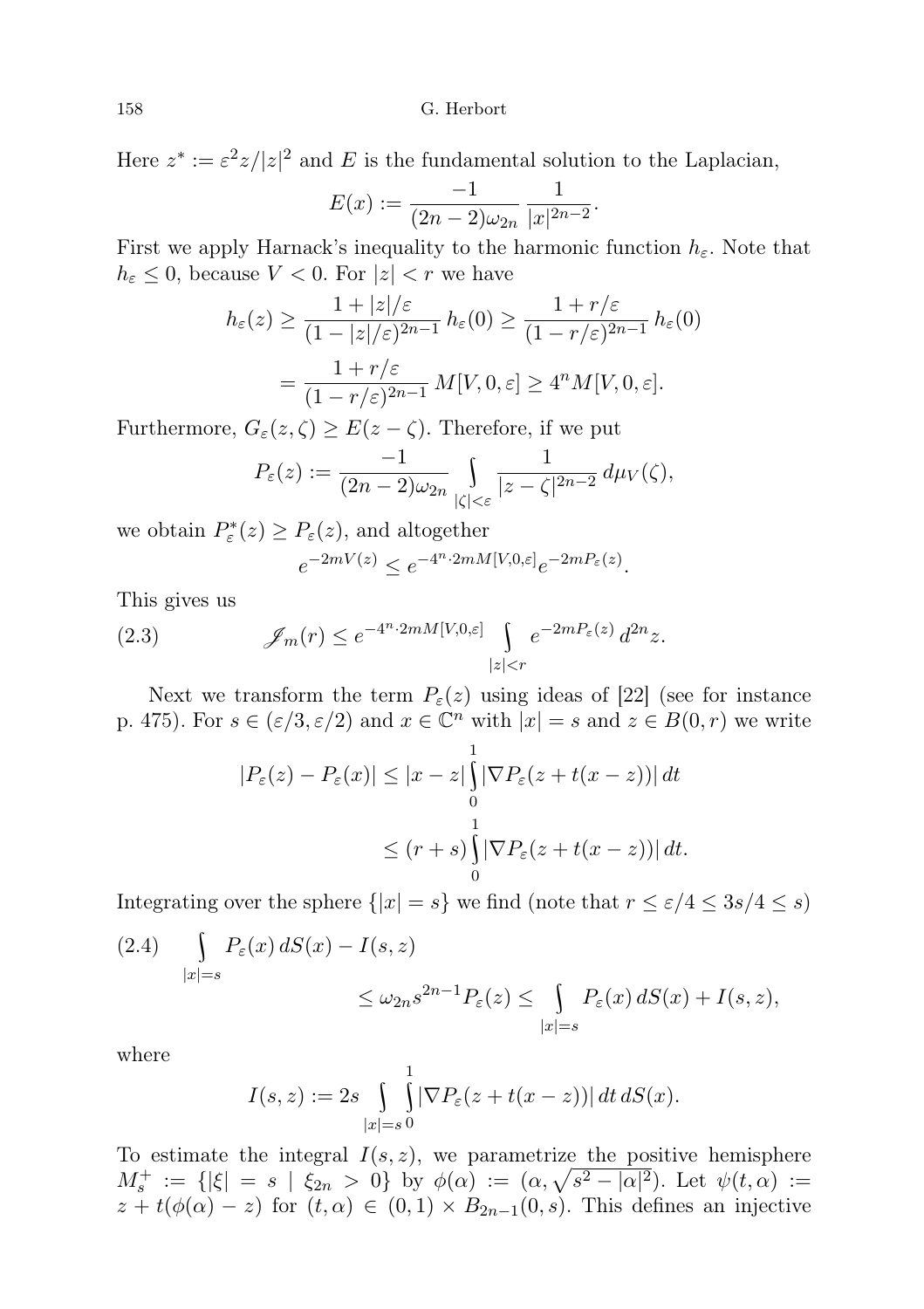mapping from  $(0, 1) \times B_{2n-1}(0, s)$  into  $B_{2n}(0, 2s)$ . Its Jacobian determinant is  $\overline{2}$ 

$$
\det J_{\psi}(t,\alpha) = -\frac{t^{2n-1}}{\sqrt{s^2 - |\alpha|^2}} (s^2 - \langle \phi(\alpha), z \rangle)
$$

(where  $\langle \cdot, \cdot \rangle$  denotes the euclidean inner product). Since  $r < 3s/4$ , we obtain

$$
|\det J_{\psi}(t,\alpha)| \ge \frac{t^{2n-1}(s^2 - |\phi(\alpha)||z|)}{\sqrt{s^2 - |\alpha|^2}} \ge \frac{t^{2n-1}s^2}{4\sqrt{s^2 - |\alpha|^2}}.
$$

Then

$$
\int_{M_s^+} |\nabla P_{\varepsilon}(z + t(x - z))| dS(x)
$$
\n
$$
= \int_{B_{2n-1}(0,s)} |\nabla P_{\varepsilon}(z + t(\phi(\alpha) - z))| \frac{s}{\sqrt{s^2 - |\alpha|^2}} d^{2n-1} \alpha
$$
\n
$$
\leq \frac{4}{t^{2n-1}s} \int_{B_{2n-1}(0,s)} |\nabla P_{\varepsilon}(\psi(t, \alpha))| |\det J_{\psi}(t, \alpha)| d^{2n-1} \alpha.
$$

Now we observe that

$$
|\psi(t, \alpha) - z| = t |\phi(\alpha) - z| \le t(s + |z|) \le 2st,
$$

which implies

$$
\frac{4}{t^{2n-1}s} \le 2^{2n+1}s^{2n-2} \frac{1}{|\psi(t,\alpha)-z|^{2n-1}}.
$$

We obtain

$$
\int_{0}^{1} \int_{M_{s}^{+}} |\nabla P_{\varepsilon}(z+t(x-z))| dS(x) dt
$$
\n
$$
\leq 4^{n} s^{2n-2} \int_{(0,1)\times B_{2n-1}(0,s)} \frac{|\nabla P_{\varepsilon}(\psi(t,\alpha))| d\varepsilon L_{\psi}(t,\alpha)}{|\psi(t,\alpha)-z|^{2n-1}} d^{2n-1} \alpha dt
$$
\n
$$
\leq 4^{n} s^{2n-2} \int_{B_{2n}(0,2s)} \frac{|\nabla P_{\varepsilon}(\zeta)|}{|z-\zeta|^{2n-1}} d^{2n} \zeta.
$$

A corresponding estimate holds for  $\int_0^1 \int_{M_s^-} |\nabla P_{\varepsilon}(z+t(x-z))| dS(x) dt$ , where  $M_s^- := \{ \xi \mid -\xi \in M_s^+ \}.$ 

This proves that (note that  $2s \leq \varepsilon$ )

$$
I(s,z) \le 4^{n+1} s^{2n-1} \int\limits_{B_{2n}(0,\varepsilon)} \frac{|\nabla P_{\varepsilon}(\zeta)|}{|z-\zeta|^{2n-1}} d^{2n}\zeta.
$$

We now integrate over all  $s \in (\varepsilon/3, \varepsilon/2)$  and divide by  $\varepsilon^{2n}$ . This gives, in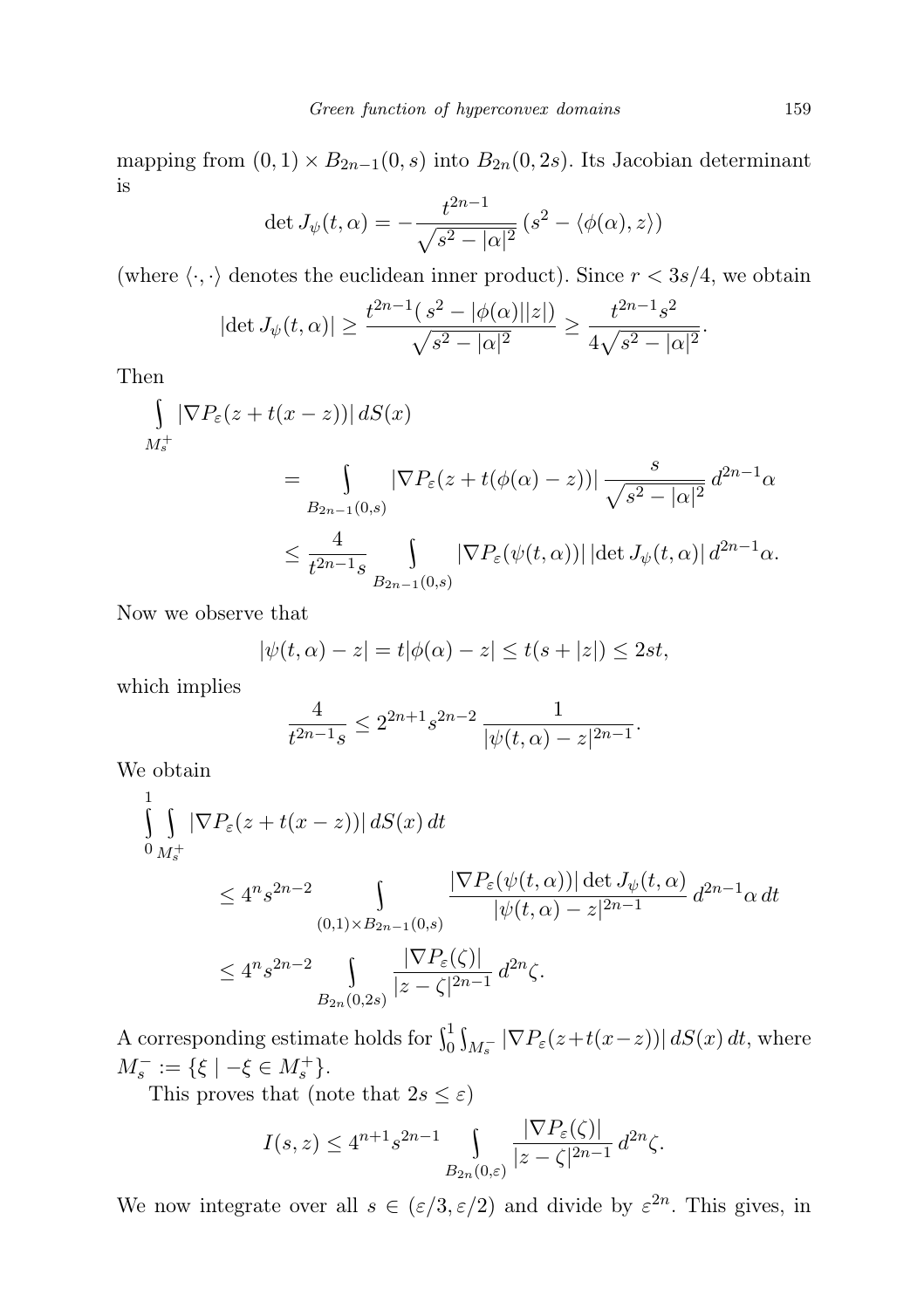conjunction with (2.4),

$$
(2.5) \quad \frac{1}{c_n \varepsilon^{2n}} \int_{\varepsilon/3 \le |x| \le \varepsilon/2} P_{\varepsilon}(x) \, d^{2n}x - \mathcal{K}_{\varepsilon}(z)
$$
\n
$$
\le P_{\varepsilon}(z) \le \frac{1}{c_n \varepsilon^{2n}} \int_{\varepsilon/3 \le |x| \le \varepsilon/2} P_{\varepsilon}(x) \, d^{2n}x + \mathcal{K}_{\varepsilon}(z),
$$

where  $c_n := \frac{\omega_{2n}}{2n}((1/2)^{2n} - (1/3)^{2n})$  and

$$
\mathscr{K}_{\varepsilon}(z) = \frac{4^{n+1}}{\omega_{2n}} \int_{B_{2n}(0,\varepsilon)} \frac{|\nabla P_{\varepsilon}(\zeta)|}{|z-\zeta|^{2n-1}} d^{2n}\zeta.
$$

We estimate

$$
\int_{\varepsilon/3 \leq |x| \leq \varepsilon/2} P_{\varepsilon}(x) d^{2n}x = - \int_{\varepsilon/3 \leq |x| \leq \varepsilon/2} \left( \frac{1}{(2n-2)\omega_{2n}} \int_{|\zeta| < \varepsilon} \frac{d\mu_V(\zeta)}{|x - \zeta|^{2n-2}} \right) d^{2n}x
$$
  
\n
$$
= - \int_{|\zeta| < \varepsilon} \left( \frac{1}{(2n-2)\omega_{2n}} \int_{\varepsilon/3 \leq |x| \leq \varepsilon/2} \frac{d^{2n}x}{|x - \zeta|^{2n-2}} \right) d\mu_V(\zeta)
$$
  
\n
$$
\geq - \int_{|\zeta| < \varepsilon} \left( \frac{1}{(2n-2)\omega_{2n}} \int_{|x - \zeta| \leq 3\varepsilon/2} \frac{d^{2n}x}{|x - \zeta|^{2n-2}} \right) d\mu_V(\zeta)
$$
  
\n
$$
\geq - \frac{9}{16} \varepsilon^2 \mu_V(B(0, \varepsilon))
$$

for  $\varepsilon < 1/2$ . Thus we obtain from (2.5), since  $P_{\varepsilon} \leq 0$ ,

$$
-\frac{9}{16c_n\varepsilon^{2n-2}}\,\mu_V(B(0,\varepsilon))-\mathscr{K}_{\varepsilon}(z)\leq P_{\varepsilon}(z)\leq \mathscr{K}_{\varepsilon}(z)
$$

and

$$
(2.6)\quad \int\limits_{|z|
$$

We only have to estimate the integral

(2.7) 
$$
\int_{|z|< r} e^{2m\mathcal{K}_{\varepsilon}(z)} d^{2n} z = \frac{1}{2n} \omega_{2n} r^{2n} + 2m \int_{|z|< r} \mathcal{K}_{\varepsilon}(z) d^{2n} z + \sum_{q=2}^{\infty} \frac{(2m)^q}{q!} \|\mathcal{K}_{\varepsilon}\|_{L^q(B(0,r))}^q.
$$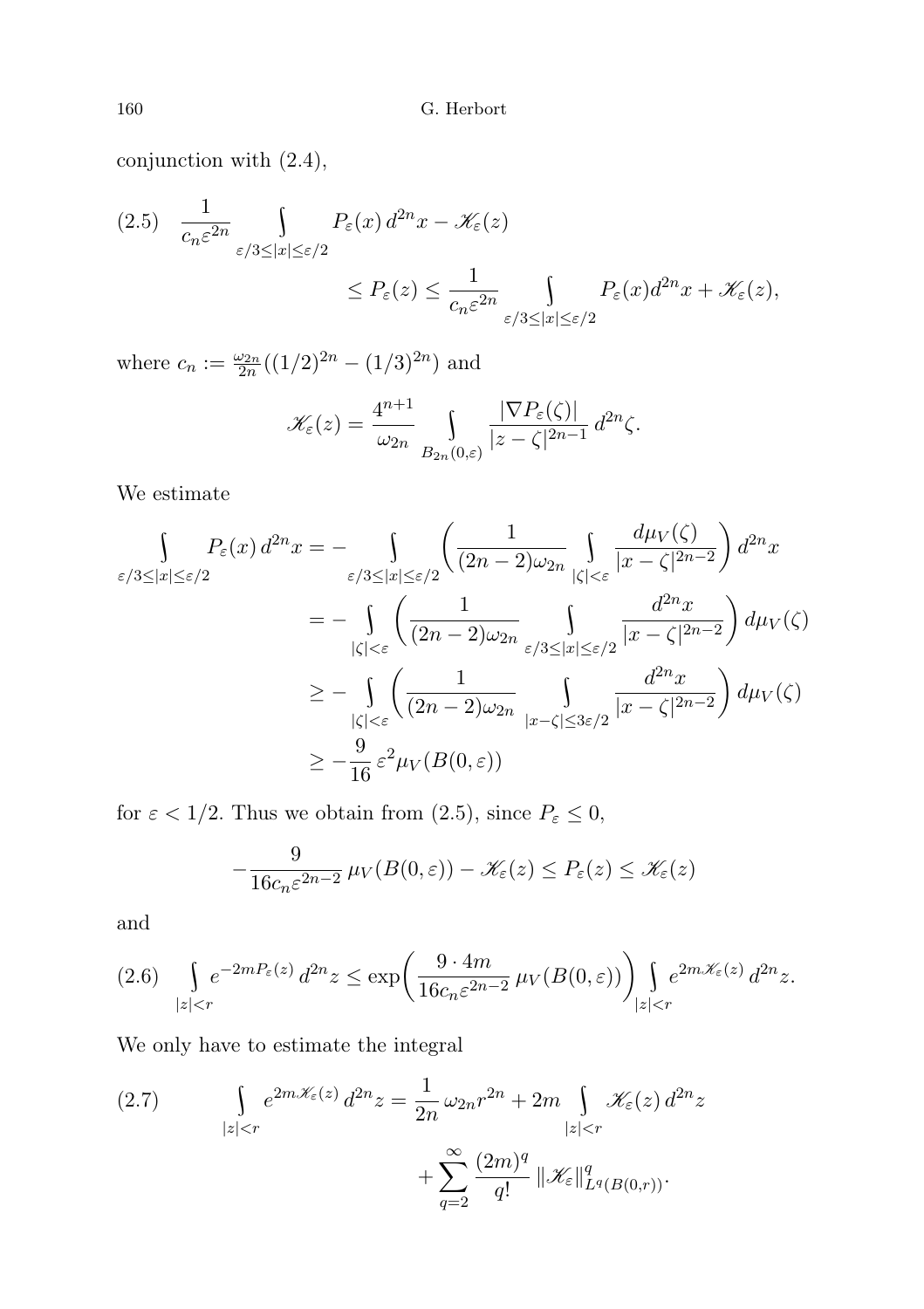First,

$$
(2.8)\qquad \int\limits_{B_{2n}(0,\varepsilon)} |\nabla P_{\varepsilon}(\zeta)| d^{2n} \zeta \leq \frac{1}{\omega_{2n}} \int\limits_{B_{2n}(0,\varepsilon)} \left( \int\limits_{B_{2n}(0,\varepsilon)} \frac{d\mu_V(y)}{|\zeta - y|^{2n-1}} \right) d^{2n} \zeta
$$

$$
= \frac{1}{\omega_{2n}} \int\limits_{B_{2n}(0,\varepsilon)} \left( \int\limits_{B_{2n}(0,\varepsilon)} \frac{d^{2n} \zeta}{|\zeta - y|^{2n-1}} \right) d\mu_V(y) \leq (2\varepsilon)\mu_V(B(0,\varepsilon)).
$$

By Fubini's theorem we get

$$
2m \int_{|z|  

$$
= 2m \frac{4^{n+1}}{\omega_{2n}} \int_{B_{2n}(0,\varepsilon)} |\nabla P_{\varepsilon}(\zeta)| \left(\int_{|z|  

$$
\leq (2m)(2\varepsilon) 4^{n+1} \int_{B_{2n}(0,\varepsilon)} |\nabla P_{\varepsilon}(\zeta)| d^{2n} \zeta \leq 4^{n+1} \cdot 2m \cdot (2\varepsilon)^2 \mu_V(B(0,\varepsilon)),
$$
$$
$$

using (2.8). For  $q \ge 2$  we estimate the norms  $\|\mathscr{K}_{\varepsilon}\|_{L^q(B(0,r))}^q$  by means of Hölder's inequality (see also the proof of Theorem 1 in  $[22, p. 476]$ ). We use the formula  $\mathbf{r}$  $\overline{\phantom{a}}$ 

$$
\|\mathscr{K}_{\varepsilon}\|_{L^{q}(B(0,r))} = \sup_{F \in L^{p}(B(0,r)), \|F\|_{L^{p}(B(0,r))} = 1} \left| \int_{B(0,r)} F(x) \mathscr{K}_{\varepsilon}(x) d^{2n}x \right|
$$

(where  $p = q/(q-1)$ ). Let  $F \in L^p(B(0,r))$  be normalized. Then we get

$$
\left| \int\limits_{B(0,r)} F(x) \mathscr{K}_{\varepsilon}(x) d^{2n} x \right| \leq \int\limits_{B(0,r) \times B(0,\varepsilon)} f(x,\zeta) g(x,\zeta) d^{2n} x d^{2n} \zeta
$$

with

$$
f(x,\zeta) = \left(\frac{|\nabla P_{\varepsilon}(\zeta)|}{|x-\zeta|^{2n-1/q}}\right)^{1/q}, \quad g(x,\zeta) = F(x) \left(\frac{|\nabla P_{\varepsilon}(\zeta)|}{|x-\zeta|^{2n-1-1/q}}\right)^{1/p}.
$$

The  $L^q$ -norm of f is estimated by

$$
||f||_{L^{q}(B(0,r)\times B(0,\varepsilon))}^{q} = \int_{B(0,r)\times B(0,\varepsilon)} \frac{|\nabla P_{\varepsilon}(\zeta)|}{|x-\zeta|^{2n-1/q}} d^{2n}x d^{2n}\zeta
$$
  

$$
= \int_{B(0,r)} \left(\frac{d^{2n}x}{|x-\zeta|^{2n-1/q}}\right) \int_{B(0,\varepsilon)} |\nabla P_{\varepsilon}(\zeta)| d^{2n}\zeta
$$
  

$$
\leq \omega_{2n}q(r+\varepsilon)^{1/q} \int_{B(0,\varepsilon)} |\nabla P_{\varepsilon}(\zeta)| d^{2n}\zeta \leq 4\omega_{2n}q\varepsilon^{1+1/q}\mu_{V}(B(0,\varepsilon)),
$$

again by  $(2.8)$ .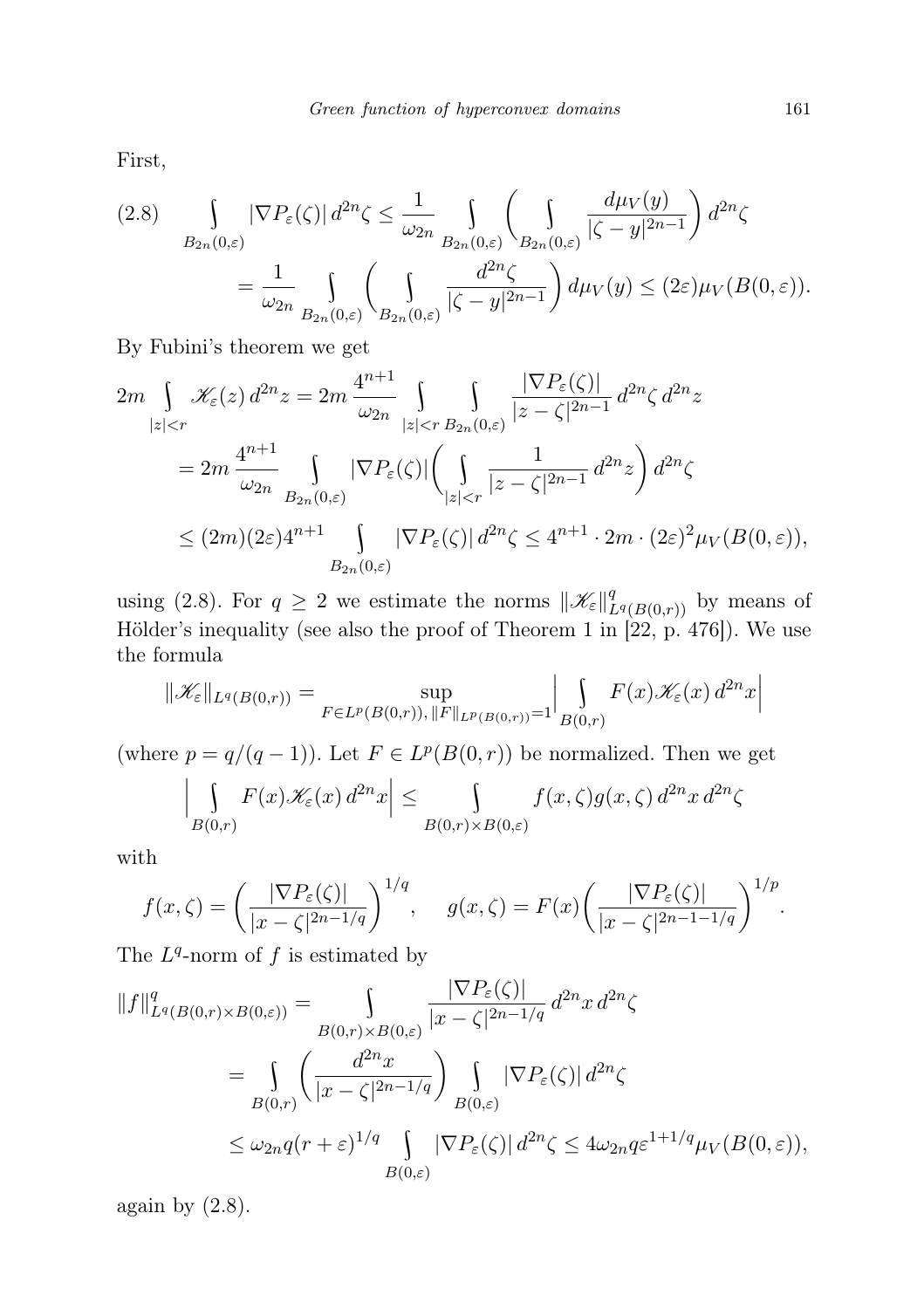We next consider the  $L^p$ -norm of g. Let

$$
u(t) := \int_{B(x,t)} |\nabla P_{\varepsilon}(\zeta)| d^{2n} \zeta.
$$

First we observe that

$$
\int_{B(0,\varepsilon)} \frac{|\nabla P_{\varepsilon}(\zeta)|}{|x-\zeta|^{2n-1-1/q}} d^{2n}\zeta \le \int_{B(x,2\varepsilon)} \frac{|\nabla P_{\varepsilon}(\zeta)|}{|x-\zeta|^{2n-1-1/q}} d^{2n}\zeta
$$

$$
= \int_{0}^{2\varepsilon} \left( \int_{|\zeta-x|=t} \frac{|\nabla P_{\varepsilon}(\zeta)|}{|x-\zeta|^{2n-1-1/q}} dS(\zeta) \right) dt
$$

$$
= \int_{0}^{2\varepsilon} \frac{1}{t^{2n-1-1/q}} u'(t) dt
$$

$$
= \frac{u(2\varepsilon)}{(2\varepsilon)^{2n-1-1/q}} + \left( 2n - 1 - \frac{1}{q} \right) \int_{0}^{2\varepsilon} \frac{u(t)}{t^{2n-1/q}} dt.
$$

Now we note that

$$
u(t) \le 2t\mu_V(B(0,t))
$$
 and  $\frac{\mu_V(B(0,t))}{t^{2n-2}} \le \frac{\mu_V(B(0,2\varepsilon))}{(2\varepsilon)^{2n-2}}$ .

The second inequality follows from the fact that the function

$$
t\mapsto \mu_V(B(0,t))/t^{2n-2}
$$

is increasing (see [19, pp. 72–73]). Hence

$$
\int_{0}^{2\varepsilon} \frac{u(t)}{t^{2n-1/q}} dt \le 2 \frac{\mu_V(B(0, 2\varepsilon))}{(2\varepsilon)^{2n-2}} \int_{0}^{2\varepsilon} \frac{dt}{t^{1-1/q}} = 2q\varepsilon^{1/q} \frac{\mu_V(B(0, 2\varepsilon))}{(2\varepsilon)^{2n-2}}.
$$

This implies

$$
\int_{B(0,\varepsilon)} \frac{|\nabla P_{\varepsilon}(\zeta)|}{|x-\zeta|^{2n-1-1/q}} d^{2n}\zeta \le 2(2n+2)q\varepsilon^{1/q} \frac{\mu_V(B(0,2\varepsilon))}{(2\varepsilon)^{2n-2}}.
$$

Then

$$
\|g\|_{L^p(B(0,r)\times B(0,\varepsilon))}^p = \int_{B(0,r)} |F(x)|^p \left(\int_{B(0,\varepsilon)} \frac{|\nabla P_{\varepsilon}(\zeta)|}{|x-\zeta|^{2n-1-1/q}} d^{2n}\zeta\right) d^{2n}x
$$
  

$$
\leq 2(2n+2)q\varepsilon^{1/q} \frac{\mu_V(B(0,2\varepsilon))}{(2\varepsilon)^{2n-2}} \int_{B(0,r)} |F(x)|^p d^{2n}x
$$
  

$$
= 2(2n+2)q\varepsilon^{1/q} \frac{\mu_V(B(0,2\varepsilon))}{(2\varepsilon)^{2n-2}}.
$$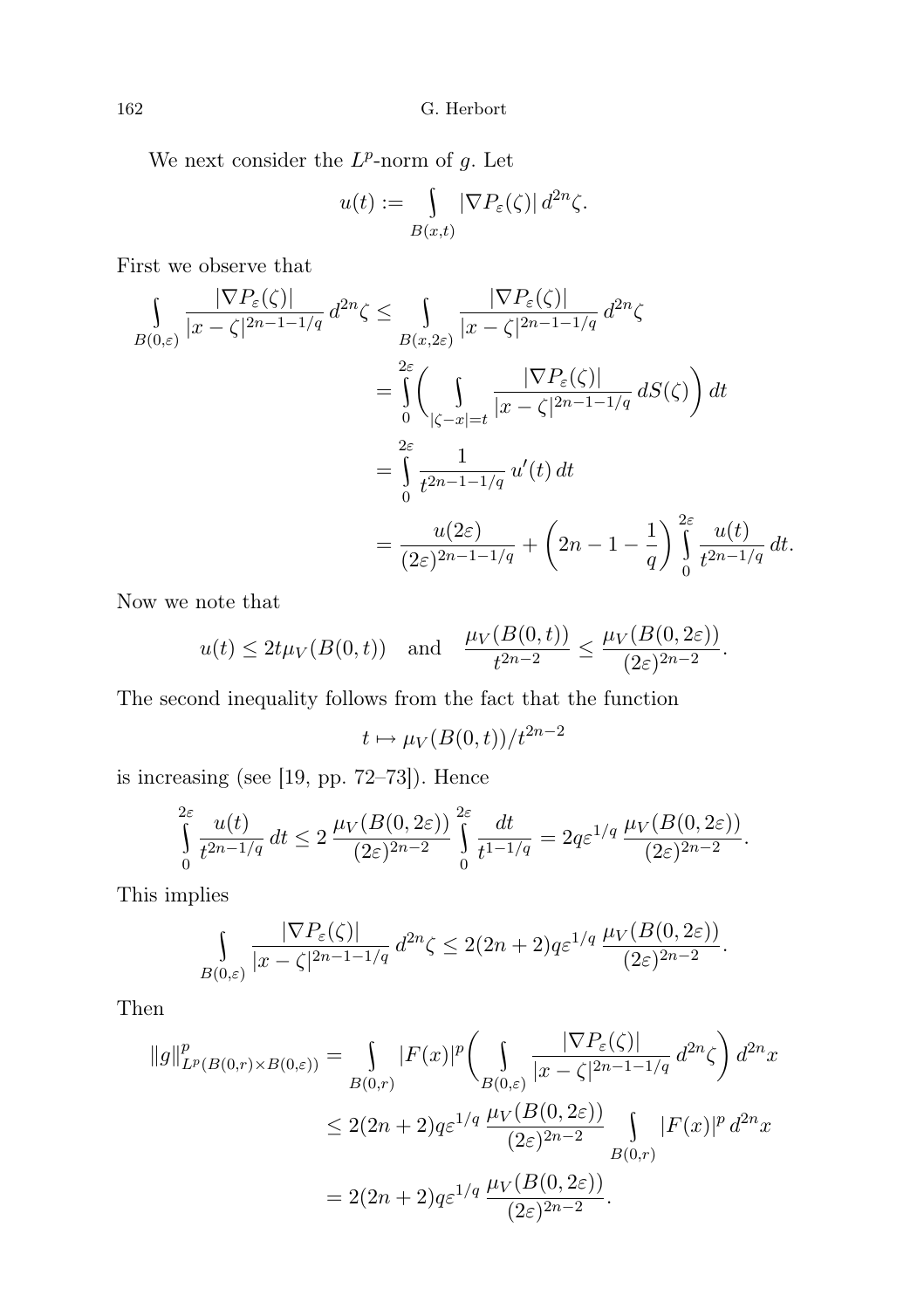By Hölder's inequality we find (using 
$$
1/p + 1/q = 1
$$
) that  
\n
$$
\left| \int_{B(0,r)} F(x) \mathcal{K}_{\varepsilon}(x) d^{2n} x \right| \leq (4\omega_{2n} q \varepsilon^{1+1/q} \mu_V(B(0,\varepsilon)))^{1/q}
$$
\n
$$
\times \left( 2(2n+2) q \varepsilon^{1/q} \frac{\mu_V(B(0,2\varepsilon))}{(2\varepsilon)^{2n-2}} \right)^{1/p}
$$
\n
$$
\leq (2n+2)(2\omega_{2n})^{1/q} \cdot 2q\mu_V(B(0,2\varepsilon))(2\varepsilon)^{2-2n/p}
$$
\n
$$
= (2n+2)(2\omega_{2n})^{1/q} \cdot 2q\mu_V(B(0,2\varepsilon))(2\varepsilon)^{2-2n+2n/q}.
$$

This implies

$$
\|\mathscr{K}_{\varepsilon}\|_{L^q(B(0,r))}^q \le 2\omega_{2n}(2q)^q \bigg((2n+2)\frac{\mu_V(B(0,2\varepsilon))}{(2\varepsilon)^{2n-2}}\bigg)^q (2\varepsilon)^{2n}.
$$

Substituting this into (2.7) we obtain

 $\int e^{2m\mathcal{K}_{\varepsilon}(z)} d^{2n}z$  $|z| < r$  $\leq \frac{1}{2}$  $\frac{1}{2n} \omega_{2n} r^{2n} + 4^{2n+2} \omega_{2n} (2\varepsilon)^{2n} \sum_{n=1}^{\infty}$  $q=1$  $(2q)^{q}$ q!  $\left( \frac{8(n+1)m\mu_V(B(0,2\varepsilon))}{\sigma_E} \right)$  $(2\varepsilon)^{2n-2}$  $\setminus^q$  $\leq C_n \omega_{2n} \varepsilon^{2n},$ 

if we choose

$$
m \le \frac{(2\varepsilon)^{2n-2}}{16(n+1)e\mu_V(B(0,2\varepsilon))}
$$

in order to make the above series converge.

In conjunction with (2.3) we get

$$
\mathscr{J}_m(r) \le e^{-4^n \cdot 2mM[V,0,\varepsilon]} \int_{|z|  

$$
\le \exp\left(\frac{9m}{8c_n} \frac{\mu_V(B(0,\varepsilon))}{\varepsilon^{2n-2}} - 4^n \cdot 2mM[V,0,\varepsilon]\right) \int_{|z|  

$$
\le C_n \omega_{2n} \varepsilon^{2n} \exp\left(\frac{9m}{8c_n} \frac{\mu_V(B(0,\varepsilon))}{\varepsilon^{2n-2}} - 4^n \cdot 2mM[V,0,\varepsilon]\right).
$$
$$
$$

This will give a lower bound for the regularization  $V_m$ :

LEMMA 2.4. Let D be as above and  $z^0 \in D$ . Let  $\varepsilon < \delta_D(z^0)/4$ . If  $m \leq \frac{(2\varepsilon)^{2n-2}}{16(1+1)\sqrt{D}}$  $\frac{(2c)}{16(n+1)e\mu_V(B(z^0,2\varepsilon))},$ 

then

$$
V_m(z^0) \ge -\frac{\log(C_D/C_n)}{2m} - \frac{9}{16c_n} \frac{\mu_V(B(z^0, \varepsilon))}{\varepsilon^{2n-2}} + 4^n A[V, z^0, \varepsilon].
$$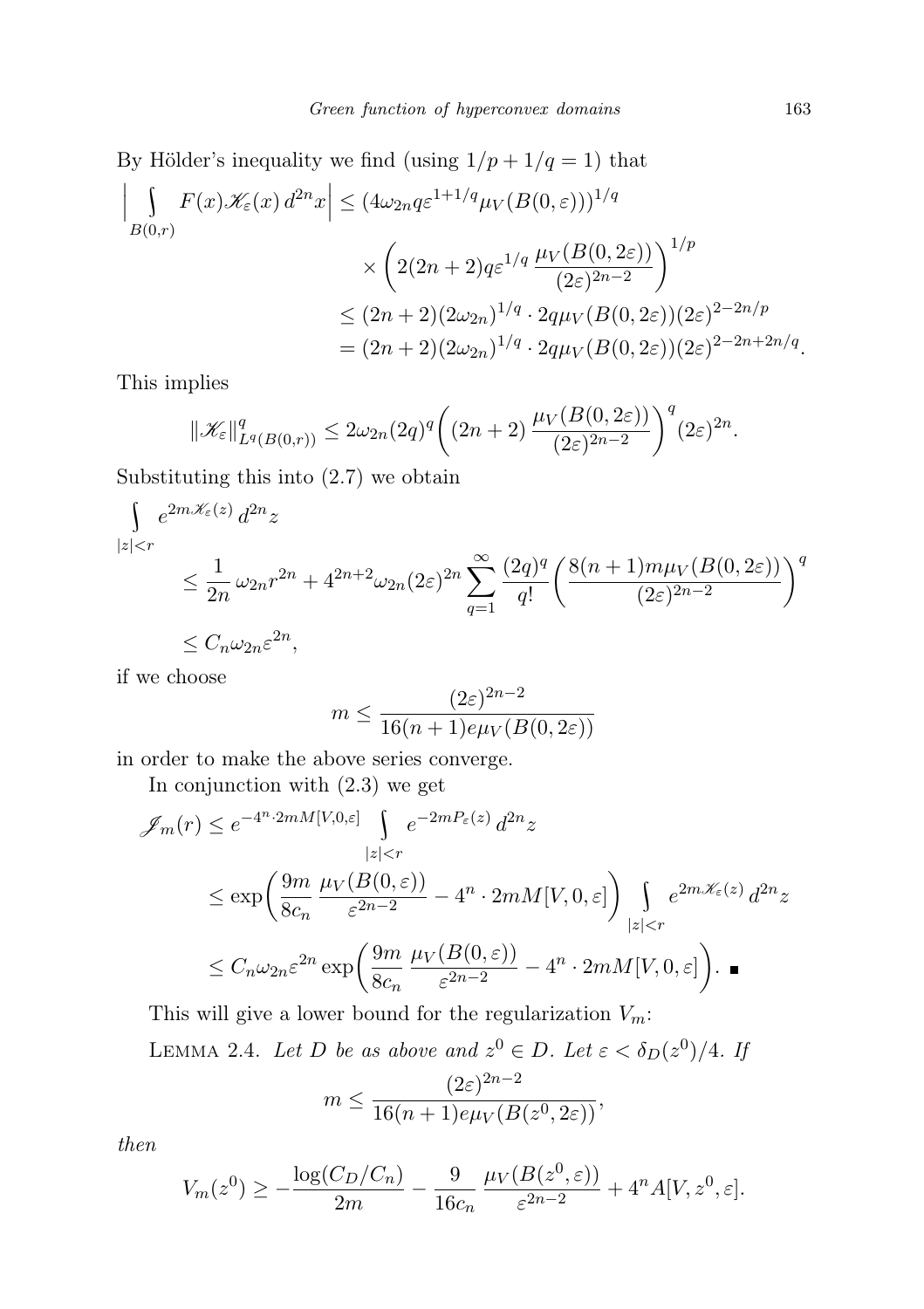*Proof.* We combine Lemmas 2.1 and 2.3 with  $r = \varepsilon/8$ :

$$
V_m(z^0) \ge -\frac{\log C_D}{2m} - \frac{1}{2m} \log(A[e^{-2mV}, z^0, \varepsilon/8])
$$
  
=  $-\frac{\log C_D}{2m} - \frac{1}{2m} \log\left(\frac{2n8^{2n}}{\omega_{2n}\varepsilon^{2n}} \mathscr{J}_m(\varepsilon/8)\right)$   
 $\ge -\frac{\log(2nC_D/C_n)}{2m} - \frac{9}{16c_n} \frac{\mu_V(B(z^0, \varepsilon))}{\varepsilon^{2n-2}} + 4^n M[V, z^0, \varepsilon].$ 

This gives the desired estimate, since  $M[V, z^0, \varepsilon] \ge A[V, z^0, \varepsilon]$ .

3. Application to the pluricomplex Green function. We start with a technical lemma:

LEMMA 3.1. Assume that D is bounded and hyperconvex and  $\psi \in \text{PSH}(D)$ is continuous, negative and satisfies  $\|\psi\|_{\infty} = 1$  and condition (1) of Main Theorem 1.1. Let  $w, z^0 \in D$ . Then, for any  $0 < r < \frac{4}{5}\delta_D(z^0)$ ,

(3.1) 
$$
\int_{B(z^0,6r/5)} |\mathscr{G}_D(x,w)| d^{2n}x \leq 2\pi (n!)^{1/n} |\psi(w)|^{1/n} I\left(\frac{6}{5}r,h\right),
$$

and

$$
(3.2) \quad A[|\mathscr{G}_D(\cdot, w)|, z^0, r] + \frac{\mu_{\mathscr{G}_D(\cdot, w)}(B(z^0, r))}{r^{2n-2}} \le \frac{C_n^*}{r^{2n}} |\psi(w)|^{1/n} I\left(\frac{6}{5}r, h\right)
$$

with some constant  $C_n^*$  that depends only on n. Here we define, for  $0 < \varrho <$  $\delta_D(z^0),$ 

$$
I(\varrho, h) := \left(\int\limits_{B(z^0, \varrho)} h^{-1/(n-1)} d^{2n} x\right)^{1-1/n}.
$$

Proof. We apply an idea from [7]. The key tool is an estimate obtained in  $[5]$ : Given an arbitrary bounded domain  $D'$  and negative locally bounded plurisubharmonic functions  $u, v_1, \ldots, v_n$  on D' such that  $\lim_{z \to q} u(z) = 0$  for any  $q \in \partial D'$ , we have

$$
(3.3) \quad \int\limits_{D'} |u|^n d d^c v_1 \wedge \cdots \wedge d d^c v_n \leq n! \|v_1\|_{\infty} \cdot \ldots \cdot \|v_{n-1}\|_{\infty} \int\limits_{D'} |v_n| (d d^c u)^n.
$$

For an arbitrary number  $L > 1$  we put

$$
u_L := \max\{\mathscr{G}_D(\cdot, w), -L\}.
$$

By the Hölder inequality we have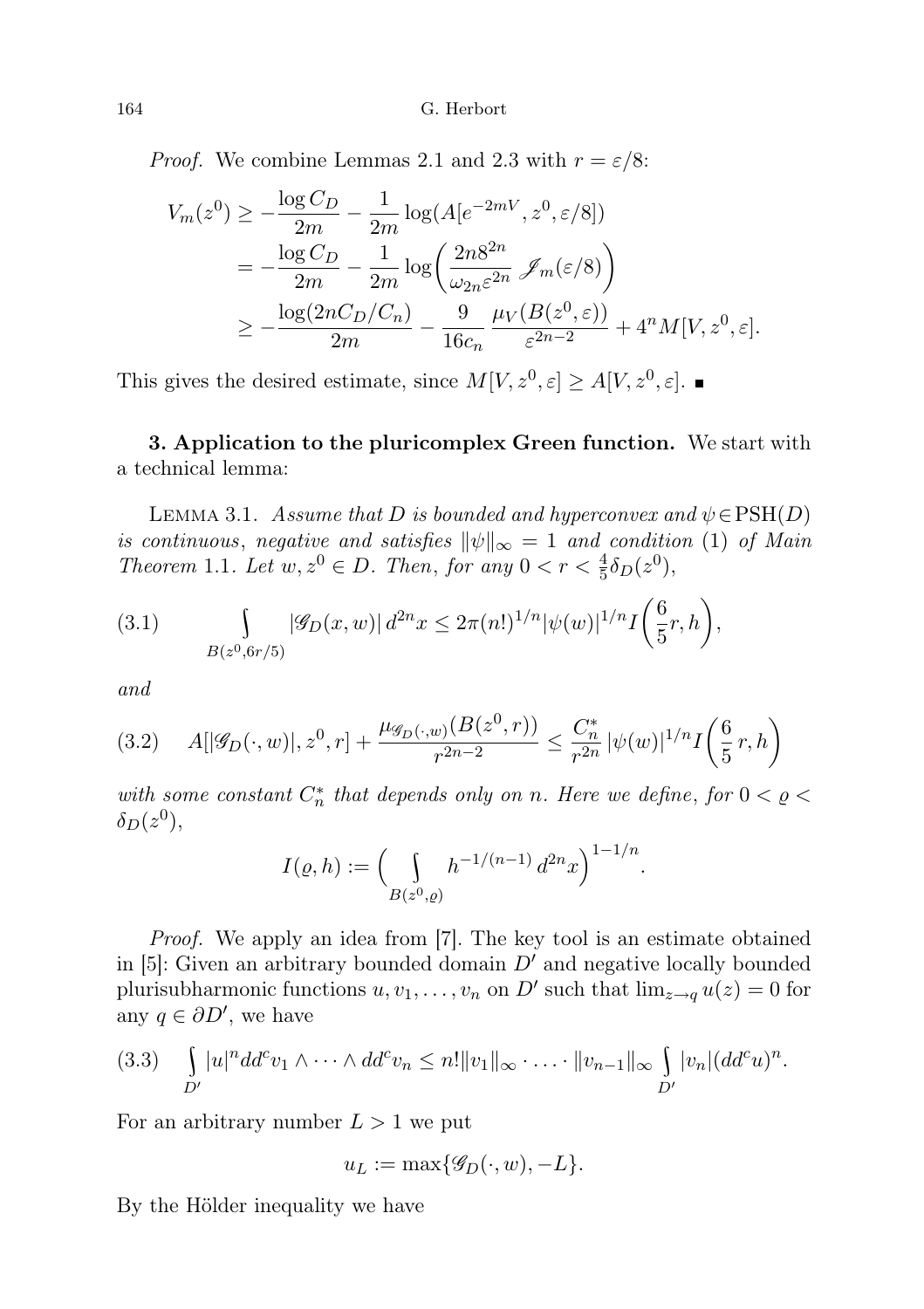$$
(3.4) \quad \int_{B(z^0,6r/5)} |u_L| \, d^{2n}x = \int_{B(z^0,6r/5)} |u_L| \, h^{1/n} \, \frac{1}{h^{1/n}} \, d^{2n}x
$$

$$
\leq \Big(\int_{B(z^0,6r/5)} |u_L|^n h \, d^{2n}x\Big)^{1/n} \Big(\int_{B(z^0,6r/5)} \frac{1}{h^{1/(n-1)}} \, d^{2n}x\Big)^{1-1/n}.
$$

We see that

$$
\int_{B(z^0,6r/5)} |u_L|^n h \, d^{2n}x \le \int_{B(z^0,6r/5)} |u_L|^n \, (dd^c \psi)^n.
$$

Now we can apply (3.3) for  $D' := D$  and  $v_1 = \cdots = v_n = \psi$  to obtain (because of  $\|\psi\|_{\infty} = 1$ )

(3.5) 
$$
\int_{B(z^0,6r/5)} |u_L|^n h d^{2n}x \le \int_D |u_L|^n (dd^c \psi)^n
$$
  
 
$$
\le n! \int_D |\psi| (dd^c \max\{\mathscr{G}_D(\cdot,w), -L\})^n.
$$

We want to let  $L$  tend to infinity. This is allowed, since the well-known convergence theorem of Bedford–Taylor gives that the currents

$$
T_L := (dd^c \max\{\mathscr{G}_D(\cdot, w), -L\})^n
$$

tend weakly to  $(2\pi)^n$  times the Dirac measure with center w as  $L \to \infty$ . But, since all of them have the same total mass (namely  $(2\pi)^n$ ), we may apply Satz 45.7 of [1]. This gives us, in conjunction with the Beppo-Levi theorem, on letting  $L \to \infty$  in (3.5),

$$
\int_{B(z^0,6r/5)} |\mathscr{G}_D(x,w)|^n h \, d^{2n}x \le n! \int_D |\psi| (dd^c \mathscr{G}_D(\cdot,w))^n = (2\pi)^n n! |\psi(w)|,
$$

and because of (3.4),

$$
\int_{B(z^0,6r/5)} |\mathscr{G}_D(x,w)| d^{2n}x \le ((2\pi)^n n! |\psi(w)|)^{1/n} \left(\int_{B(z^0,6r/5)} h^{-1/(n-1)} d^{2n}x\right)^{1-1/n}.
$$

From this we get (3.1).

Next we prove (3.2). This time we use (3.3) with  $D' := B(z^0, 6r/5)$  and

$$
u(z) = \log \frac{1 + |z - z^0|^2 / 4r^2}{2},
$$

and  $v_1(z) = \cdots = v_{n-1}(z) = |z - z^0|^2 - 4r^2$ ,  $v_{n,L}(z) = \max\{\mathscr{G}_D(z,w), -L\}$ for a number  $L > 0$ . Now (3.3) applies and gives, because of  $|u| \geq \log(8/5)$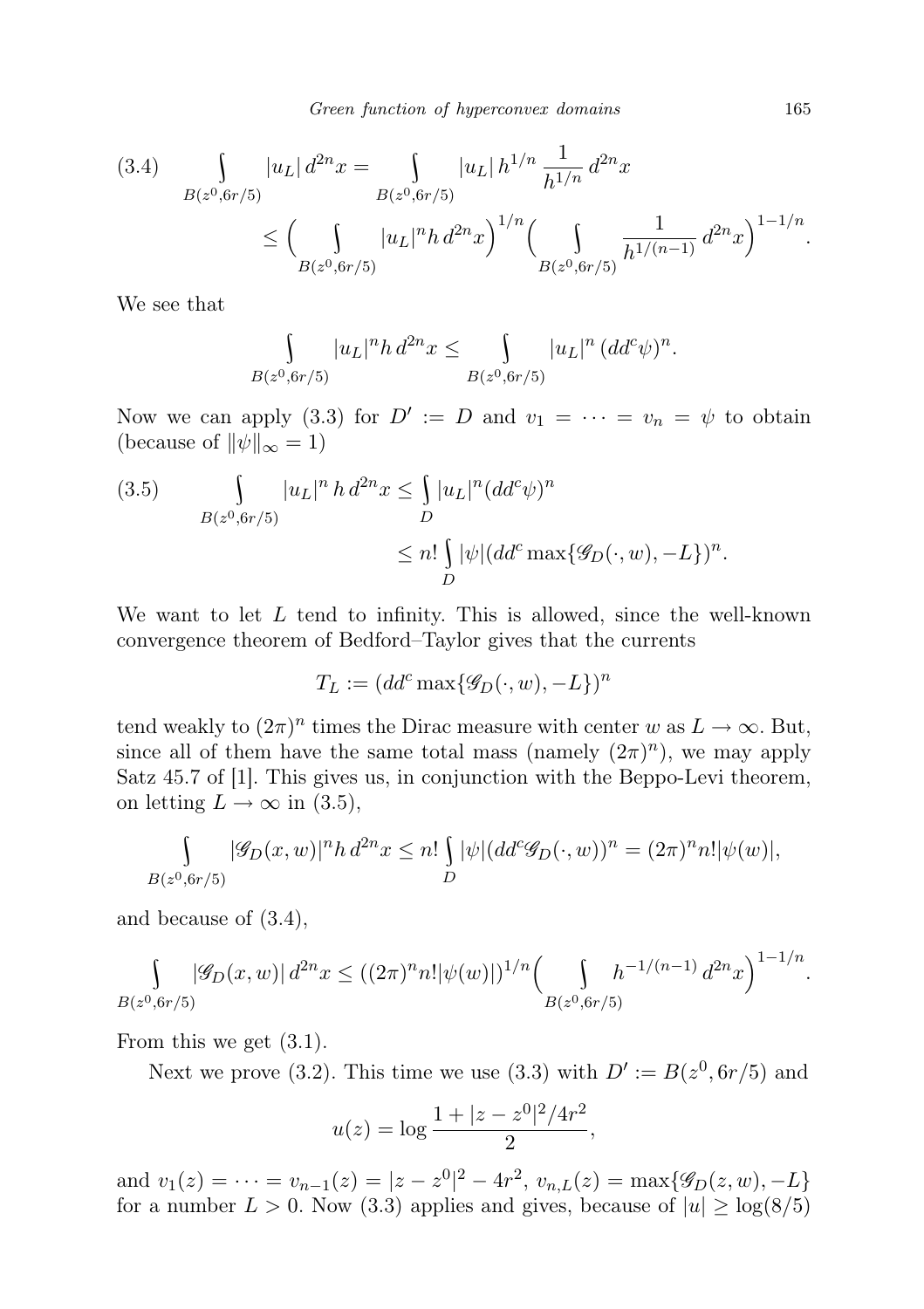on 
$$
B(z^0, r)
$$
,  
\n
$$
\left(\log \frac{8}{5}\right)^n \mu_{v_{n,L}}(B(z^0, r))
$$
\n
$$
\leq \int_{B(z^0, r)} |u(z)|^n d\mu_{v_{n,L}}(z) = \int_{B(z^0, r)} |u(z)|^n d\sigma' v_1 \wedge \cdots \wedge d\sigma' v_n
$$
\n
$$
\leq \int_{B(z^0, 6r/5)} |u(z)|^n d\sigma' v_1 \wedge \cdots \wedge d\sigma' v_n \leq n! (4r^2)^{n-1} \int_{B(z^0, 6r/5)} |v_{n,L}| (d\sigma' u)^n
$$
\n
$$
\leq c_n \frac{1}{r^2} \int_{B(z^0, 6r/5)} \min\{|\mathscr{G}_D(x, w)|, L\} d^{2n}x
$$

with some constant  $c_n$ . We let L tend to infinity. By Beppo-Levi's theorem we obtain

$$
\frac{\mu_{\mathscr{G}_D(\cdot,w)}(B(z^0,r))}{r^{2n-2}} \le \frac{c_n}{r^{2n}(\log(8/5))^n} \int_{B(z^0,6r/5)} |\mathscr{G}_D(x,w)| d^{2n}x.
$$

From this and  $(3.1)$  the lemma follows.

We apply the above lemmas 2.4 and 3.1 to the case  $V = \mathscr{G}_D(\cdot, w)$  for  $w \in D$  and find

LEMMA 3.2. Assume that D is hyperconvex and  $\psi \in \text{PSH}(D)$  is continuous and satisfies  $\|\psi\|_{\infty} = 1$  and condition (1) from Main Theorem 1.1. Let  $C_n^*$  be the constant from Lemma 3.1. Then, for any point  $z^0 \in D$  and any  $0 < \varepsilon < \delta_D(z_0)/4$ ,

$$
(\mathscr{G}_D(\cdot, w))_m(z_0) \ge -\frac{1}{2m} \log \frac{2nC_D}{C_n} - \widetilde{C}_n C_n^* I_0 \frac{|\psi(w)|^{1/n}}{\varepsilon^{2n}},
$$

provided that

$$
m \leq C_n^{**} \, \frac{\varepsilon^{2n}}{|\psi(w)|^{1/n}}
$$

with the constants  $C_n^{**} := 1/16e(n+1)C_n^*I_0$ ,  $\widetilde{C}_n := (9/16c_n + 4^n)$ , and  $I_0 :=$  $\int_D h^{-1/(n-1)}(x) d^{2n}x$ . The constant  $c_n$  was defined after formula (2.5).

Proof. By Lemma 2.4 we have

$$
(\mathscr{G}_D(\cdot, w))_m(z^0) \ge -\frac{1}{2m} \log \frac{2nC_D}{C_n}
$$

$$
-\left(4^n |A[\mathscr{G}_D(\cdot, w), z^0, \varepsilon]| + \frac{9}{16c_n} \frac{\mu_{\mathscr{G}_D(\cdot, w)}(B(z^0, \varepsilon))}{\varepsilon^{2n-2}}\right),
$$

provided that

$$
m \le \frac{(2\varepsilon)^{2n-2}}{16e(n+1)\mu_{\mathscr{G}_D(\cdot,w)}(B(z^0,2\varepsilon))}.
$$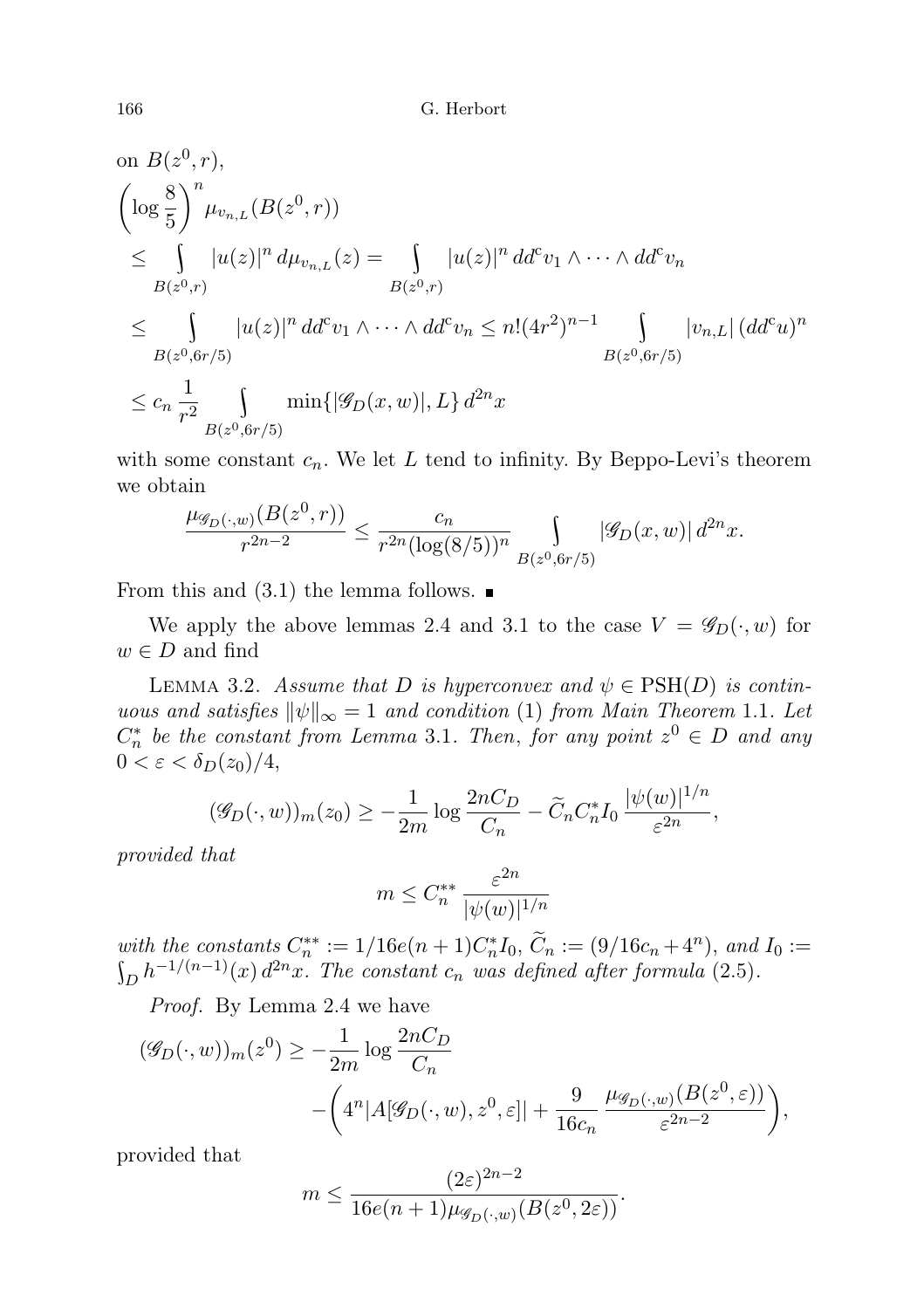Now, estimate (3.2) of Lemma 3.1 with  $r = \varepsilon$  gives us

$$
4^{n}|A[\mathscr{G}_D(\cdot,w),z^0,\varepsilon]|+\frac{9}{16c_n}\frac{\mu_{\mathscr{G}_D(\cdot,w)}(B(z^0,\varepsilon))}{\varepsilon^{2n-2}}\leq \widetilde{C}_nC_n^*\frac{|\psi(w)|^{1/n}}{(2\varepsilon)^{2n}}I_0.
$$

In particular,

$$
\frac{(2\varepsilon)^{2n-2}}{16e(n+1)\mu_{\mathscr{G}_D(\cdot,w)}(B(z^0,2\varepsilon))} \ge \frac{1}{16e(n+1)C_n^*I_0} \frac{\varepsilon^{2n}}{|\psi(w)|^{1/n}}.
$$

This proves the lemma.

We want to apply the above results to the localization of the sublevel sets of the regularizations of  $\mathscr{G}_D(\cdot, w)$ .

A first step in this direction is

LEMMA 3.3. Let  $D \subset\subset \mathbb{C}^n$  be hyperconvex and  $\psi$  as in Lemma 3.2. There exists a constant  $r_* > 0$ , depending only on n, such that for  $z^0 \in D$ and  $0 < r < \min\{r_*, \delta_D(z^0)\},\$ 

$$
\sup_{x \in B(z^0,r)} \mathcal{G}_D(x,w) \ge -\frac{4^{2n}}{C_n^{**} \delta_D(z^0)^{2n}} |\psi(w)|^{1/n} \log \frac{C_2}{r^n}
$$

with the constants  $C_2$  from  $(2.1)$  and  $C_n^{**}$  from Lemma 3.2.

*Proof.* As in  $(2.1)$ , for any  $l > 0$  we have

$$
(\mathscr{G}_D(\cdot, w))_l(z^0) \le -M(r) + \frac{1}{l} \log \frac{C_2}{r^n},
$$

where  $M(r) := |\sup_{x \in B(z^0,r)} \mathscr{G}_D(x,w)|$ . The number  $C_2$  in (2.1) depends only on the dimension *n*. We assume  $r < \sqrt[n]{C_2}$ . Then the number

$$
l := \frac{2\log(C_2/r^n)}{M(r)}.
$$

is positive. This gives

(3.6) 
$$
(\mathscr{G}_D(\cdot, w))_l(z^0) \leq -\frac{1}{2} M(r).
$$

Further we put

$$
\varepsilon := \left(\frac{l}{C_n^{**}} |\psi(w)|^{1/n}\right)^{1/2n},\,
$$

where  $C_n^{**}$  is as in Lemma 3.2. Suppose that  $\varepsilon < \delta_D(z^0)/4$ . Then Lemma 3.2 applies with  $m = l$  and we obtain

$$
(3.7) \qquad (\mathcal{G}_D(\cdot, w))_l(z^0) \ge -\frac{1}{2l} \log \frac{2nC_D}{C_n} - \tilde{C}_n C_n^* I_0 \frac{|\psi(w)|^{1/n}}{\varepsilon^{2n}} = -\frac{C_n'}{l}
$$

with

$$
C'_{n} := \log \frac{2nC_D}{C_n} + C_n^{**} \tilde{C}_n C_n^* I_0.
$$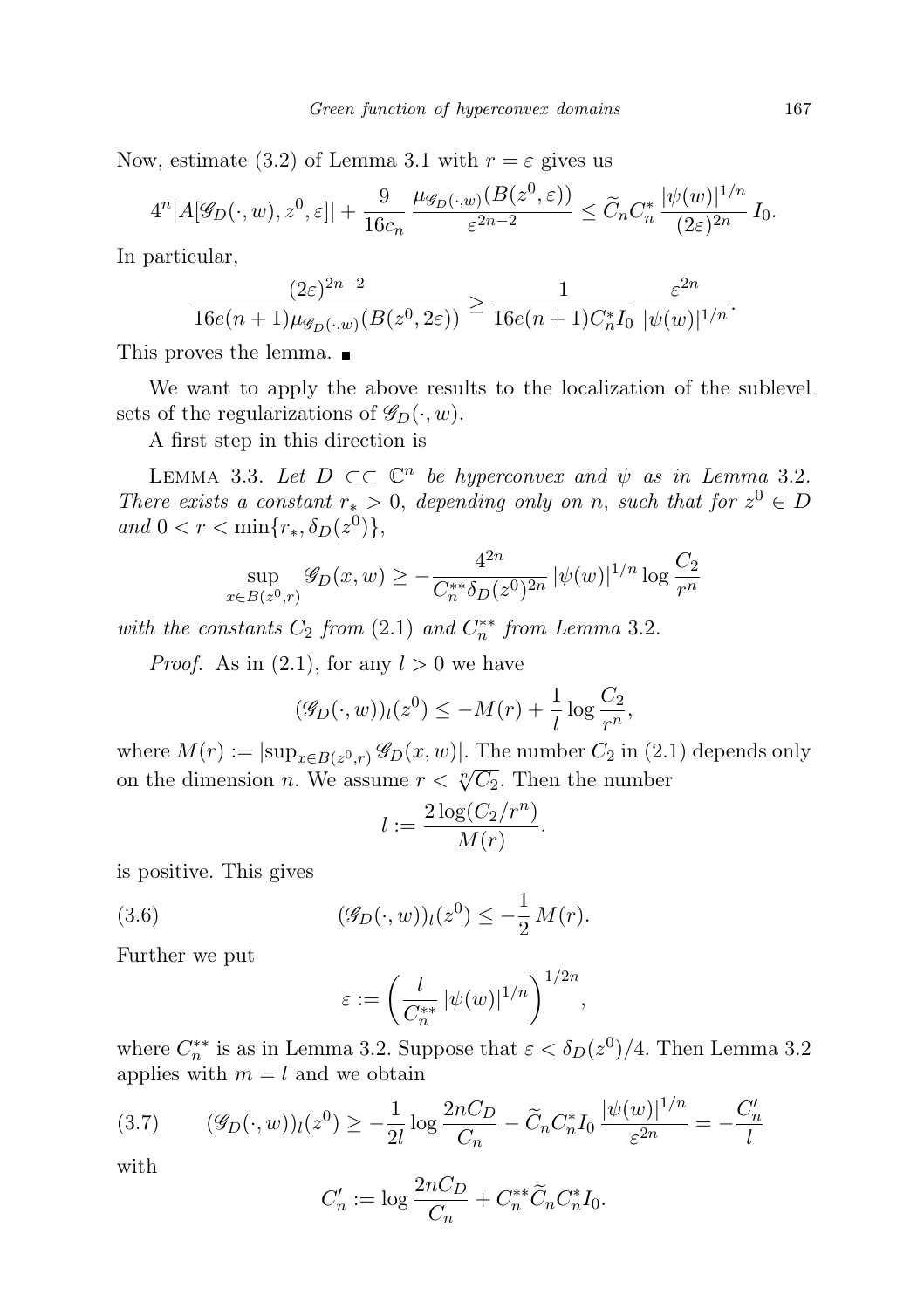Combining this with (3.6) we find

$$
-\frac{1}{2}M(r) \ge -\frac{C'_n}{l} = -C'_n \frac{M(r)}{2\log(C_2/r^n)},
$$

Hence we would have, for  $0 < r < r_*$ ,

$$
1 \leq \frac{C'_n}{\log(C_2/r^n)} \leq \frac{C'_n}{\log(C_2/r^n_*)} < 1,
$$

provided we choose  $r_*$  suitably; the latter is possible uniformly in  $z^0, w$ . This contradiction implies

$$
\frac{\log(C_2/r^n)}{C_n^{**}M(r)} |\psi(w)|^{1/n} = \frac{l}{2C_n^{**}} |\psi(w)|^{1/n} = 2\varepsilon^{2n} \ge (\delta_D(z^0)/4)^{2n}.
$$

This means that

$$
M(r) \le \left(\frac{4}{\delta_D(z^0)}\right)^{2n} \frac{\log(C_2/r^n)}{C_n^{**}} \, |\psi(w)|^{1/n},
$$

which proves the lemma.

The same method allows a growth estimate in the spirit of the Hopf lemma:

LEMMA 3.4. Suppose that  $\psi : D \to [-1,0)$  is a smooth plurisubharmonic exhaustion function for D with property (1) of Main Theorem 1.1. Then there exists a constant  $\gamma_1 > 0$  such that

$$
\psi \le -\gamma_1 \delta_D^{2n^2}.
$$

*Proof.* Let  $w \in D$ . We choose

$$
\varepsilon := \left(\frac{3n}{C_n^{**}}\right)^{1/2n} |\psi(w)|^{1/2n^2},
$$

where  $C_n^{**}$  is the constant from Lemma 3.2. For any point  $z \in D$  such that  $\delta_D(z) > 4\varepsilon$ , Lemma 3.2 applies with  $m = 3n$ . Hence

$$
(\mathscr{G}_D(\cdot, w))_m(z) \ge -\frac{1}{6n} \log \frac{2nC_D}{C_n} - C'_n \frac{|\psi(w)|^{1/n}}{\varepsilon^{2n}}
$$

$$
= -\frac{1}{6n} \log \frac{2nC_D}{C_n} - \frac{C'_n C_n^{**}}{3n}.
$$

Since  $m > 2n$ , the function  $(\mathscr{G}_D(\cdot, w))_m$  has a pole at w, which implies

$$
\delta_D(w) \le 4\varepsilon = 4 \left( \frac{3nC'_n}{C_n^{**}} \right)^{1/2n} |\psi(w)|^{1/2n^2}.
$$

From this the claim follows with  $\gamma_1 := 4^{-2n^2} (C_n^{**}/3nC_n')^n$ .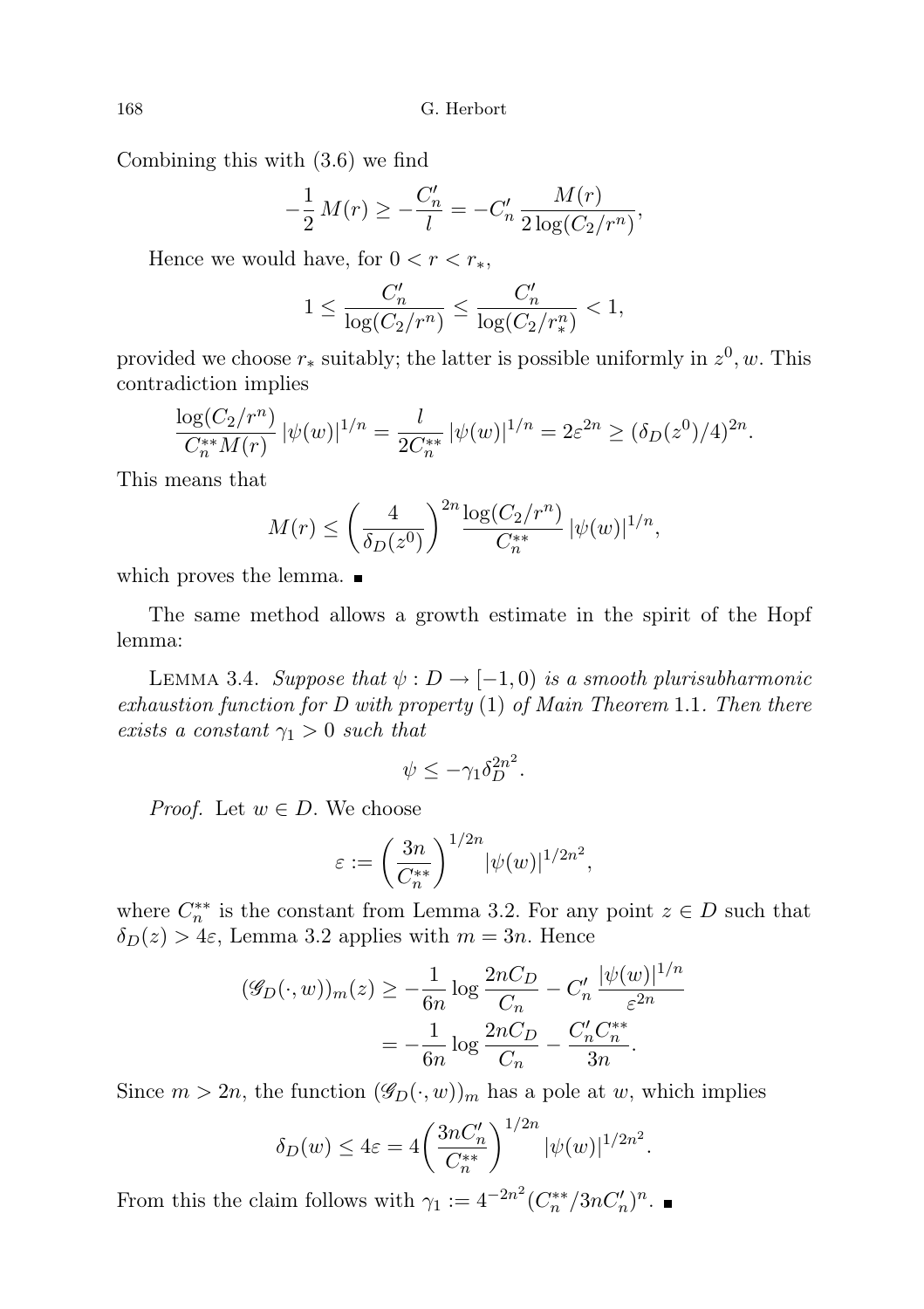LEMMA 3.5. If D and  $\psi$  are as in the preceding lemma, then

(a) 
$$
\mathscr{G}_D(z,w) \geq \frac{\log(2R_D/\delta_D(w))}{\inf_{B(w,\delta_D(w)/2)} |\psi|} \cdot \psi(z)
$$

and in particular

(b) 
$$
\mathscr{G}_D(z,w) \geq \gamma_2 \frac{\psi(z)}{\delta_D(w)^{2n^2+1}}
$$

for any  $z \in D$  such that  $|z - w| \ge \delta_D(w)/2$ , where  $\gamma_2 := 2^{2n^2+1} R_D/\gamma_1$ .

*Proof.* We proceed as in the proof of Lemma 2.4 of [12]. Let  $v$  be the following function:

$$
v(x) = \begin{cases} \max\left\{C\psi(x), \log\frac{|x-w|}{R_D}\right\} & \text{if } |x-w| \ge \delta_D(w)/2, \\ \log\frac{|x-w|}{R_D} & \text{if } |x-w| \le \delta_D(w)/2. \end{cases}
$$

The lemma will be proved if v is well-defined. For this the constant  $C > 0$ must be chosen in such a way that

(\*) 
$$
C\psi(x) \le \log \frac{\delta_D(w)}{2R_D}
$$
 on  $\partial B(w, \delta_D(w)/2)$ .

This estimate is satisfied, if we choose

$$
C \ge \frac{\log(2R_D/\delta_D(w))}{\inf_{B(w,\delta_D(w)/2)} |\psi|}.
$$

This proves (a).

For the proof of (b) we observe that from Lemma 3.4 we know  $\psi(x) \leq$  $-\gamma_1 \delta_D(x)^{2n^2}$  for all  $x \in D$ . Since  $\delta_D(x) \ge \delta_D(w)/2$  on  $\partial B(w, \delta_D(w)/2)$ , this gives

$$
|\psi(x)| \ge 2^{-2n^2} \gamma_1 \delta_D(w)^{2n^2} \quad \text{on } \partial B(w, \delta_D(w)/2).
$$

Hence we choose

$$
C := \frac{2^{2n^2 + 1} R_D}{\gamma_1 \delta_D(w)^{2n^2 + 1}}, \quad \gamma_2 := \frac{2^{2n^2 + 1} R_D}{\gamma_1}.
$$

In both cases (a) and (b), on  $D \setminus B(w, \delta_D(w)/2)$  we get

$$
\mathscr{G}_D(z,w) \ge v(z) \ge C\psi(z) = \gamma_2 \frac{\psi(z)}{\delta_D(w)^{2n^2+1}}.
$$

4. On the boundary behavior of the pluricomplex Green function. First we make two general observations.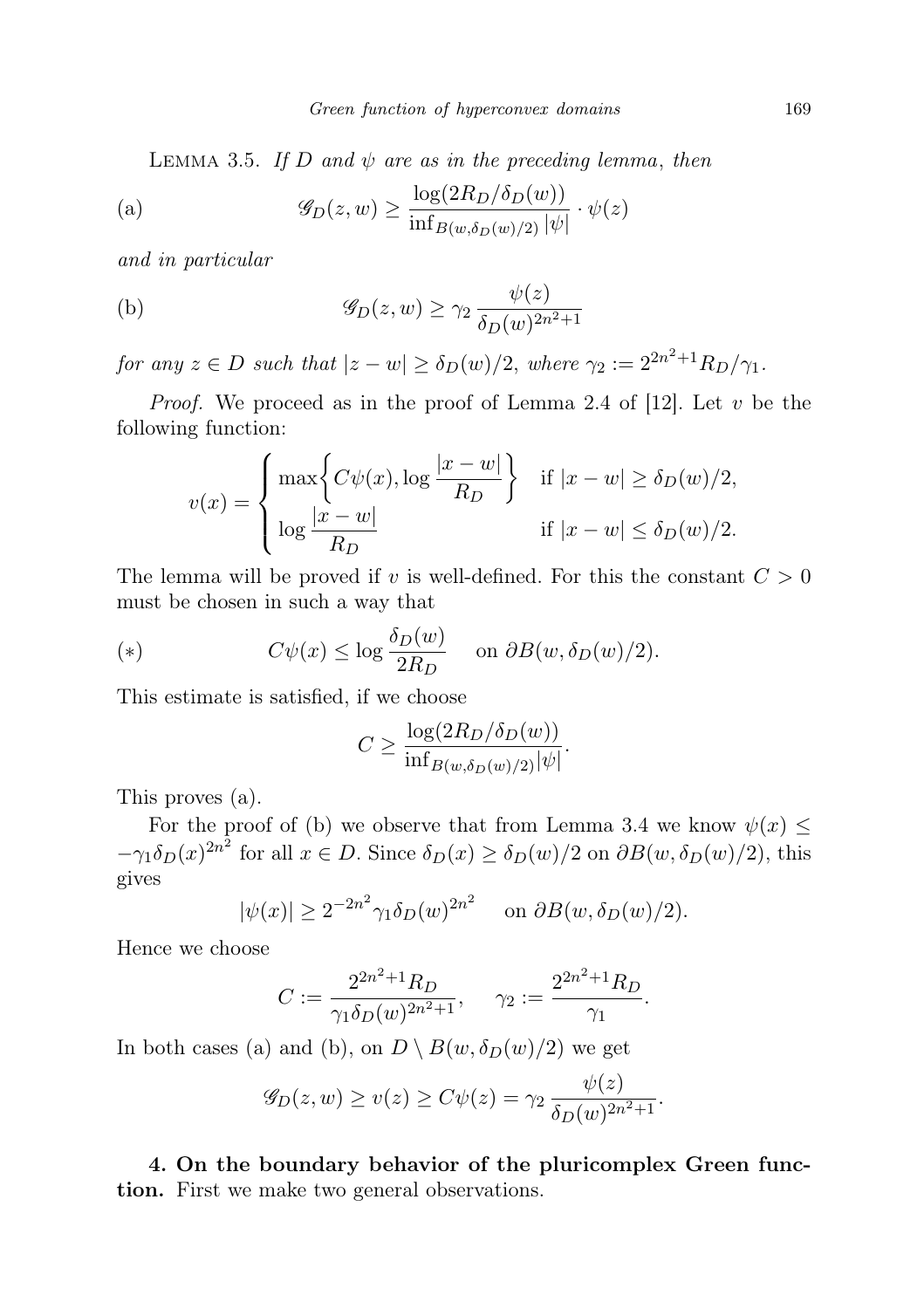LEMMA 4.1. Let D be a bounded domain in  $\mathbb{C}^n$ . For any  $m > 1$  and  $w, z \in D$ ,

$$
K_{2m\mathscr{G}_D(\cdot,w)}(z,z) \ge \left(\frac{|z-w|}{n R_D}\right)^{2m+2} K_D(z,z)
$$

and hence

$$
(\mathscr{G}_D(\cdot, w))_m(z) \ge \left(1 + \frac{1}{m}\right) \log \frac{|z - w|}{n R_D} + \frac{1}{2m} \log K_D(z, z).
$$

*Proof.* Given  $z \in D$  we choose j such that  $|z_j - w_j| \geq |z - w|/n$ . For  $m > 1$  let  $[m]$  denote the integer part of m. If now  $f \in H^2(D)$  is arbitrary with  $||f|| = 1$ , then the function

$$
f_j(x) := \left(\frac{x_j - w_j}{R_D}\right)^{[m]+1} f(x)
$$

belongs to  $\mathcal{H}_{2m\mathscr{G}_D(\cdot,w)}(D)$ , since (note that  $\mathscr{G}_D(x,w) \geq \log \frac{|x-w|}{R_D}$ )

$$
|f_j(x)|^2 e^{-2m\mathscr{G}_D(x,w)} \le |f_j(x)|^2 \left(\frac{R_D}{|x-w|}\right)^{2m}
$$
  

$$
\le \left(\frac{|x-w|}{R_D}\right)^{2(|m|+1)-2m} |f(x)|^2 \le |f(x)|^2.
$$

This implies (if we choose  $f = K_D(\cdot, z) / \sqrt{K_D(z, z)}$ )

$$
K_{2m\mathscr{G}_D(\cdot,w)}(z,z) \ge \frac{|f_j(z)|^2}{\|f_j\|_{2m\mathscr{G}_D(\cdot,w)}^2} \ge |f_j(z)|^2
$$
  

$$
\ge \left(\frac{|z-w|}{nR_D}\right)^{2m+2} K_D(z,z).
$$

Taking log on both sides and dividing by  $2m$  we obtain the lemma.

Next we estimate the modulus of continuity of the Demailly regularization  $(\mathscr{G}_D(\cdot, w))_m$  as follows:

LEMMA 4.2. Suppose that  $D_1 \subset \subset \mathbb{C}^n$  is any bounded domain. Then there is a constant  $C'_0 > 0$  such that, for any  $m > 0$  and  $z^0, w \in D_1$  with  $\delta_{D_1}(z^0) \geq$  $4\delta_{D_1}(w)$ ,

$$
|(\mathcal{G}_{D_1}(\cdot, w))_m(z_*) - (\mathcal{G}_{D_1}(\cdot, w))_m(z^0)| \le C'_0 \frac{1}{m} \left(\frac{2nR_{D_1}}{\delta_D(z^0)}\right)^{m+1} \frac{|z_* - z^0|}{\delta_{D_1}(z^0)^{n+1}}
$$
  
whenever  $z_* \in B(z^0, \delta_{D_1}(z^0)/8)$ .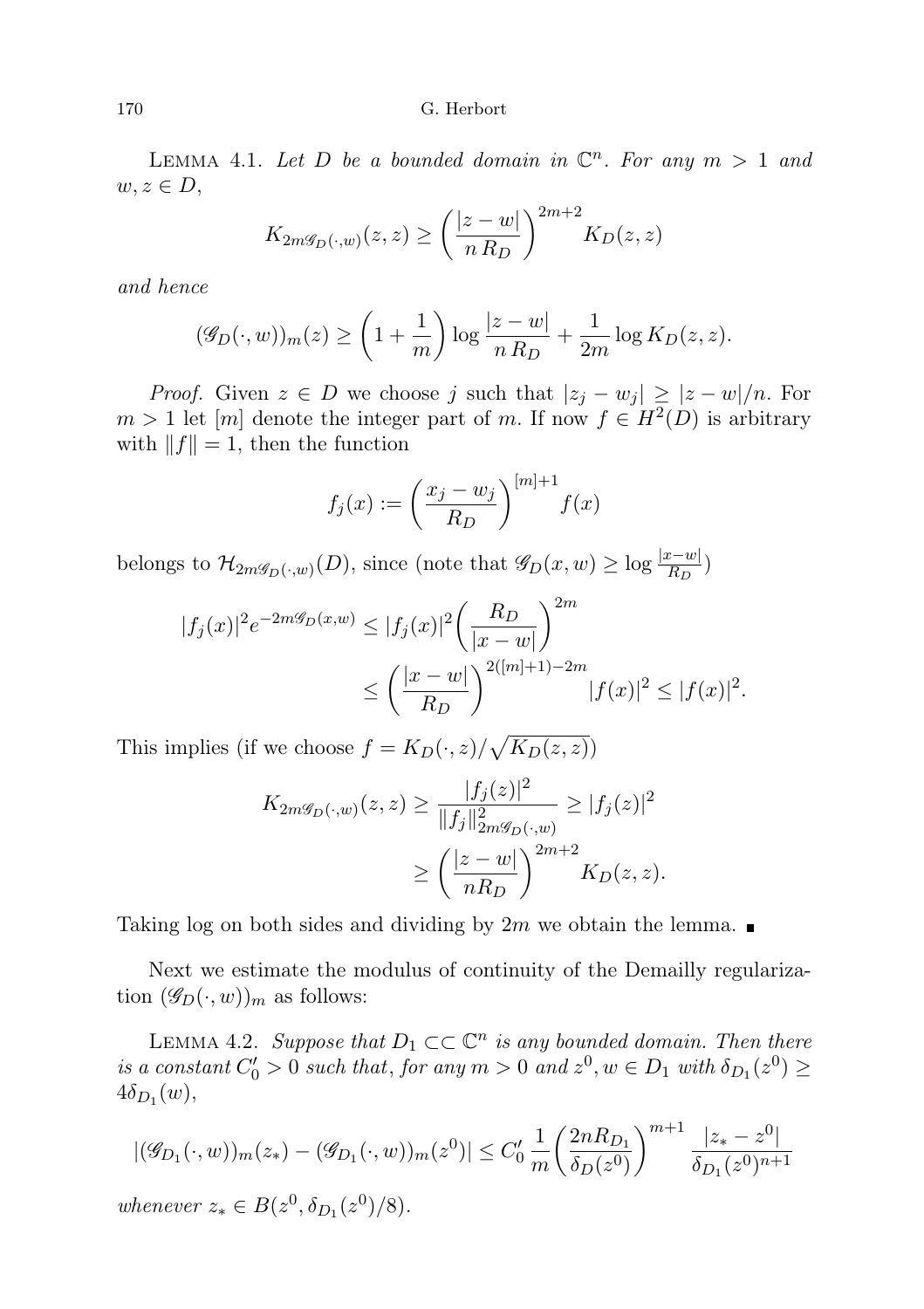*Proof.* Fix  $l \in \{1, \ldots, n\}$ . Then we have

$$
\left| \frac{\partial}{\partial z_l} (\mathcal{G}_{D_1}(\cdot, w))_m(z) \right| = \frac{1}{2m} \frac{\left| \frac{\partial}{\partial z_l} K_{2m \mathcal{G}_{D_1}(\cdot, w)}(z, z) \right|}{K_{2m \mathcal{G}_{D_1}(\cdot, w)}(z, z)} \leq \frac{1}{2m} \frac{\left| \frac{\partial^2}{\partial z_l \partial \overline{z}_l} K_{2m \mathcal{G}_{D_1}(\cdot, w)}(z, z) \right|^{1/2}}{\sqrt{K_{2m \mathcal{G}_{D_1}(\cdot, w)}(z, z)}}.
$$

The second inequality is due to the logarithmic plurisubharmonicity of  $K_{2m\mathscr{G}_{D_1}(\cdot,w)}(z,z)$ . From Bergman theory we know that

$$
\frac{\partial^2}{\partial z_l \partial \overline{z}_l} K_{2m\mathscr{G}_{D_1}(\cdot, w)}(z,z)=\sup_{f\in \mathcal{H}(2m\mathscr{G}_{D_1}(\cdot, w)), \|f\|_{2m\mathscr{G}_{D_1}(\cdot, w)}=1} \bigg|\frac{\partial f}{\partial z_l}(z)\bigg|^2,
$$

from which it follows that

$$
\left|\frac{\partial}{\partial z_l}(\mathscr{G}_{D_1}(\cdot,w))_m(z)\right| \leq \frac{1}{2m} \frac{\sup_{f \in \mathcal{H}(2m\mathscr{G}_{D_1}(\cdot,w)), ||f||_{2m\mathscr{G}_{D_1}(\cdot,w)}} \frac{|\partial f}{|\partial z_l}(z)|}{\sqrt{K_{2m\mathscr{G}_{D_1}}(z,w)}}.
$$

Now, any function  $f \in \mathcal{H}(2m\mathcal{G}_{D_1}(\cdot,w))$  belongs to  $H^2(D_1)$ . Hence

$$
\left| \frac{\partial f}{\partial z_l}(z) \right| \le c_n \frac{\|f\|_{L^2(D_1)}}{\delta_{D_1}(z)^{n+1}} \le c_n \frac{\|f\|_{2m \mathscr{G}_{D_1}(\cdot, w)}}{\delta_{D_1}(z)^{n+1}}
$$

for any  $z \in D_1$ . Furthermore,

$$
K_{2m\mathscr{G}_{D_1}(z,w)}(z,z) \ge \left(\frac{|z-w|}{n R_{D_1}}\right)^{2m+2} K_{D_1}(z,z) \ge \frac{1}{\text{vol}(D_1)} \left(\frac{|z-w|}{n R_{D_1}}\right)^{2m+2}.
$$

This will give

$$
\left| \frac{\partial}{\partial z_l} (\mathcal{G}_{D_1}(\cdot, w))_m(z) \right| \leq \frac{1}{2m} \frac{\sup_{f \in \mathcal{H}(2m\mathcal{G}_{D_1}(\cdot, w)), ||f||_{2m\mathcal{G}_{D_1}(\cdot, w)} = 1} \left| \frac{\partial f}{\partial z_l}(z) \right|}{\sqrt{K_{2m\mathcal{G}_{D_1}(\cdot, w)}(z, z)}} \leq \frac{\sqrt{\text{vol}(D_1)}}{2m} \left( \frac{nR_{D_1}}{|z - w|} \right)^{m+1} \delta_{D_1}(z)^{-(n+1)} \leq \frac{\sqrt{\text{vol}(D_1)}}{2m} \left( \frac{2nR_{D_1}}{\delta_{D_1}(z^0)} \right)^{m+1} \delta_{D_1}(z)^{-(n+1)}
$$

on  $B(z^0, \delta_{D_1}(z^0)/8)$ . From this the assertion follows by the mean value theorem.

In the next step we prove a quantitative result on upper semicontinuity of the Green function.

LEMMA 4.3. Assume that D and  $\psi$  are as in Theorem 1.1 and  $\gamma_2$  is the constant from Lemma 3.5. Then there are constants  $\delta_0, \tilde{C}_1, \tilde{C}_2 > 0$  such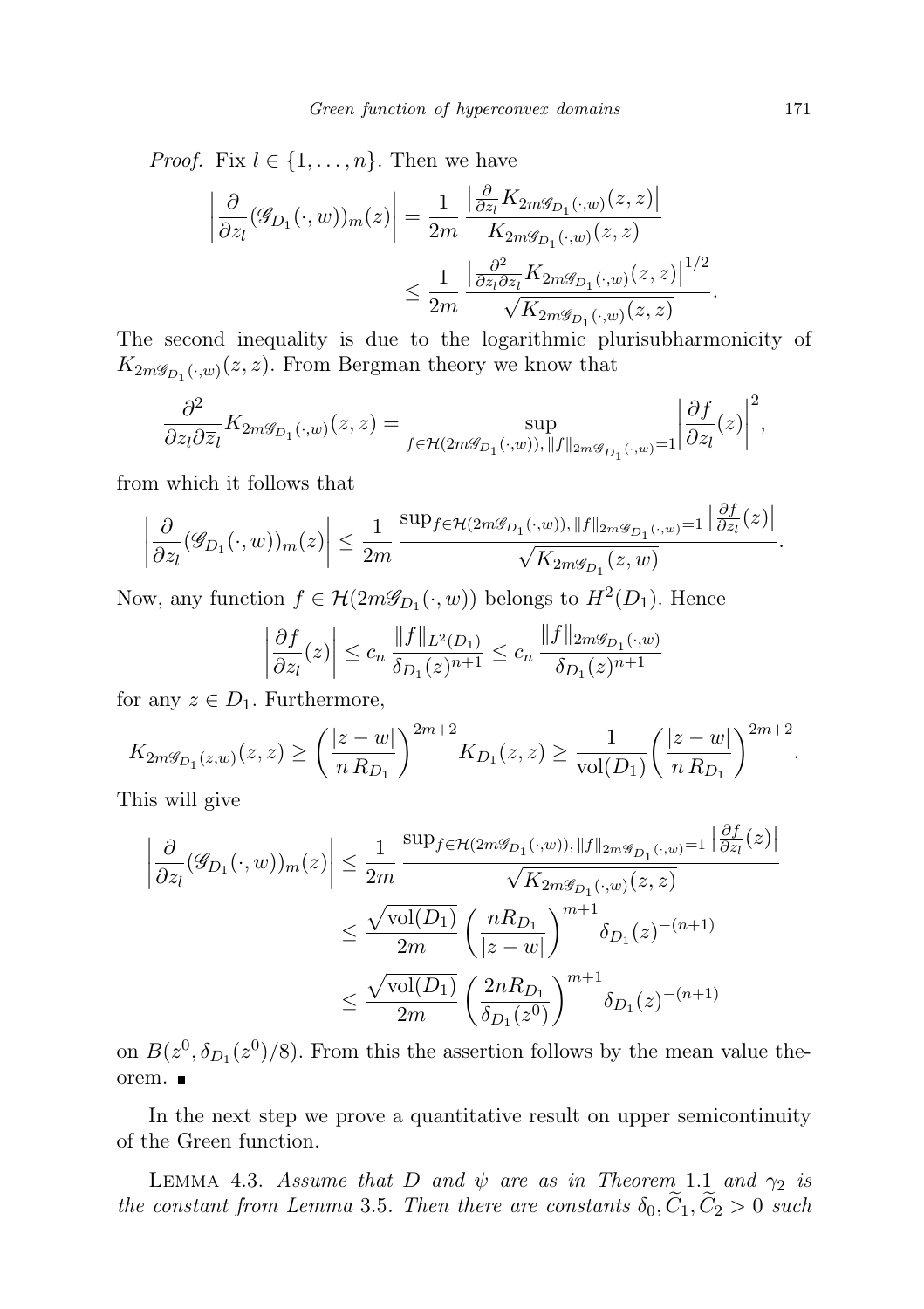that, for any  $z^0, w \in D$  with  $\delta_D(w) < \min{\{\delta_0, \delta_D(z)/4\}}$  and  $\mathscr{G}_D(z^0, w) \leq$  $-\gamma_2 \delta_D(w)$ , we have

$$
\mathscr{G}_D(z_*, w) \le \mathscr{G}_D(z^0, w) + \widetilde{C}_1 \delta_D(w) + \widetilde{C}_2 \frac{|\psi(w)|^{1/3n}}{\delta_D(z^0)^{n+3}}
$$

whenever  $|z_* - z^0| \le \exp(-1/|\psi(w)|^{1/2n}).$ 

*Proof.* Let  $m > n$ . We define the function

$$
v(x) := \begin{cases} \mathcal{G}_D(x, w) & \text{if } \mathcal{G}_D(x, w) \ge -\gamma_2 \delta_D(w), \\ \max\{\mathcal{G}_D(x, w), \widetilde{v}_w(x)\} & \text{if } \mathcal{G}_D(x, w) \le -\gamma_2 \delta_D(w). \end{cases}
$$

Let  $C_2$  be the constant from the proof of Lemma 3.3. We define the function  $\widetilde{v}_w$  by

$$
\widetilde{v}_w(x) := (\mathscr{G}_D(\cdot, w))_m(x) - \frac{1}{m} \log \frac{C_2}{r_w^n} - \gamma_2 \delta_D(w).
$$

If the radius  $r_w$  is less than or equal to the boundary distance of the set  $S := \{x \in d \mid \mathscr{G}_D(x, w) = -\gamma_2 \delta_D(w)\}\$ , the function v is well-defined and negative. We have

$$
v \le (1 - n/m)\mathscr{G}_D(\cdot, w).
$$

Next we want to estimate the boundary distance of S from below, using the growth condition on  $\psi$ .

Let  $x \in S$  with  $\delta_D(x) < 1$ . If  $|x-w| \leq \delta_D(w)/2$ , we get  $\delta_D(x) \geq \delta_D(w)/2$ , hence

$$
\log \frac{1}{\delta_D(x)} \leq \log \frac{2}{\delta_D(w)}.
$$

If  $|x - w| \ge \delta_D(w)/2$ , we find, because of Lemma 3.5,

$$
-\gamma_2 \delta_D(w) = \mathscr{G}_D(x, w) \ge \gamma_2 \frac{\psi(x)}{\delta_D(w)^{2n^2+1}},
$$

hence

$$
\delta_D(w)^{2n^2+2} \le |\psi(x)| \le \widehat{C}_1 \exp\biggl(-\widehat{C}_2 \biggl(\log \frac{1}{\delta_D(x)}\biggr)^{\alpha}\biggr).
$$

For  $w \in D$  with  $\delta_D(w) < \delta_0 := \min\{1/2, \hat{C}_1^{-1/(2n^2+2)}\}$  $\widehat{C}_1^{1/(2n^2+2)}, \widehat{C}_1^{1/(2n^2+2)}$  $\binom{1}{1}$  this leads to

$$
\log \frac{1}{\delta_D(x)} \le \left(\frac{1}{\widehat{C}_2} \log \frac{\widehat{C}_1}{\delta_D(w)^{2n^2+2}}\right)^{1/\alpha},
$$

and hence

$$
\delta_D(x) \ge \exp\left(-\left(\frac{1}{\hat{C}_2}\log \frac{\hat{C}_1}{\delta_D(w)^{2n^2+2}}\right)^{1/\alpha}\right).
$$

This estimate holds trivially for  $x \in S$  with  $\delta_D(x) \geq 1$ .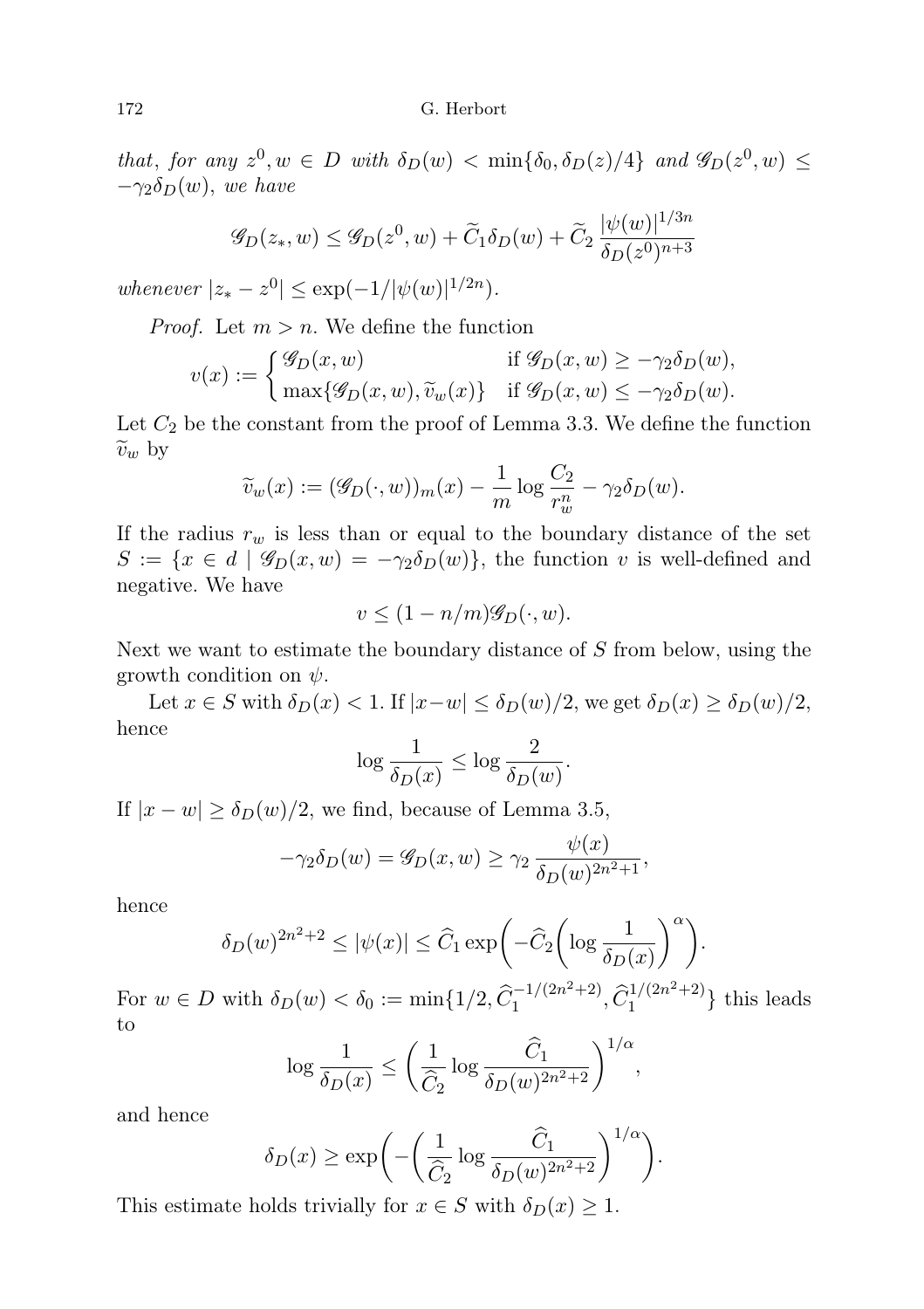Hence we may choose

$$
r_w = \min\bigg\{\delta_D(w)/2, \exp\bigg(-\bigg(\frac{1}{\widehat{C}_2}\log\frac{\widehat{C}_1}{\delta_D(w)^{2n^2+2}}\bigg)^{1/\alpha}\bigg)\bigg\}.
$$

We want to estimate the term  $\log(C_2/r_w^n)$ , which appeared in the definition of  $\tilde{v}_w$ , when  $\delta_D(w) < \delta_0$ .

From  $|\psi(w)| \leq \hat{C}_1 \exp(-\hat{C}_2 \log(1/\delta_D(w))^{\alpha})$  we obtain

$$
\log \frac{1}{\delta_D(w)} \le \bigg(\frac{1}{\widehat{C}_2} \log \frac{\widehat{C}_1}{|\psi(w)|}\bigg)^{1/\alpha}.
$$

Assume now that  $r_w = \delta_D(w)/2$ . Then

$$
\log \frac{C_2}{r_w^n} = \log C_2 + n \log \frac{2}{\delta_D(w)}
$$
  
\n
$$
\leq \log C_2 + 2n \log \frac{1}{\delta_D(w)}
$$
  
\n
$$
\leq \log C_2 + 2n \left(\frac{1}{\widehat{C}_2} \log \frac{\widehat{C}_2}{|\psi(w)|}\right)^{1/\alpha}.
$$

If

$$
r_w = \exp\left(-\left(\frac{1}{\hat{C}_2} \log \frac{\hat{C}_1}{\delta_D(w)^{2n^2+2}}\right)^{1/\alpha}\right)
$$

we get

$$
\log \frac{C_2}{r_w^n} = \log C_2 + n \log \frac{1}{r_w}
$$
  
= 
$$
\log C_2 + n \left(\frac{1}{\hat{C}_2} \log \frac{\hat{C}_2}{\delta_D(w)^{2n^2+2}}\right)^{1/\alpha}
$$
  

$$
\leq \log C_2 + n \left(\frac{2}{\hat{C}_2}\right)^{1/\alpha} \left(\log \frac{1}{\delta_D(w)^{2n^2+2}}\right)^{1/\alpha}
$$
  

$$
\leq \log C_2 + n \left(\frac{2n^2+2}{\hat{C}_2}\right)^{2/\alpha^2} \left(\log \frac{\hat{C}_2}{|\psi(w)|}\right)^{1/\alpha^2}
$$

Let  $z^0, w \in D$  be as in the hypothesis of the lemma. If  $z_* \in D$  is close enough to  $z^0$ , we can estimate, for any  $m > 0$ ,

.

(4.1) 
$$
\mathcal{G}_D(z_*, w) \le (\mathcal{G}_D(\cdot, w))_m(z_*) + \frac{1}{C_1 m} \quad \text{(by (2.1))}
$$

$$
= (\mathcal{G}_D(\cdot, w))_m(z^0)
$$

$$
+ (\mathcal{G}_D(\cdot, w))_m(z_*) - (\mathcal{G}_D(\cdot, w))_m(z^0) + \frac{1}{C_1 m}.
$$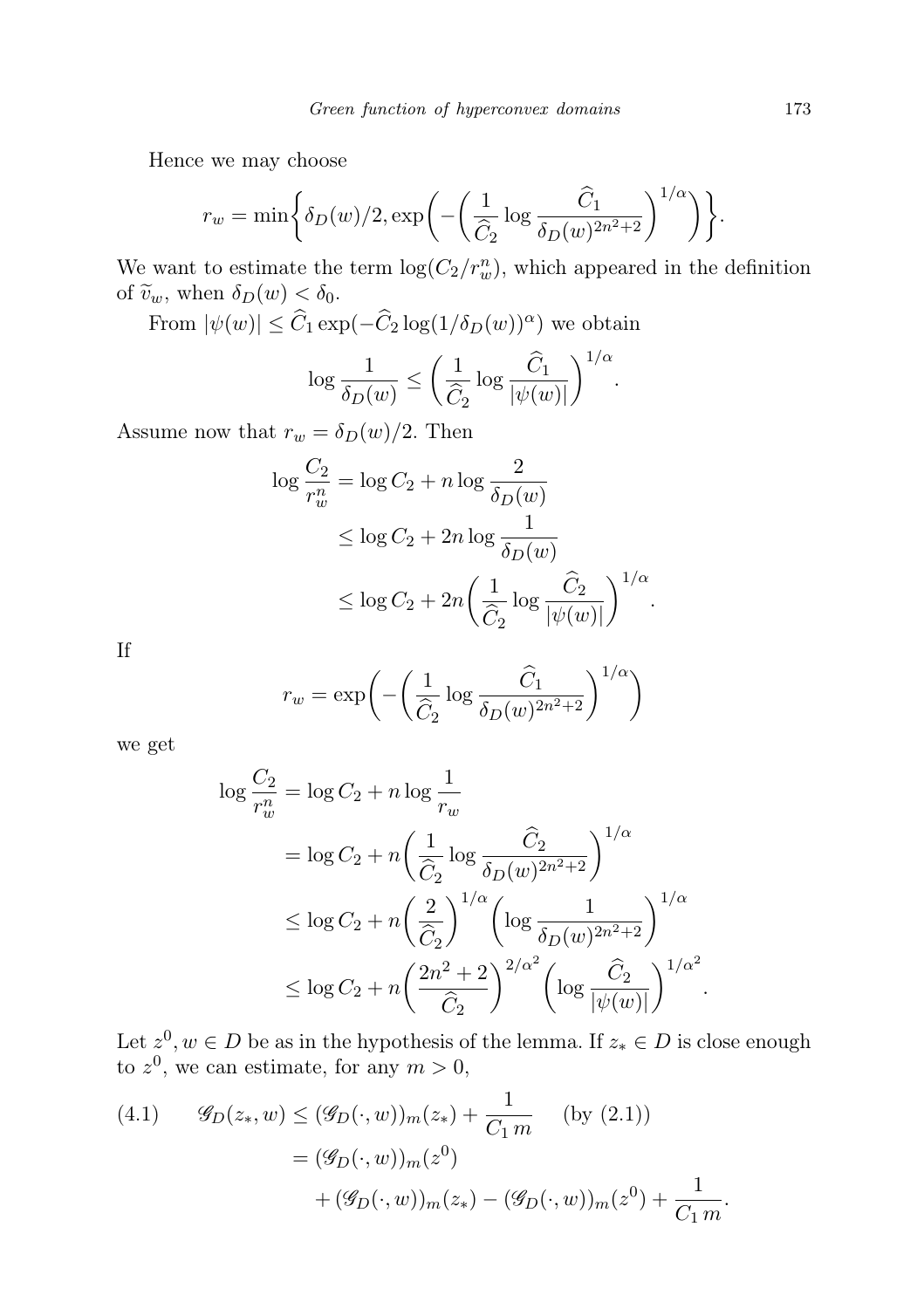But  $\mathscr{G}_D(z^0, w) \leq -\gamma_2 \delta_D(w)$ , hence  $(\mathscr{G}_D(\cdot, w))_m(z^0) \leq \tilde{v}_w(z^0) + \frac{1}{m} \log \frac{C_2}{r_w^n}$  $(4.2)$   $(\mathscr{G}_D(\cdot,w))_m(z^0) \leq \widetilde{v}_w(z^0) + \frac{1}{m} \log \frac{z}{m} + \gamma_2 \delta_D(w)$  $\leq v(z^0) + \frac{1}{m} \log \frac{C_2}{r_w^n} + \gamma_2 \delta_D(w)$  $\ddot{w}$  $\leq \left(1-\frac{n}{n}\right)$ m  $\bigg)$   $\mathscr{G}_D(z^0, w) + \frac{1}{m} \log \frac{C_2}{r_w^n}$  $+\gamma_2\delta_D(w)$  $\leq (1 - \frac{n}{n})$ m  $\left(g_D(z^0, w) + \frac{\log C_2}{m} + \gamma_2 \delta_D(w)\right)$  $+\frac{n}{2}$ m  $(2n^2+2)$  $C_2$  $\bigg)^{2/\alpha^2} \bigg(\log\frac{\widehat{C}_1}{|\psi(w)|}\bigg)$  $\sqrt{\frac{1}{\alpha^2}}$ 

and

$$
|(\mathscr{G}_D(\cdot,w))_m(z_*) - (\mathscr{G}_D(\cdot,w))_m(z^0)| \le C'_0 \frac{1}{m} \left(\frac{2nR_D}{\delta_D(z^0)}\right)^{m+1} \frac{|z_* - z^0|}{\delta_D(z^0)^{n+1}}
$$

if  $|z_* - z^0| < δ_D(z^0)/8$ . We choose

$$
m := \frac{1}{\log(2nR_D/\delta_D(z^0))} \frac{1}{|\psi(w)|^{1/2n}}.
$$

Then for  $z_* \in D$  such that  $|z_* - z^0| \le \exp(-1/|\psi(w)|^{1/2n})$  we estimate

$$
C'_0 \frac{1}{m} \left(\frac{2nR_D}{\delta_D(z^0)}\right)^{m+1} \frac{|z_* - z^0|}{\delta_D(z^0)^{n+1}} \le C'_0 \frac{1}{m} \exp\left(\frac{1}{|\psi(w)|^{1/2n}}\right) \frac{|z_* - z^0|}{\delta_D(z^0)^{n+1}}
$$
  

$$
\le C'_0 \frac{1}{m} \frac{1}{\delta_D(z^0)^{n+1}}.
$$

For this we note that, after shrinking  $\delta_0$  if necessary, for  $\delta_D(w) \leq \delta_D(z^0)/4$ we have

$$
\exp\biggl(-\frac{1}{|\psi(w)|^{1/2n}}\biggr) \leq \delta_D(w)/2 \leq \delta_D(z^0)/8.
$$

We combine (4.1) and (4.2) and the estimate

$$
-\frac{n}{m}\mathscr{G}_D(z^0,w) \le \frac{n}{m}\log\frac{R_D}{|z^0-w|} \le \frac{n}{m}\log\frac{2R_D}{\delta_D(z^0)}.
$$

This in conjunction with our choice of m gives, for  $z^0, w \in D$  as in the hypothesis of the lemma and  $\delta_D(w) \leq \delta_0$ ,

$$
\mathcal{G}_D(z_*, w) \le \mathcal{G}_D(z^0, w) + C_3 \frac{\log(2nR_D/\delta_D(z^0))}{\delta_D(z^0)^{n+2}} |\psi(w)|^{1/2n} (\log(1/|\psi(w)|))^{1/\alpha^2} + \gamma_2 \delta_D(w).
$$

From this we obtain the lemma.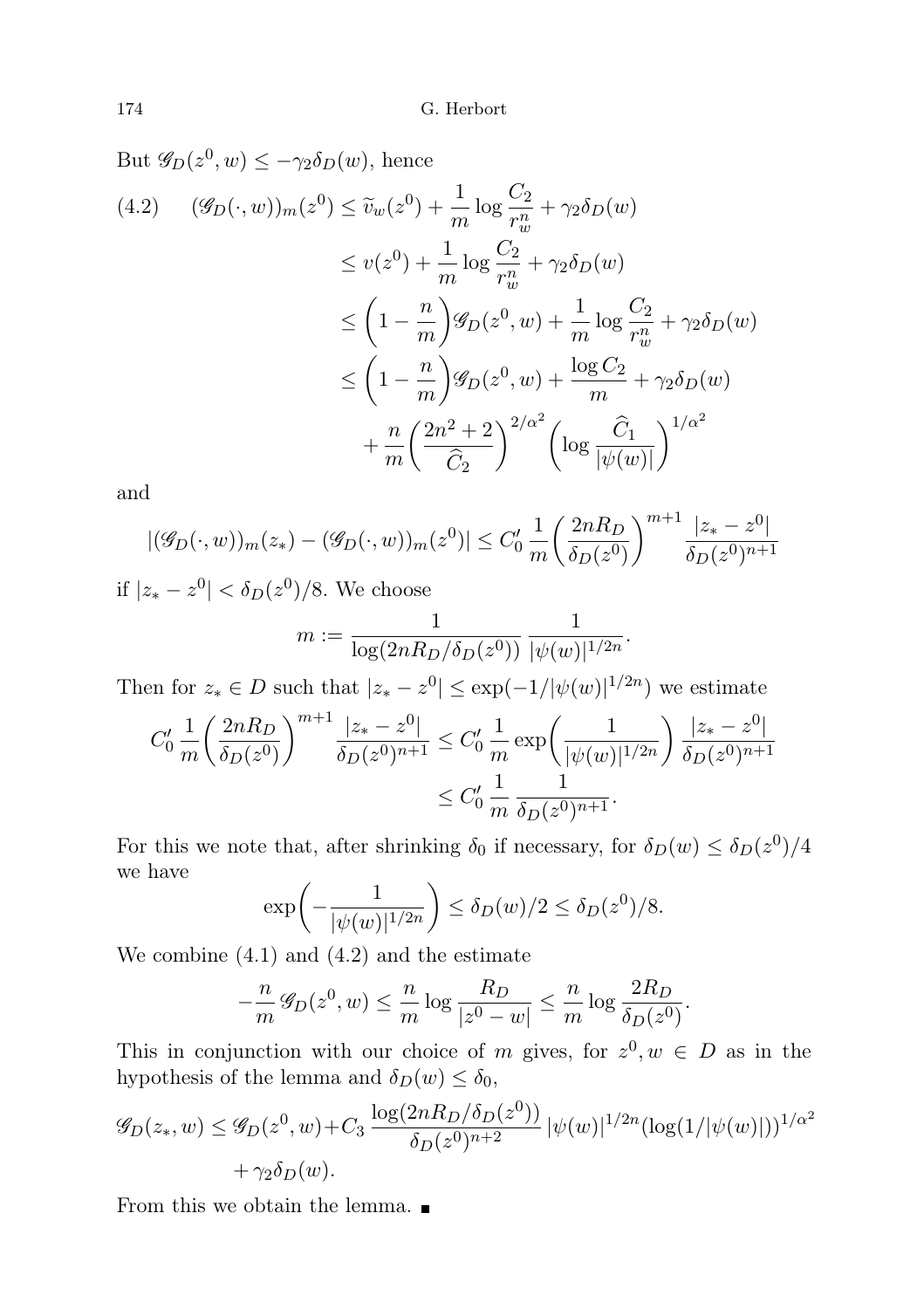*Proof of Theorem 1.1.* Let  $\delta_0 > 0$  be as in the preceding lemma. Let  $K \subset D$  be compact; without loss of generality, let  $\delta_D(K) < 1$ . Assume that  $w \in D$  is such that  $\delta_D(w) \le \min{\{\delta_0, \delta_D(K)/4\}}$  and  $A := \sup_{z \in K} |\mathscr{G}_D(z, w)|$ . Then there exists a  $z^0 \in K$  such that  $\mathscr{G}_D(z^0, w) = -A$ . We put  $r :=$  $\exp(-1/|\psi(w)|^{1/2n})$ . Assume that  $A \geq \gamma_2 \delta_D(w)$ . Then, combining Lemmas 3.3 and 4.3, we obtain

$$
-A = \mathcal{G}_D(z^0, w) \ge -\frac{\widetilde{C}_n}{\delta_D(z^0)^{2n}} |\psi(w)|^{1/n} \log \frac{C_2}{r^n} - \widetilde{C}_1 \delta_D(w) - \widetilde{C}_2 \frac{|\psi(w)|^{1/3n}}{\delta_D(z^0)^{n+3}}
$$
  

$$
\ge -C^* \frac{|\psi(w)|^{1/3n}}{\delta_D(z^0)^{2n+3}} - \widetilde{C}_1 \delta_D(w)
$$
  

$$
\ge -C^* \frac{|\psi(w)|^{1/3n}}{\delta_D(K)^{2n+3}} - \widetilde{C}_1 \delta_D(w)
$$

with some universal constant  $C^*$ . The case  $A \leq \gamma_2 \delta_D(w)$  is trivial. This implies the theorem.  $\blacksquare$ 

5. Estimation of the Bergman distance. We are now going to prove Theorem 1.4. The proof is based on the methods developed in [14].

Using Theorem 1.1 we localize the sublevel sets of the Green function.

Lemma 5.1. Under the hypotheses of Theorem 1.4, there are constants  $0 < C'_2 \leq 1 \leq C'_1, C'_3$  such that for any  $w \in D$  sufficiently close to  $\partial D$ ,

$$
\{z \in D \mid \mathcal{G}_D(z, w) \le -1\}
$$
  

$$
\subset \left\{ z \in D \middle| C'_2 \exp\left(-C'_3 \left(\log \frac{1}{|\psi(w)|}\right)^{1/\alpha^2}\right) \le \delta_D(z) \le C'_1 |\psi(w)|^{1/3n(2n+1)} \right\}.
$$
  
*Proof.* Suppose  $z \in D$  and  $\mathcal{G}_D(z, w) \le -1$ .

CASE 1:  $\delta_D(w)/4 \leq \delta_D(z) \leq 4\delta_D(w)$ . Then, because

$$
C_2' \exp\biggl(-C_3' \biggl(\log \frac{1}{|\psi(w)|}\biggr)^{1/\alpha}\biggr) \le \delta_D(w)
$$

and  $\delta_D(w) \leq \gamma_1^{-1/2n^2}$  $\int_1^{-1/2n^2} |\psi(w)|^{1/2n^2} \leq \gamma_1^{-1/2n^2}$  $\int_1^{-1/2n^2} |\psi(w)|^{1/3n(2n+1)}$  (for w close to  $\partial D$ ), as follows from our hypothesis on the growth of  $|\psi|$  and from Lemma 3.4, respectively, we obtain

$$
C_2' \exp\left(-C_3' \left(\log \frac{1}{|\psi(w)|}\right)^{1/\alpha}\right) \le \delta_D(z) \le 4\gamma_1^{-1/2n^2} |\psi(w)|^{1/3n(2n+1)}.
$$

CASE 2:  $\delta_D(z) \geq 4\delta_D(w)$ . First, Theorem 1.1 with  $K = \{z\}$  gives  $\delta_D(z) \leq \tilde{C}^{1/(2n+1)} |\psi(w)|^{1/3n(2n+1)}$ . For the lower bound on  $\delta_D(z)$  we note that for z with  $\delta_D(z)$  < 1 Lemma 3.5 implies, in conjunction with condition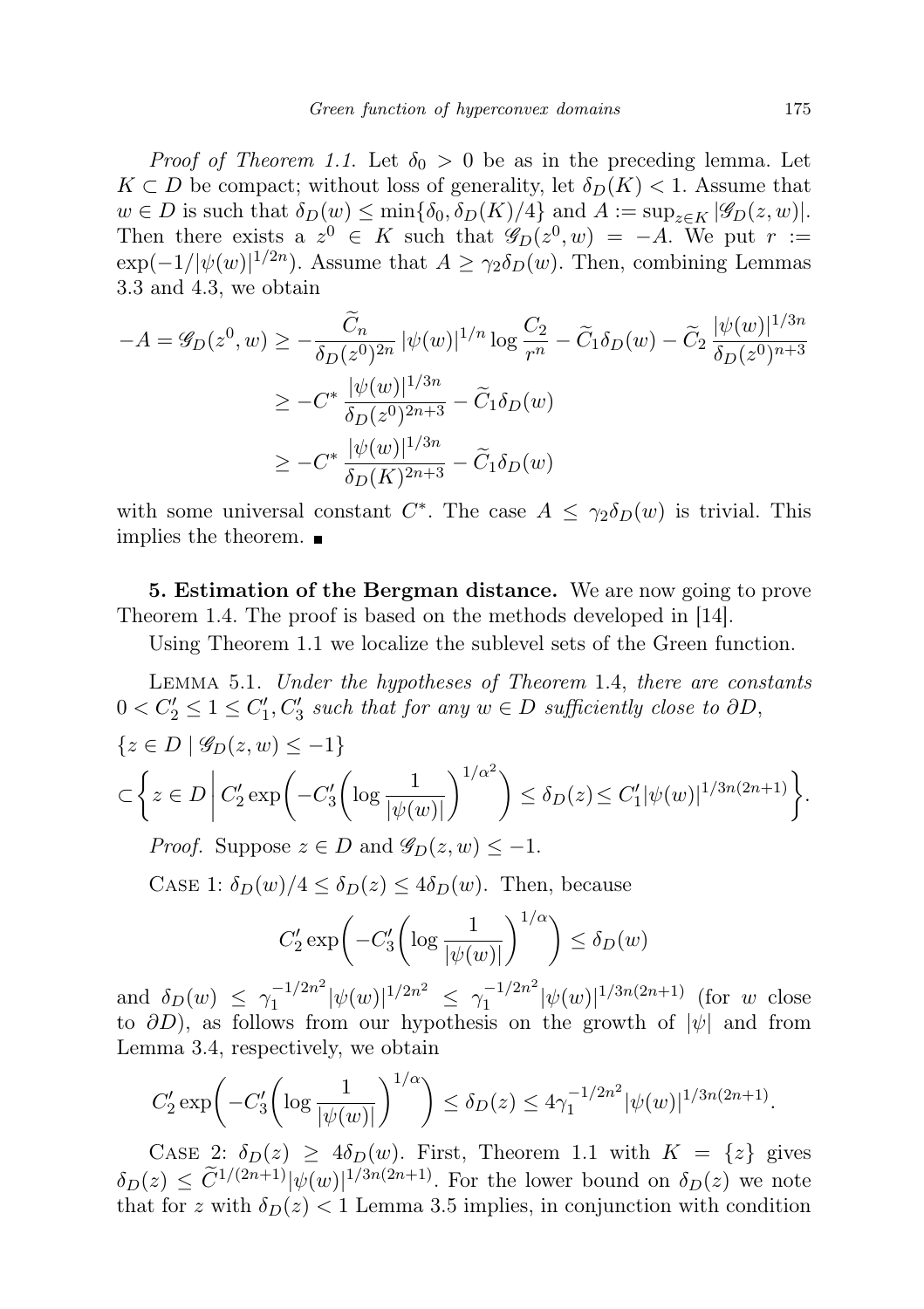(2) of Main Theorem 1.1,

$$
1 \leq |\mathscr{G}_D(z,w)| \leq \gamma_2 \frac{|\psi(z)|}{\delta_D(w)^{2n^2+1}} \leq \gamma_2 \widehat{C}_1 \frac{\exp(-\widehat{C}_2 |\log \delta_D(z)|^{\alpha})}{\delta_D(w)^{2n^2+1}}.
$$

This implies

$$
\delta_D(z) \ge \exp\biggl(-\widehat{C}_2^{-1/\alpha}\biggl(\log \frac{\gamma_2}{\widehat{C}_1 \delta_D(w)^{2n^2+1}}\biggr)^{1/\alpha}\biggr).
$$

We apply the growth condition on  $\psi$ , this time at the point w, to find

$$
\log \frac{1}{\delta_D(w)} \le \bigg(\frac{1}{\widehat{C}_2} \log \frac{\widehat{C}_1}{|\psi(w)|}\bigg)^{1/\alpha}.
$$

Combining this with the preceding estimate we obtain

$$
\delta_D(z) \ge C_2' \exp\left(-C_3' \left(\log \frac{1}{|\psi(w)|}\right)^{1/\alpha^2}\right)
$$

with a suitable constant  $C_2' \leq 1$ . If  $\delta_D(z) \geq 1$ , this estimate holds trivially.

CASE 3:  $\delta_D(z) \leq \delta_D(w)/4$ . Again we have  $|z-w| \geq \delta_D(w)/2$ , hence the lower bound on  $\delta_D(z)$  follows as in Case 2. The upper bound on  $\delta_D(z)$  is obtained as in Case 1.

The above lemma enables us to estimate the Bergman distance between two points that have different boundary distances.

LEMMA 5.2. In the situation of Theorem 1.4 there exists a constant  $c_0 > 0$ such that for  $A, B \in D$  one has  $d_D^B(A, B) \ge c_0$  provided that

$$
C'_2 \exp\left(-C'_3 \left(\log \frac{1}{|\psi(A)|}\right)^{1/\alpha^2}\right) \ge C'_1 |\psi(B)|^{1/3n(2n+1)},
$$

where  $C'_1, C'_2, C'_3$  are as in Lemma 5.1.

*Proof.* Under the hypothesis of the lemma, the sublevel sets  $\{\mathscr{G}_D(\cdot, A)\}$ < −1} and  $\{\mathscr{G}_D(\cdot, B)$  < −1} are disjoint. Hence by Theorem 4.4 of [4],

$$
d_D^{\mathrm{B}}(A,B) \ge c_0 := \frac{\pi}{2} - \arctan\left(1 + \frac{4e^n}{\eta_n}\right),
$$

with  $\eta_n = \int_n^{\infty}$  $\frac{dx}{xe^x}$ .

*Proof of Theorem 1.4.* Let  $0 < \tau_0 < e^{-e}$  be so small that  $\sup |\psi| \geq 2\tau_0$ and

$$
(\dagger) \qquad C_2' \exp\left(-C_3' \left(\log \frac{1}{x}\right)^{1/\alpha^2}\right) \le \frac{1}{2} C_1' x^{1/3n(2n+1)} \qquad \text{for all } 0 < x \le \tau_0.
$$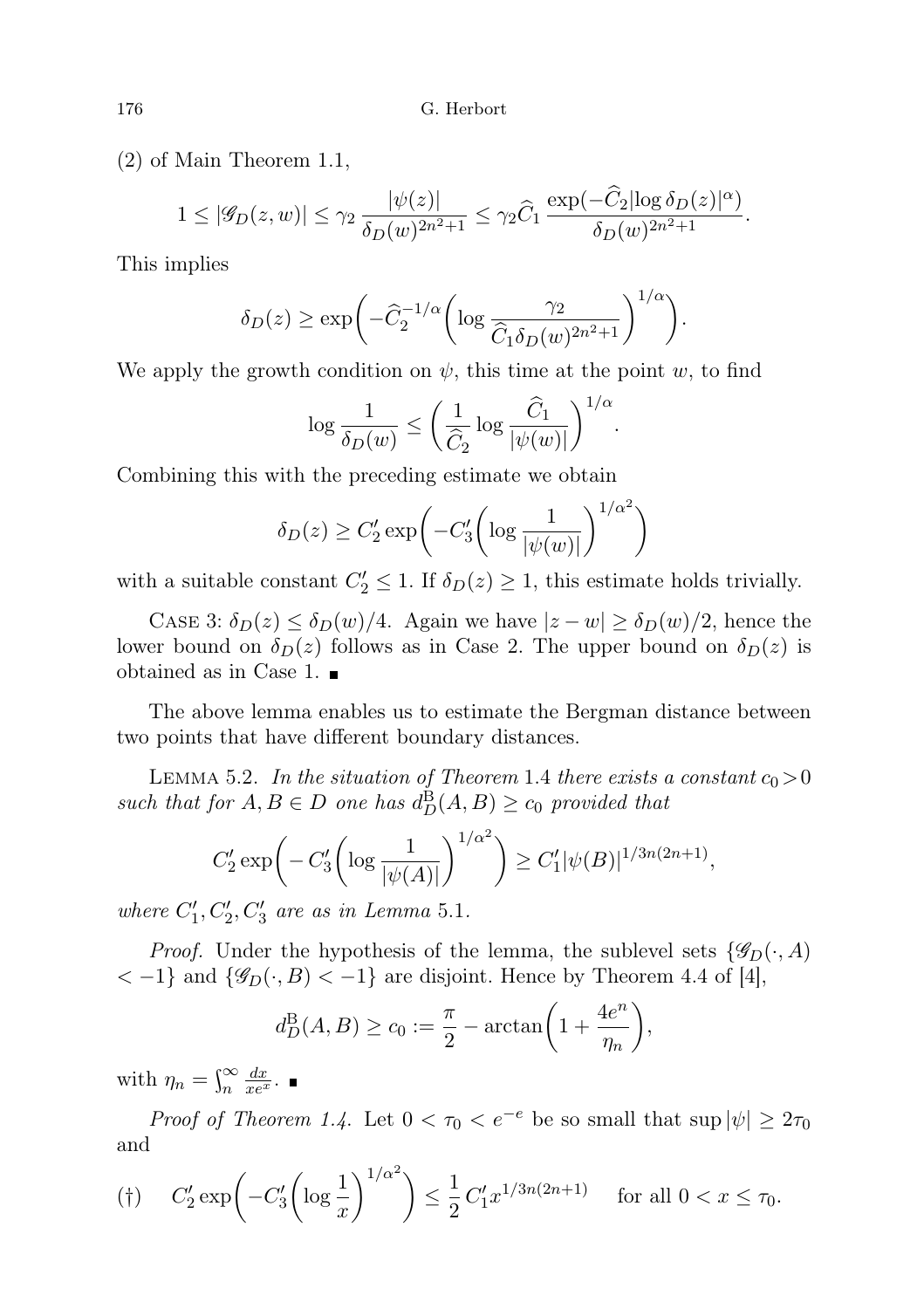We first consider a smooth curve  $\Gamma : [0, L] \to D$  such that  $|\psi(\Gamma(0))| = \tau_0$ and  $|\psi(\Gamma(L))| < \tau_0$ . Furthermore, we suppose that

$$
(\dagger\dagger) \qquad |\psi(\Gamma(L))|^{1/3n(2n+1)} < \min\bigg\{\tau_0^{1/3n(2n+1)}, \frac{C_2'}{C_1'}e^{C_3'[\log \tau_0]^{1/\alpha^2}}\bigg\}.
$$

We put

$$
\varphi(t) := C_2' \exp\biggl(-C_3' \biggl(\log \frac{1}{|\psi(\Gamma(t))|}\biggr)^{1/\alpha^2}\biggr).
$$

Then

$$
C_1' |\psi(\Gamma(L))|^{1/3n(2n+1)} < \varphi(0) < C_1' |\psi(\Gamma(0))|^{1/3n(2n+1)}.
$$

The left inequality comes from  $(\dagger)$  and the right from  $(\dagger)$ . Hence we find  $t_1 \in (0, L)$  such that

$$
C'_{1}|\psi(\Gamma(t_{1}))|^{1/3n(2n+1)} = \varphi(0).
$$

We choose a sequence  $0 = t_0 < t_1 < \cdots < t_{\nu} < L$  of maximal length such that

(5.1) 
$$
\varphi(t_s) = C'_1 |\psi(\Gamma(t_{s+1}))|^{1/3n(2n+1)}, \quad 0 \le s < \nu.
$$

Then we obtain

(5.2) Bergman length(
$$
\Gamma
$$
)  $\geq \sum_{s=0}^{\nu-1}$ Bergman length( $\Gamma$  | [ $t_s, t_{s+1}$ ])  $\geq c_0 \nu$ 

with  $c_0$  as in Lemma 5.2.

Next we estimate  $\nu$  from below. By (5.1) we have

$$
\log \frac{1}{|\psi(\Gamma(t_{s+1}))|} = 3n(2n+1)\log \frac{C_1'}{\varphi(t_s)}.
$$

Also,

$$
\log \frac{1}{|\psi(\Gamma(t))|} = \left(\frac{1}{C_3'} \log \frac{C_2'}{\varphi(t)}\right)^{\alpha^2},\,
$$

which gives

(5.3) 
$$
\left(\frac{1}{C'_3}\log\frac{C'_2}{\varphi(t_{s+1})}\right)^{\alpha^2} = 3n(2n+1)\log\frac{C'_1}{\varphi(t_s)}.
$$

We write

$$
a_s:=\frac{1}{C_3'}\log\frac{C_1'}{\varphi(t_s)}
$$

and deduce from (5.3) that

$$
(-C'_4 + a_{s+1})^{\alpha^2} = 3n(2n+1)C'_3a_s
$$

with  $C'_4 := \frac{1}{C'_3} \log \frac{C'_1}{C'_2}$ . Note that  $C'_4 > 0$ . In this way we obtain the recursive formula

$$
a_{s+1} = C_5' a_s^{1/\alpha^2} + C_4'
$$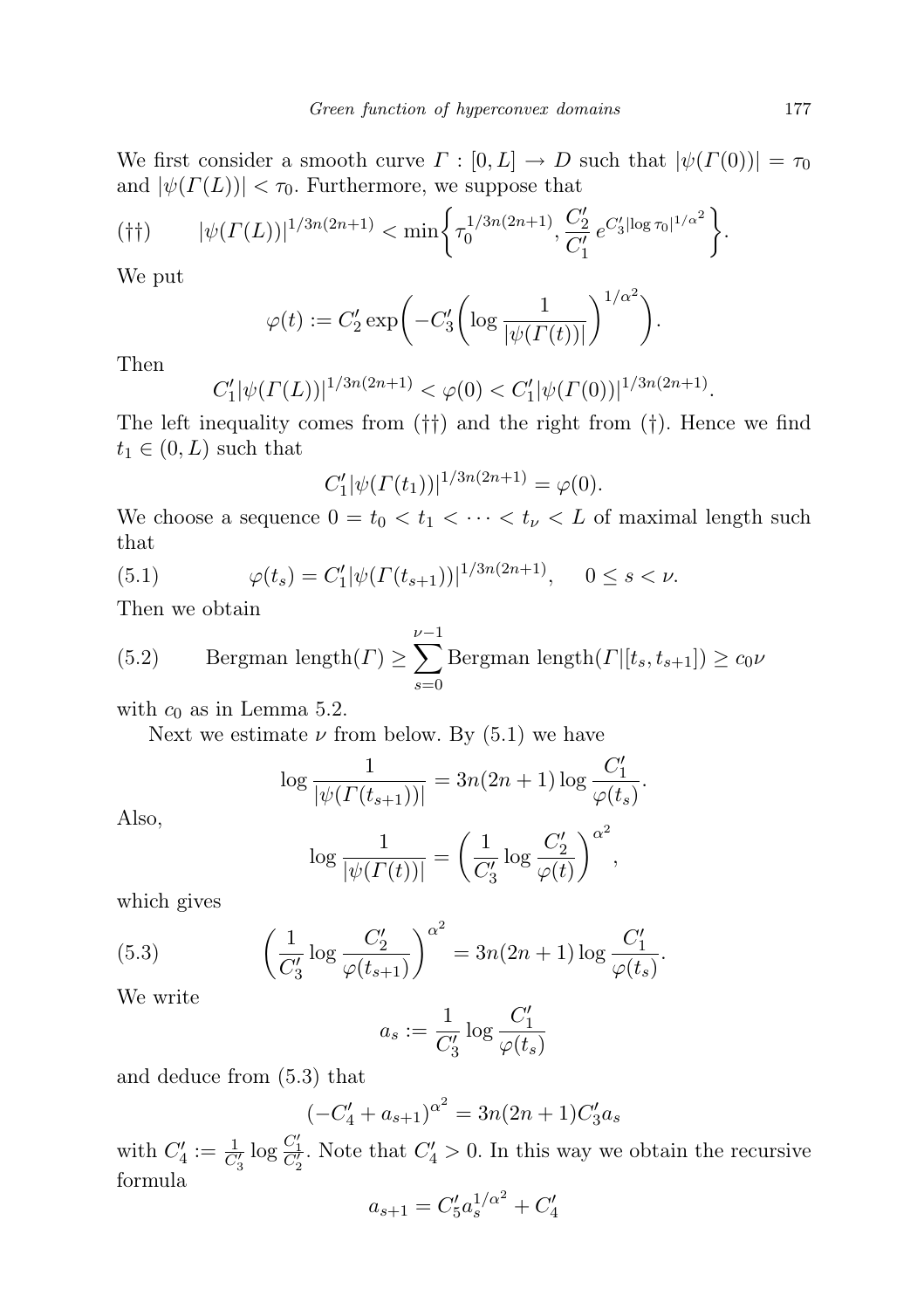with  $C_5' := (3n(2n+1)C_3')^{1/\alpha^2}$ . Hence the sequence  $(a_s)_s$  increases, and

$$
a_{s+1} \le C_6' a_s^{1/\alpha^2},
$$

where the constant  $C'_6 := 1 + C'_5 + C'_4 a_0^{-1/\alpha^2}$  $\frac{-1}{\alpha}$  depends only on  $\tau_0$ .

By induction on  $l$  we get

$$
a_l \leq C_6'^{\, 1 + \alpha^{-2} + \dots + \alpha^{-2(l-1)}} a_0^{\alpha^{-2l}}.
$$

Note that

$$
a_0 = \frac{1}{C'_3} \log \frac{C'_1}{\varphi(0)} \ge \frac{1}{C'_3} \log \frac{C'_1}{C'_1 \tau_0^{1/3n(2n+1)}} \ge 2
$$

after shrinking  $\tau_0$  again. Also,  $a_s > 1$  for all  $s \geq 0$ .

We choose  $l = \nu$  and take logarithms on both sides:

$$
\log a_{\nu} \le (1 + \alpha^{-2} + \dots + \alpha^{-2(\nu - 1)}) \log C'_6 + \alpha^{-2\nu} \log a_0
$$
  
=  $\frac{\alpha^{-2\nu} - 1}{\alpha^{-2} - 1} \log C'_6 + \alpha^{-2\nu} \log a_0 \le C'_7 \alpha^{-2\nu}$ 

with  $C'_7 := \frac{\alpha^2 (1 - \alpha^{2\nu})}{1 - \alpha^2} \log C'_6 + \log a_0$ . Finally, we get

(5.4) 
$$
\nu \geq C_8' \log \log a_\nu - \frac{\log C_7'}{\log(1/\alpha)},
$$

with  $C'_8 := \frac{1}{2 \log(1/\alpha)}$ .

We now estimate  $a_{\nu}$  from below as follows: Assume that

 $\varphi(t_\nu) > C_1' |\psi(\Gamma(L))|^{1/3n(2n+1)}.$ 

Then we would obtain

$$
C'_1|\psi(\Gamma(L))|^{1/3n(2n+1)} < \varphi(t_\nu) < C'_1|\psi(\Gamma(t_\nu))|^{1/3n(2n+1)},
$$

the right inequality being implied by (†). In particular, we could choose a number  $t_{\nu+1} \in (t_{\nu}, L)$  such that

$$
C'_{1}|\psi(\Gamma(t_{\nu+1}))|^{1/3n(2n+1)} = \varphi(t_{\nu}),
$$

which is (5.1) for  $s = \nu$ , a contradiction to the maximality of  $\nu$ .

Thus we have  $\varphi(t_\nu) \leq C_1' |\psi(\Gamma(L))|^{1/3n(2n+1)}$  and consequently

$$
a_{\nu} = \frac{1}{C_3'} \log \frac{C_1'}{\varphi(t_{\nu})} \ge \frac{1}{3n(2n+1)C_3'} \log \frac{1}{|\psi(\Gamma(L))|}.
$$

Combining this with  $(5.4)$  and  $(5.2)$  we obtain

Bergman length $(\Gamma) \geq \log \log \log(1/|\psi(\Gamma(L))|) - C_9.$ 

The right-hand side is well-defined, since  $|\psi(\Gamma(L))| < \tau_0 < e^{-e}$ .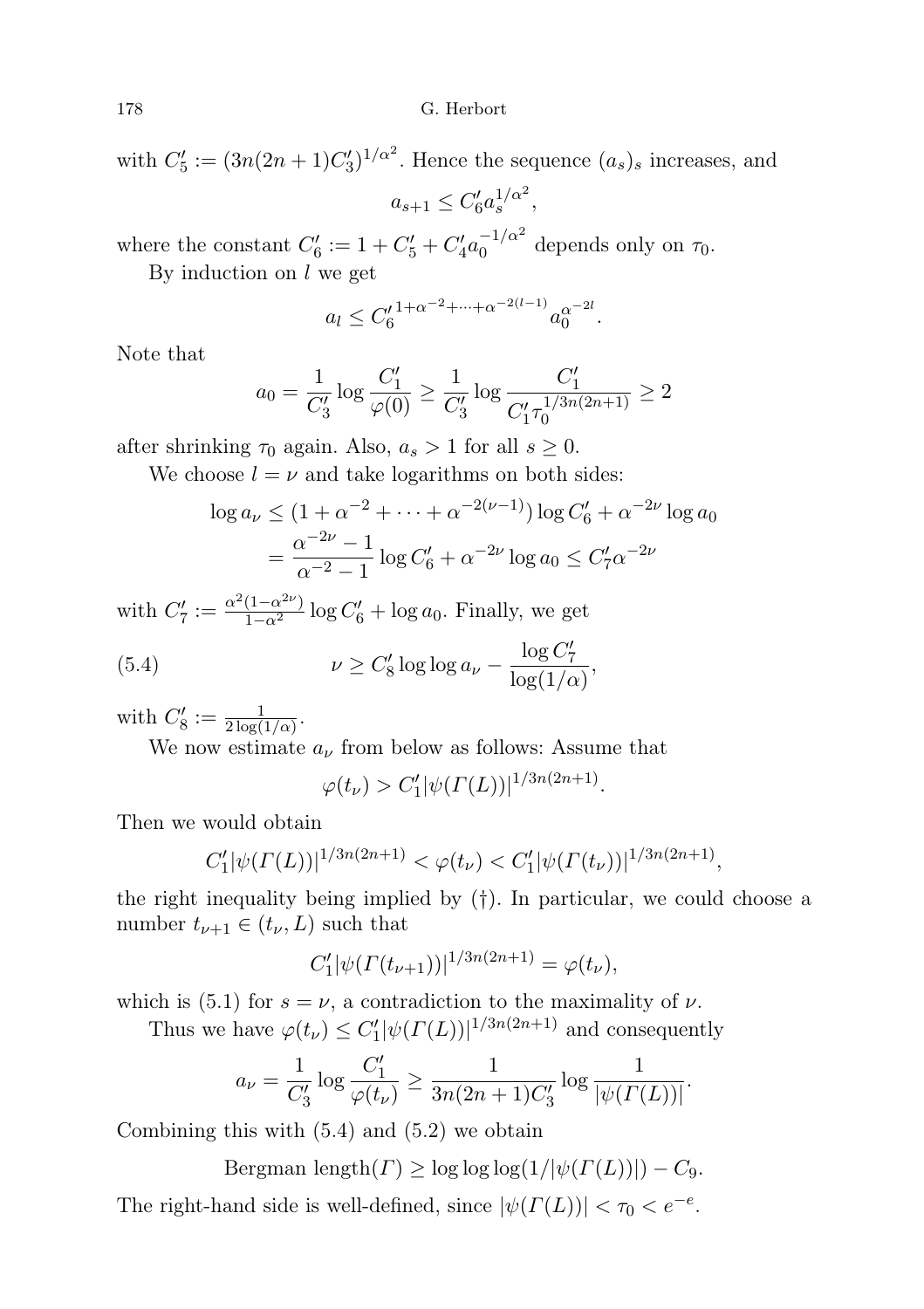Finally, we fix  $P \in D$  such that  $|\psi(P)| > \tau_0$ , and  $Q \in D$  close enough to the boundary of  $D$  such that

$$
C_1|\psi(Q)|^{1/3n(2n+1)} \le C'_2 \exp\left(-C'_3 \left(\log \frac{1}{\tau_0}\right)^{1/\alpha^2}\right).
$$

Then there exists a geodesic  $\overline{\Gamma}$  in the Bergman metric with length  $d_D^{\text{B}}(P,Q)$ . It contains a piece  $\Gamma : [0, L] \to D$  such that  $\Gamma(L) = Q$ , to which the preceding considerations apply. Its length satisfies

 $d_D^B(P,Q) \ge \log \log \log(1/|\psi(\Gamma(L))|) - C_9 = \log \log \log(1/|\psi(Q)|) - C_9.$ 

This gives the desired result.

6. Supplementary remarks and proof of Theorem 1.3. We want to discuss condition (1) of Main Theorem 1.1. A negative plurisubharmonic function  $\psi$  with property (2) of that theorem whose reciprocal is integrable induces a function  $\psi_1$  that has both properties (1) and (2). We will prove this as follows.

LEMMA 6.1. Assume that  $\psi : D \to [-1,0)$  is plurisubharmonic and continuous. Then the following statements are equivalent:

- (a) There exists an exponent  $\eta > 0$  such that  $|\psi|^{-\eta}$  is integrable over D.
- (b) There exists an exponent N and a constant  $\gamma_*$  such that  $\psi \leq -\gamma_* \delta_D^N$ .

*Proof.* The implication  $(b) \Rightarrow (a)$  is clear.

For the proof of the reverse implication we use Lemma 6.2 below. If  $\eta > 0$  is sufficiently small, then for a suitable choice of  $L > 0$  we can apply Lemma 3.4 to the function

$$
\psi_1(z) := -(-\psi(z)e^{-L|z|^2})^{\eta},
$$

since

$$
(dd^c \psi_1)^n \ge (\eta L/2)^n |\psi_1|^n (dd^c |z|^2)^n.
$$

Now  $\psi_1$ , and hence also  $\psi$ , satisfies an estimate of the form  $\psi \leq -\gamma_* \delta_D^N$ .

We complete the proof of the above lemma by proving

LEMMA 6.2. Let  $\psi$  be a continuous negative plurisubharmonic function on a domain  $D_1 \subset \subset \mathbb{C}^n$ . Then, given a number  $\eta \in (0,1)$ , one can choose  $L > 0$  in such a way that the function  $\psi_1(z) := -(-\psi(z)e^{-L|z|^2})^{\eta}$  is also plurisubharmonic, and satisfies

$$
(dd^c \psi_1)^n \ge (\eta L/2)^n |\psi_1|^n (dd^c |z|^2)^n.
$$

Proof. Because the desired estimate is meant in the sense of distributions, it is enough to show it over an arbitrary subdomain  $D' \subset\subset D$ .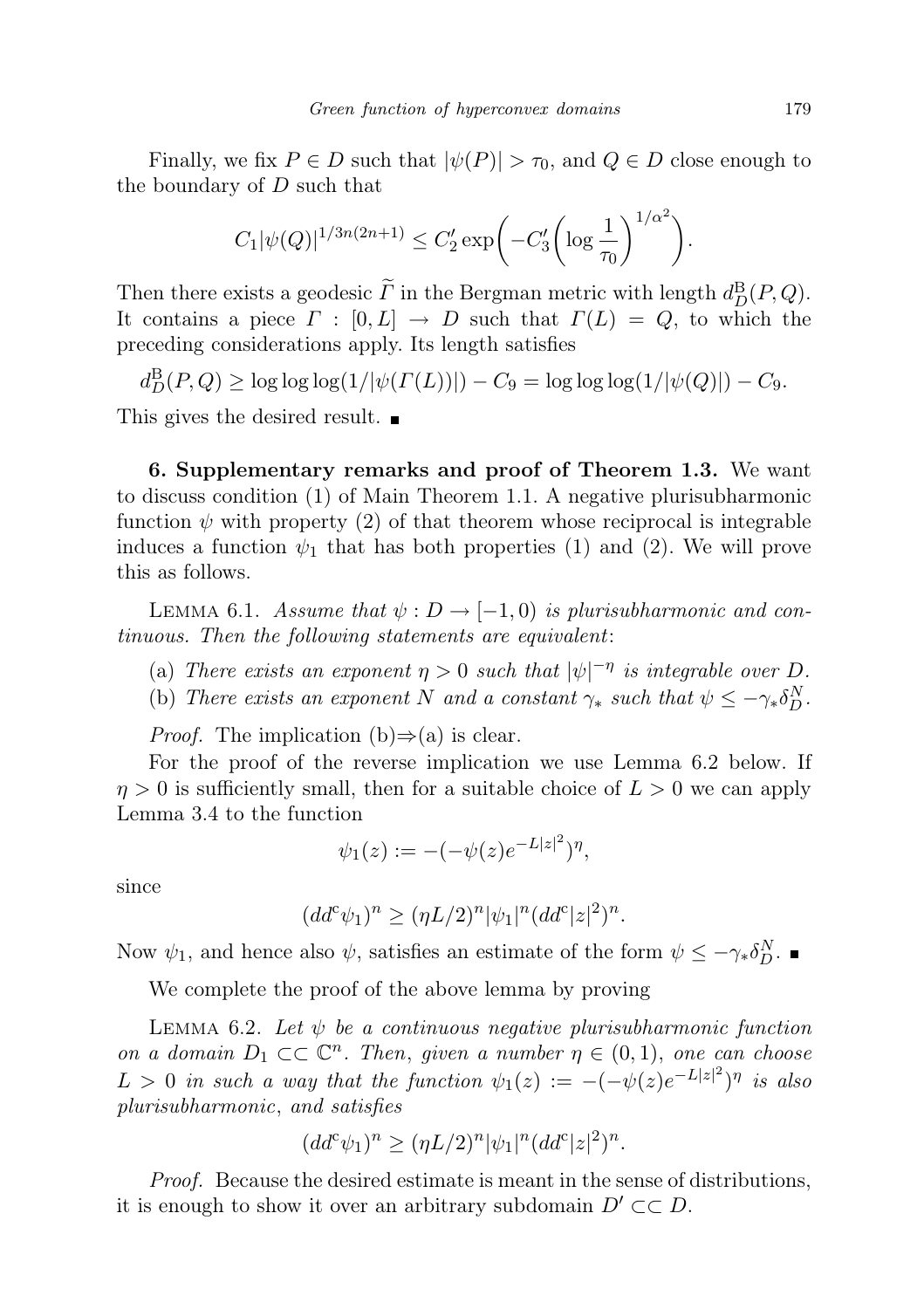First we assume that  $\psi$  is of class  $C^{\infty}$ . We repeat the computation from [11] to find

$$
\mathcal{L}_{\psi_1}(z;X) = \eta(-\psi(z)e^{-L|z|^2})^{\eta-1}e^{-L|z|^2}\bigg(\mathcal{L}_{\psi}(z;X) + L|\psi(z)||X|^2
$$
  
- 2L\eta \text{Re}\langle\partial\psi(z),X\rangle\langle z,X\rangle + \frac{1-\eta}{-\psi(z)}|\langle\partial\psi(z),X\rangle|^2 - \eta L^2|\langle z,X\rangle|^2\bigg).

But

$$
-2L\eta \operatorname{Re}\langle \partial \psi(z), X \rangle \langle z, X \rangle + \frac{1-\eta}{-\psi(z)} |\langle \partial \psi(z), X \rangle|^2 \ge -\frac{\eta^2 L^2}{1-\eta} |\psi(z)| |\langle z, X \rangle|^2.
$$

This gives

$$
\mathcal{L}_{\psi_1}(z;X) = \eta(-\psi(z)e^{-L|z|^2})^{\eta-1}e^{-L|z|^2}
$$

$$
\times \left(\mathcal{L}_{\psi}(z;X) + L|\psi(z)|\left(|X|^2 - \frac{\eta L}{1-\eta}|\langle z,X\rangle|^2\right)\right).
$$

Given  $\eta$  we let L be so small that  $\eta L |z|^2/(1 - \eta) < 1/2$  throughout D. Then

$$
\mathcal{L}_{\psi_1}(z;X) \ge \eta(-\psi(z)e^{-L|z|^2})^{\eta-1}e^{-L|z|^2}\left(\mathcal{L}_{\psi}(z;X) + \frac{L}{2}|\psi(z)|\,|X|^2\right)
$$
  

$$
\ge \frac{\eta L}{2}|\psi_1(z)|\,|X|^2.
$$

Taking the determinants we obtain

$$
(dd^c \psi_1)^n \ge (\eta L/2)^n |\psi_1|^n (dd^c |z|^2)^n.
$$

If  $\psi$  is not necessarily smooth, we approximate  $\psi$  from above on D' by a sequence  $(v_j)_j$  which decreases to  $\psi$  and apply the first part of the proof. The numbers  $\eta, L$  do not depend on the  $v_j$ 's or on D'. Then we get

$$
(dd^c - (-v_j e^{-L|z|^2})^{\eta})^n \ge (\eta L/2)^n (-v_j e^{-L|z|^2})^{n\eta} (dd^c |z|^2)^n.
$$

Now Bedford–Taylor's approximation theorem for the Monge–Ampère operator gives the claim.

This enables us to replace (roughly speaking) condition (1) of Main Theorem 1.1 by the condition that  $1/|\psi|$  is integrable over D.

COROLLARY. Assume that the continuous plurisubharmonic function  $\psi$ is negative on D and  $1/|\psi|$  is integrable over D. Then  $\psi_1 := -(-\psi)^{1-1/n}$  is also negative and plurisubharmonic, and

$$
(dd^c \psi_1)^n \ge \gamma_3 |\psi|^{n-1} (dd^c |z|^2)^n.
$$

If, furthermore,  $\psi$  is smooth and satisfies also condition (2) of Main Theorem 1.1, then  $\psi_1$  satisfies both conditions (1) and (2) of that theorem.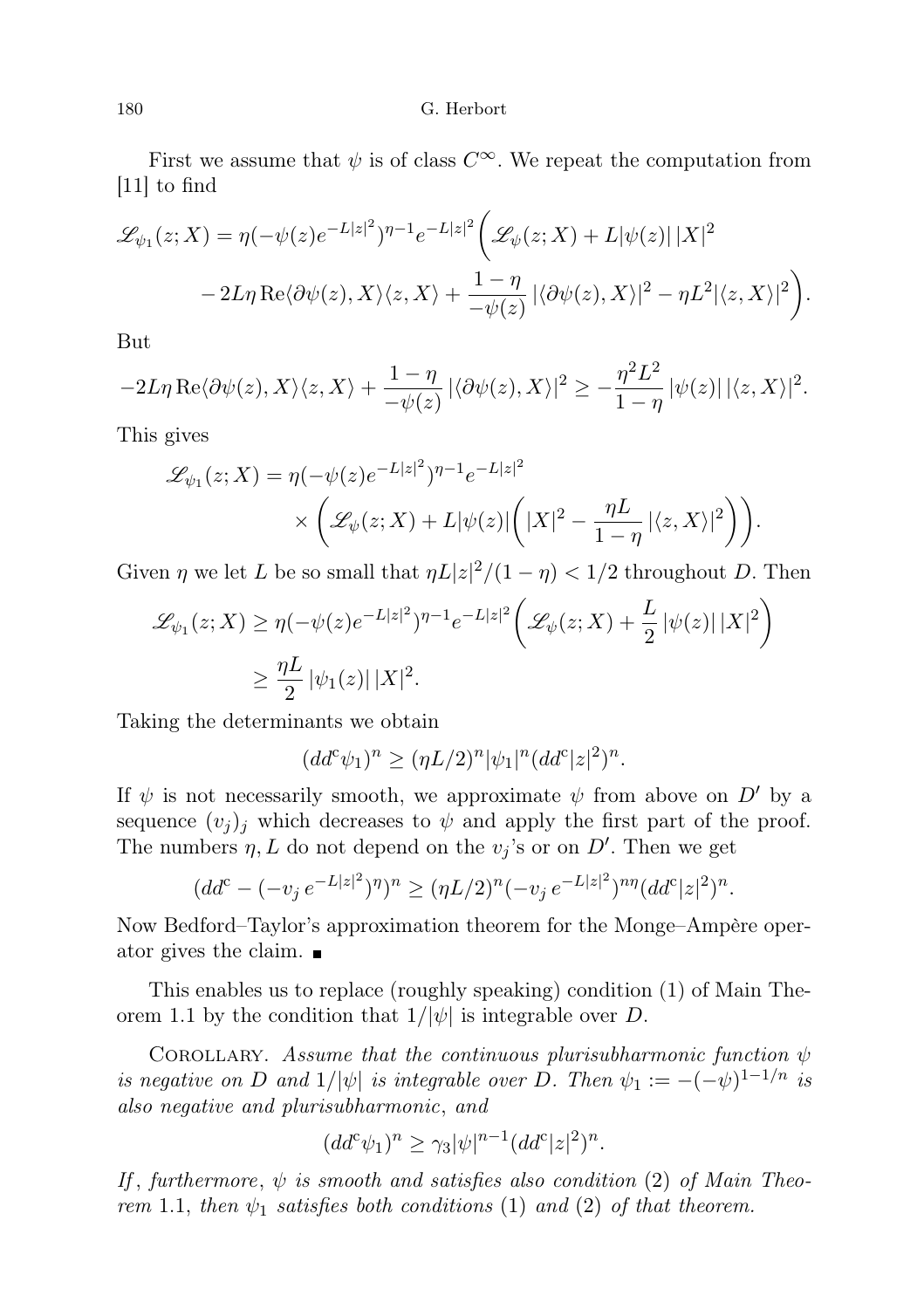*Proof of Theorem 1.3.* For a suitable choice of the constant  $L > 0$  we have seen that

$$
\psi_1(z) := -(-\psi(z)e^{-L|z|^2})^{1-1/n}
$$

satisfies condition (1) of Theorem 1.1 and also condition (3) of Theorem 1.3, but with M replaced by  $M' := (1 - 1/n)M$  and N by  $N' := (1 - 1/n)N$ . Let  $z^0 \in K$ . From Lemma 3.3 we have, for any  $0 < r < \min\{r_*, \delta_D(z^0)\}\$ ,

(6.1) 
$$
\sup_{x \in B(z^0,r)} \mathscr{G}_D(x,w) \geq -\frac{\widetilde{C}_n}{\delta_D(z^0)^{2n}} |\psi_1(w)|^{1/n} \log \frac{C_2}{r^n}.
$$

First we use part (a) of Lemma 3.5, applied to  $\psi_1$ : By condition (3) we find

$$
\frac{\log(2R_D/\delta_D(w))}{\inf_{B(w,\delta_D(w)/2)} |\psi_1|} \le C_{13} |\psi_1(w)|^{-(M'+1)/N'}
$$

and hence

$$
\mathscr{G}_D(z,w) \geq C_{13} \frac{\psi_1(z)}{|\psi_1(w)|^{(M'+1)/N'}},
$$

provided that  $|z-w| \ge \delta_D(w)/2$ . We want to modify the proof of Lemma 4.3 in order to estimate the left-hand side from above for those  $z^0 \in D$  for which  $\mathscr{G}_{D}(z^{0}, w) \leq -C_{13} |\psi_{1}(w)|^{\beta}.$ 

For this purpose we define  $S := \{x \in D \mid \mathscr{G}_D(x, w) < -C_{13}|\psi_1(w)|^{\beta}\}\$ and

$$
v(x) := \begin{cases} \mathcal{G}_D(x, w) & \text{for } x \in D \setminus S, \\ \max\{\mathcal{G}_D(x, w), \tilde{v}_w(x)\} & \text{for } x \in S, \end{cases}
$$

where  $r_w$  is the distance of  $\partial S$  to the boundary of D, and  $\tilde{v}_w$  is defined by

$$
\widetilde{v}_w(x) := (\mathscr{G}_D(\cdot, w))_m(x) - \frac{1}{m} \log \frac{C_2}{r_w^n} - C_{13} |\psi_1(w)|^{\beta},
$$

where  $C_2$  is the constant from (2.1). Then v is plurisubharmonic, and  $v \leq$  $(1 - n/m)\mathscr{G}_D(\cdot, w)$ . We want to estimate  $\log(1/r_w)$  from above. For this purpose let  $x \in \partial S$  with  $\delta_D(x) < 1$ . If  $|x - w| \leq \delta_D(w)/2$  we have  $\delta_D(x) \geq$  $\delta_D(w)/2$ , and hence (since  $\delta_D(w) < 1/2$ )

$$
\log \frac{1}{\delta_D(x)} \le \log \frac{2}{\delta_D(w)} \le 2 \log \frac{1}{\delta_D(w)} \le 2 \left(\frac{C_2}{|\psi(w)|}\right)^{1/N}
$$

.

Now assume that  $|x - w| \geq \delta_D(w)/2$ . Then

$$
-C_{13}|\psi_1(w)|^{\beta} = \mathscr{G}_D(x, w) \ge -C_{13} \frac{|\psi_1(x)|}{|\psi_1(w)|^{(M'+1)/N'}}.
$$

This implies

$$
\log \frac{1}{\delta_D(x)} \leq C_{14} |\psi_1(w)|^{-\frac{n}{N(n-1)}(\beta + \frac{M'+1}{N'}}).
$$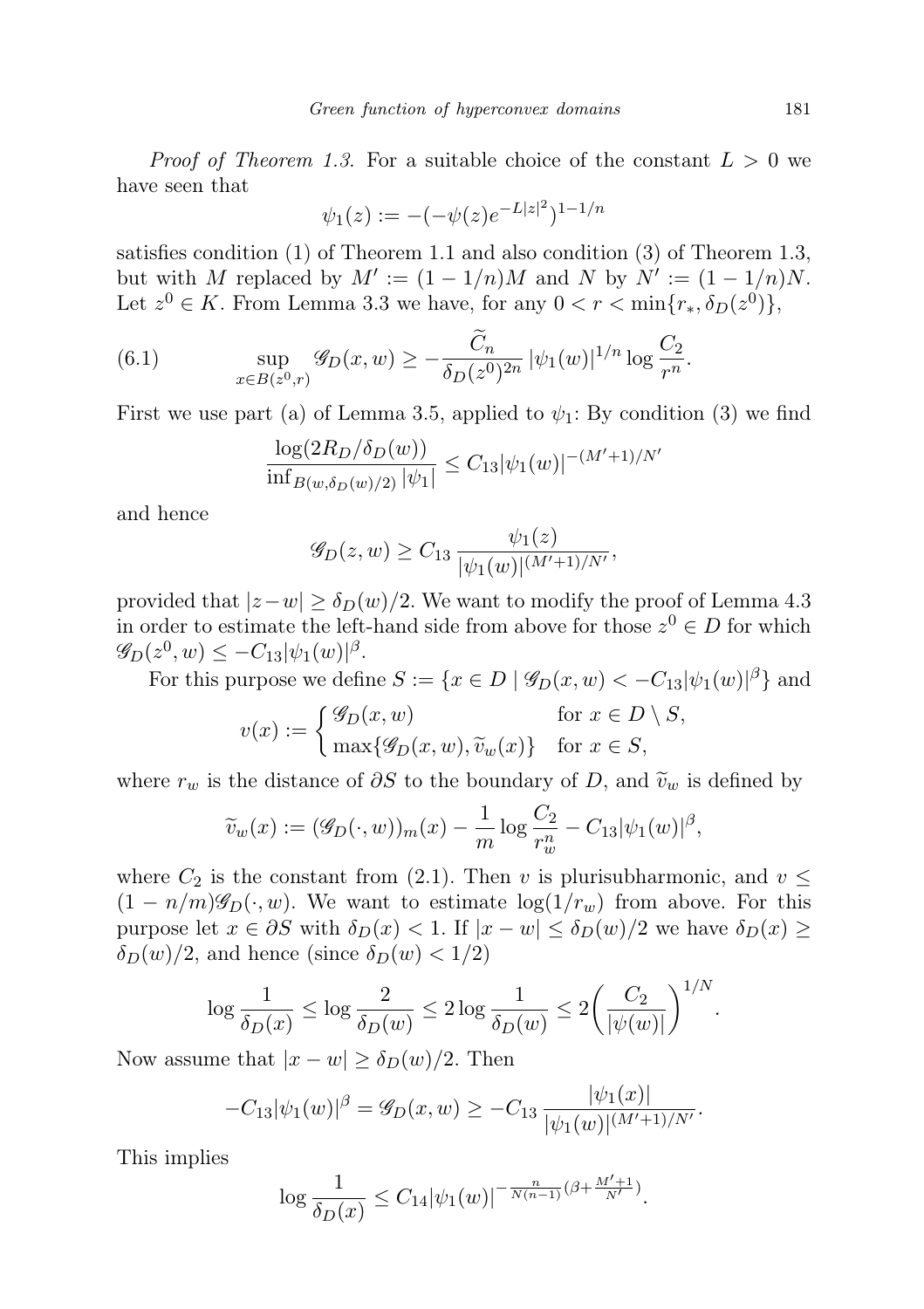Trivially, this holds if  $x \in S$  and  $\delta_D(x) \geq 1$ . In particular, if  $\delta_D(w) \leq \delta_* \ll 1$ , then

$$
\log \frac{C_2}{r_w^n} \le C_{15} |\psi_1(w)|^{-1/n + 2\gamma},
$$

because

$$
-\frac{n}{N(n-1)}\left(\beta + \frac{M' + 1}{N'}\right) = -\frac{1}{n} + 2\gamma.
$$

Let  $K \subset D$  be a compact set and  $z^0 \in K$  and  $w \in D \setminus K$  with  $\delta_D(w) \leq$  $\min{\delta_*, \delta_D(K)/4}$ . For  $z_* \in B(z^0, \delta_D(z^0)/2)$  we can estimate  $\mathscr{G}_D(z_*, w)$  in terms of  $\mathscr{G}_D(z^0,w)$  and  $|\psi(w)|$ . Let us assume that  $\mathscr{G}_D(z^0,w) \leq -C_{13}|\psi(w)|^{\beta}$ . As in the proof of Lemma 4.3, we have

$$
\mathcal{G}_D(z_*, w) \leq (\mathcal{G}_D(\cdot, w))_m(z_*) + \frac{1}{C_1m}
$$
  
\n
$$
= (\mathcal{G}_D(\cdot, w))_m(z^0) + \frac{1}{C_1m} + (\mathcal{G}_D(\cdot, w))_m(z_*) - (\mathcal{G}_D(\cdot, w))_m(z^0)
$$
  
\n
$$
\leq v(z^0) + \frac{1}{m} \log \frac{C_2}{r_w^n} + C_{13} |\psi_1(w)|^\beta + \frac{1}{C_1m}
$$
  
\n
$$
+ (\mathcal{G}_D(\cdot, w))_m(z_*) - (\mathcal{G}_D(\cdot, w))_m(z^0)
$$
  
\n
$$
\leq \left(1 - \frac{n}{m}\right) \mathcal{G}_D(z^0, w) + \frac{1}{m} \log \frac{C_2}{r_w^n} + C_{13} |\psi_1(w)|^\beta + \frac{1}{C_1m}
$$
  
\n
$$
+ (\mathcal{G}_D(\cdot, w))_m(z_*) - (\mathcal{G}_D(\cdot, w))_m(z^0)
$$
  
\n
$$
\leq \mathcal{G}_D(z^0, w) + \frac{n}{m} \log \frac{R_D}{|z_* - w|} + \frac{C_{15}}{m} |\psi_1(w)|^{-1/n + 2\gamma} + C_{13} |\psi_1(w)|^\beta
$$
  
\n
$$
+ \frac{1}{C_1m} + (\mathcal{G}_D(\cdot, w))_m(z_*) - (\mathcal{G}_D(\cdot, w))_m(z^0).
$$

We note that

$$
\log \frac{R_D}{|z_* - w|} \le \log \frac{R_D}{|z^0 - w| - |z_* - z^0|} \le \log \frac{8R_D}{5\delta_D(z^0)}.
$$

Next choose

$$
m := \frac{1}{\log(2nR_D/\delta_D(z^0))} |\psi_1(w)|^{-1/n + \gamma}.
$$

From Lemma 4.2 we get, as in the proof of Lemma 4.3,

$$
\begin{aligned} |(\mathscr{G}_D(\cdot, w))_m(z_*) - (\mathscr{G}_D(\cdot, w))_m(z^0)| \\ &\le C_0' \frac{1}{m} \left(\frac{2nR_D}{\delta_D(z^0)}\right)^{m+1} \frac{|z_* - z^0|}{\delta_D(z^0)^{n+1}} \\ &\le C_{16} |\psi_1(w)|^{1/n - \gamma} \frac{|z_* - z^0|}{\delta_D(z^0)^{n+2}} \exp(|\psi_1(w)|^{-1/n + \gamma}). \end{aligned}
$$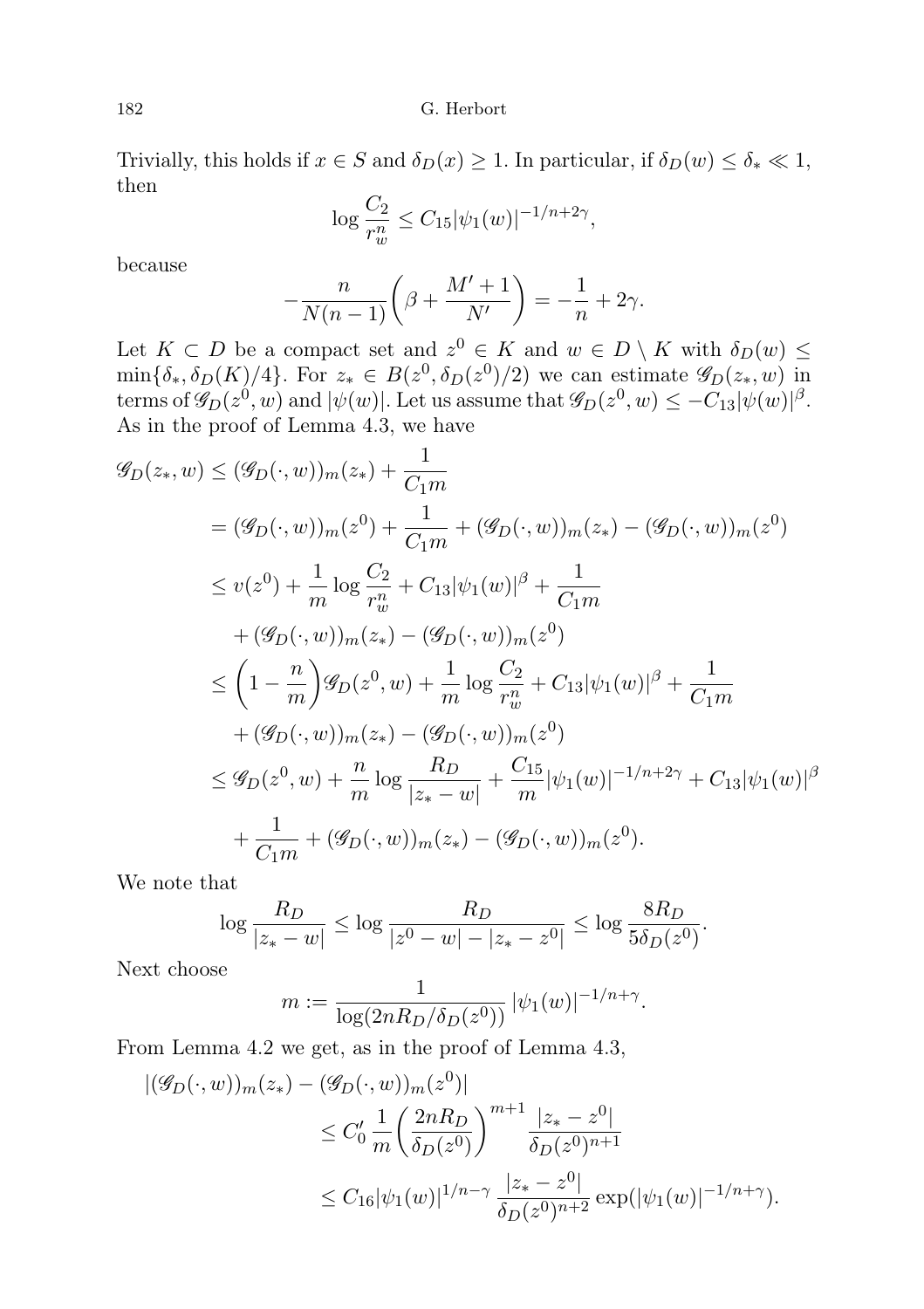For  $z_* \in B(z^0, \delta_D(z^0)/8)$  (after possibly shrinking  $\delta_*)$  this yields

$$
\mathcal{G}_D(z_*, w) \le \mathcal{G}_D(z^0, w) + C_{17} \frac{(1 + r \exp(|\psi_1(w)|^{-1/n + \gamma}))}{\delta_D(z^0)^{n+2}} |\psi_1(w)|^{1/n - \gamma} + C_{17}' |\psi_1(w)|^{\beta_1}
$$

with  $\beta_1 = \min\{\beta, 1/n - \gamma\}$ . Now we choose the radius r from (6.1) as  $r =$  $\exp(-|\psi_1(w)|^{-1/n+\gamma})$ . Inserting this into (6.1) we find

$$
\mathcal{G}_D(z^0, w) + C_{18} \frac{|\psi_1(w)|^{1/n - \gamma}}{\delta_D(z^0)^{n+2}} + C'_{17} |\psi_1(w)|^{\beta_1}
$$
  
\n
$$
\geq \sup_{x \in B(z^0, r)} \mathcal{G}_D(x, w) \geq -\frac{\widetilde{C}_n}{\delta_D(z^0)^{2n}} |\psi_1(w)|^{1/n} \log \frac{C_2}{r^n} \geq -\frac{C_{19} |\psi_1(w)|^{\gamma}}{\delta_D(z^0)^{2n}}
$$

if  $\delta_D(w) \leq \delta_* \ll 1$ .

This proves (because of  $\gamma < 1/2n$ )

$$
|\mathscr{G}_D(z^0,w)|\leq \frac{C_{20}|\psi_1(w)|^\gamma}{\delta_D(z^0)^{2n}}+C_{17}'|\psi_1(w)|^{\beta_1}
$$

whenever  $z^0 \in K$  and  $\mathscr{G}_D(z^0, w) \leq -C_{13}|\psi_1(w)|^{\beta}$ . (Again, we tacitly supposed that  $\delta_D(K) < 1$ , which is allowed.) For those  $z^0$  for which  $\mathscr{G}_D(z^0, w)$  $\geq -C_{13}|\psi_1(w)|^{\beta}$  there is nothing to be done.

The proof of Theorem 1.3 is complete.  $\blacksquare$ 

**7. The case**  $n = 1$ . In the one-dimensional case things are much easier, since the pluricomplex Green function equals the classical one and, in particular, it is symmetric.

THEOREM 7.1. Let  $D \subset \mathbb{C}$  be a bounded hyperconvex domain and  $\varphi_D$  be as in the introduction. Then

$$
\mathscr{G}_D(z,w) \geq -\frac{1}{2}\log\bigg(1+4\frac{|\varphi_D(w)|}{|z-w|^2}\bigg).
$$

*Proof.* Let  $z, w \in D$  be different points. Then the function

$$
\phi(x) := \varphi_D(x) - \frac{1}{4}|x - w|^2
$$

is subharmonic on D and negative. Also (since  $\varphi_D < 0$ )

$$
\frac{|x-w|^2}{-4\phi(x)} < 1.
$$

As the left-hand side is logarithmically subharmonic, the function

$$
\frac{1}{2}\log\frac{|x-w|^2}{-4\phi(x)} = \log|x-w| - \frac{1}{2}\log(-4\phi(x))
$$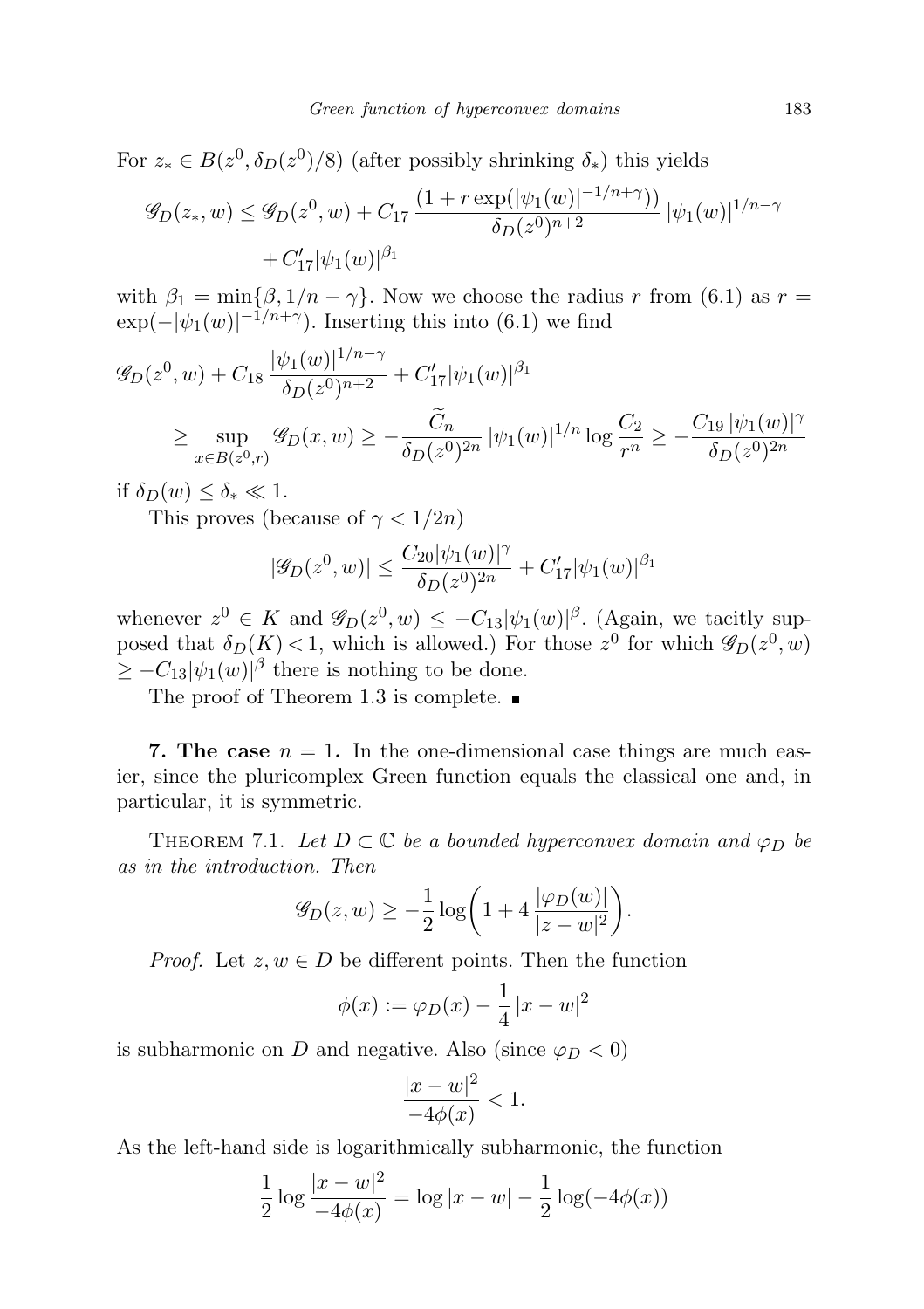is a candidate for  $\mathscr{G}_D(\cdot, w)$ , and for  $x = z$  we obtain

$$
\mathscr{G}_D(z,w) \ge -\frac{1}{2}\log\frac{-4\phi(z)}{|z-w|^2} = -\frac{1}{2}\log\bigg(1+4\,\frac{|\varphi_D(z)|}{|z-w|^2}\bigg).
$$

By symmetry,

$$
\mathscr{G}_D(z,w) = \mathscr{G}_D(w,z) \ge -\frac{1}{2}\log\bigg(1 + 4\frac{|\varphi_D(w)|}{|z-w|^2}\bigg). \blacksquare
$$

## References

- [1] H. Bauer, Wahrscheinlichkeitstheorie, de Gruyter, Berlin, 1968.
- [2] E. Bedford and J.-P. Demailly, Two counterexamples concerning the pluricomplex Green function in  $\mathbb{C}^n$ , Indiana Univ. Math. J. 37 (1988), 865-867.
- [3] B. Berndtsson, The extension theorem of Ohsawa–Takegoshi and the theorem of Donnelly–Fefferman, Ann. Inst. Fourier (Grenoble) 46 (1996), 1083–1094.
- [4] Z. Błocki, The Bergman metric and the pluricomplex Green function, Trans. Amer. Math. Soc. 357 (2005), 2613–2625.
- [5] —, Estimates for the complex Monge–Ampère operator, Bull. Polish Acad. Sci. Math. 41 (1993), 151–157.
- [6] —, The complex Monge–Ampère operator in hyperconvex domains, Ann. Scuola Norm. Sup. Pisa Cl. Sci. 23 (1996), 721–747.
- [7] Z. Błocki and P. Pflug, Hyperconvexity and Bergman completeness, Nagoya Math. J. 151 (1998), 221–225.
- [8] M. Carlehed, U. Cegrell and F. Wikström, Jensen measures, hyperconvexity and boundary behaviour of the pluricomplex Green function, Ann. Polon. Math. 71 (1999), 87–103.
- [9] J.-P. Demailly, Mesures de Monge–Ampère et mesures pluriharmoniques, Math. Z. 194 (1987), 519–564.
- [10] —, Regularization of closed positive currents and intersection theory, J. Algebraic Geom. 1 (1992), 361–409.
- [11] K. Diederich and J. E. Fornæss, Pseudoconvex domains: Bounded strictly plurisubharmonic exhaustion functions, Invent. Math. 39 (1977), 129–141.
- [12] K. Diederich and G. Herbort, Quantitative estimates for the Green function and an application to the Bergman metric, Ann. Inst. Fourier (Grenoble) 50 (2000), 1205–1228.
- [13]  $\quad, \_\_$ , An alternative proof of a theorem of T. Ohsawa, Michigan Math. J. 46 (1999), 347–360.
- [14] K. Diederich and T. Ohsawa, An estimate for the Bergman distance on pseudoconvex domains, Ann. of Math. 141 (1995), 181–190.
- [15] G. Herbort, The Bergman metric on hyperconvex domains, Math. Z. 232 (1999), 183–196.
- [16] —, The pluricomplex Green function on pseudoconvex domains with a smooth bound*ary*, Int. J. Math. 11  $(2000)$ , 509–523.
- $[17] \quad -$ , Localization lemmas for the Bergman metric at plurisubharmonic peak points, Nagoya Math. J. 171 (2003), 107–125.